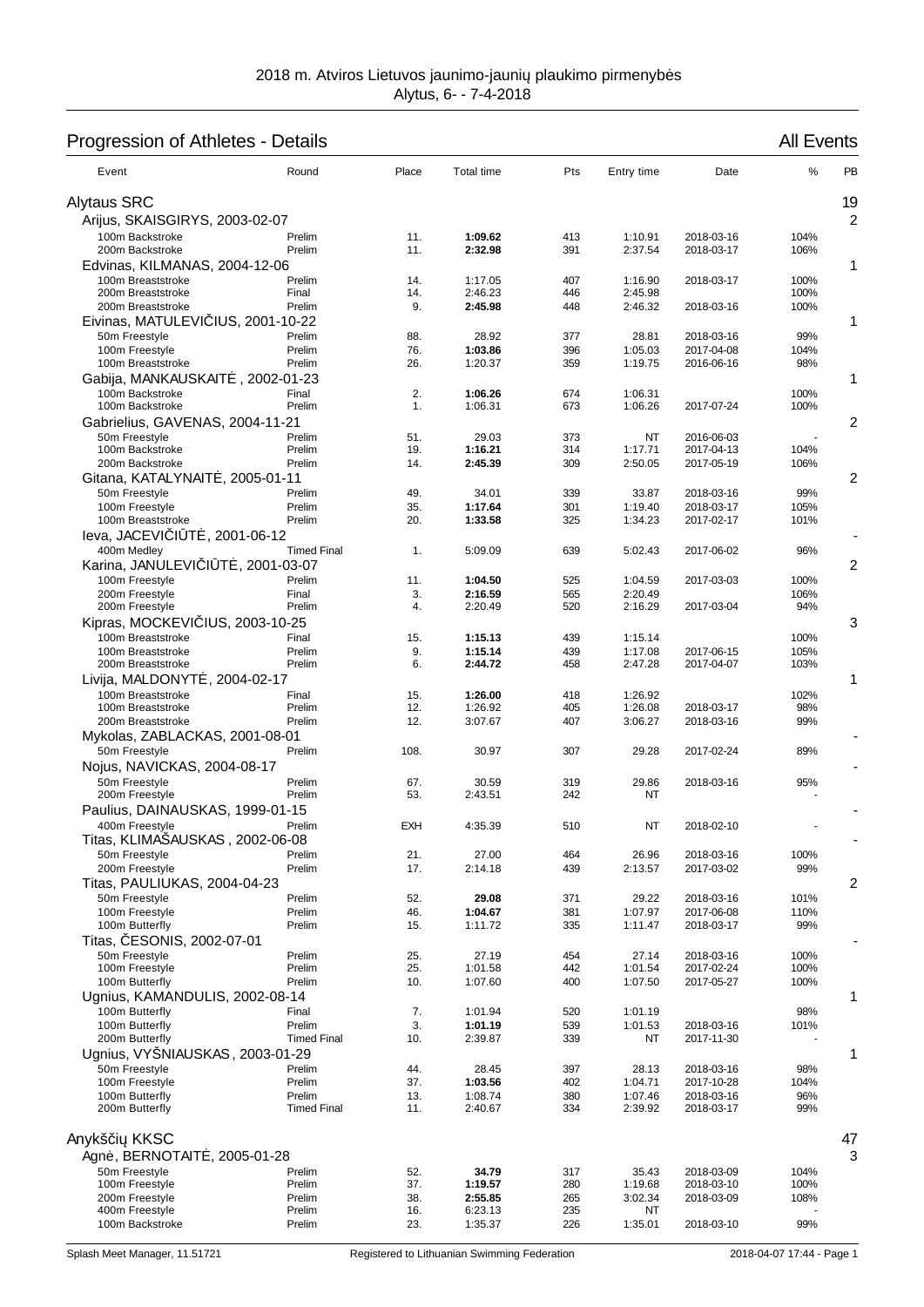|                                               | Andželika, ZLATKUT, 2004-02-07 |            |                    |            |                    |                          |              | 5  |
|-----------------------------------------------|--------------------------------|------------|--------------------|------------|--------------------|--------------------------|--------------|----|
| 50m Freestyle                                 | Final                          | 14.<br>6.  | 29.08              | 543<br>519 | 29.51<br>29.20     |                          | 103%<br>98%  |    |
| 50m Freestyle<br>100m Freestyle               | Prelim<br>Final                | 9.         | 29.51<br>1:03.40   | 553        | 1:05.12            | 2018-03-23               | 105%         |    |
| 100m Freestyle                                | Prelim                         | 5.         | 1:05.12            | 510        | 1:03.48            | 2018-03-24               | 95%          |    |
| 200m Freestyle                                | Final                          | 9.         | 2:22.18            | 501        | 2:26.80            |                          | 107%         |    |
| 200m Freestyle                                | Prelim                         | 5.         | 2:26.80            | 455        | 2:23.86            | 2018-03-23               | 96%          |    |
| 400m Freestyle<br>100m Butterfly              | Prelim<br>Prelim               | 9.<br>7.   | 5:22.39<br>1:21.66 | 394<br>313 | 5:41.87<br>1:24.31 | 2018-03-10               | 112%<br>107% |    |
| Erika, AMBRASAIT                              | , 2003-12-27                   |            |                    |            |                    |                          |              | 4  |
| 50m Freestyle                                 | Prelim                         | 34.        | 31.86              | 413        | 33.25              | 2018-03-16               | 109%         |    |
| 100m Freestyle                                | Prelim                         | 30.        | 1:13.08            | 361        | 1:13.97            | 2018-03-17               | 102%         |    |
| 200m Freestyle                                | Prelim                         | 33.        | 2:43.94            | 327        | 2:49.63            | 2018-03-16               | 107%         |    |
| 400m Freestyle                                | Prelim                         | 15.        | 5:49.61            | 309        | 5:57.29            | 2018-02-10               | 104%         |    |
| Julius, BA KULIS, 2000-08-04<br>50m Freestyle |                                |            |                    |            |                    |                          |              | 6  |
| 50m Freestyle                                 | Final<br>Prelim                | 2.<br>1.   | 24.09<br>24.29     | 653<br>637 | 24.29<br>24.63     | 2018-03-16               | 102%<br>103% |    |
| 100m Freestyle                                | Final                          | 5.         | 54.11              | 651        | 54.09              |                          | 100%         |    |
| 100m Freestyle                                | Prelim                         | 6.         | 54.09              | 652        | 54.45              | 2017-07-05               | 101%         |    |
| 200m Freestyle                                | Final                          | 5.         | 2:01.76            | 587        | 2:00.67            |                          | 98%          |    |
| 200m Freestyle<br>100m Butterfly              | Prelim<br>Final                | 1.<br>3.   | 2:00.67<br>58.94   | 603<br>603 | 2:05.47<br>59.88   | 2017-07-03               | 108%<br>103% |    |
| 100m Butterfly                                | Prelim                         | 3.         | 59.88              | 575        | 1:02.26            | 2017-07-03               | 108%         |    |
| Kristupas, KIRTIKLIS, 2004-03-13              |                                |            |                    |            |                    |                          |              | 4  |
| 50m Freestyle                                 | Prelim                         | 46.        | 28.57              | 392        | 34.31              | 2017-12-22               | 144%         |    |
| 100m Freestyle                                | Prelim                         | 49.        | 1:06.08            | 357        | 1:09.40            | 2017-05-27               | 110%         |    |
| 200m Freestyle                                | Prelim                         | 45.        | 2:29.15            | 319        | 2:34.12            | 2017-05-26               | 107%         |    |
| 400m Freestyle                                | Prelim                         | 19.        | 5:29.70            | 297        | 5:34.48            | 2017-05-27               | 103%         |    |
| Lukas, BERNOTAS, 2003-07-26                   |                                |            |                    |            |                    |                          |              | 3  |
| 50m Freestyle<br>100m Freestyle               | Prelim<br>Prelim               | 71.<br>60. | 32.96<br>1:11.86   | 255<br>278 | 32.98<br>1:13.53   | 2018-03-09<br>2018-03-10 | 100%<br>105% |    |
| 200m Freestyle                                | Prelim                         | 56.        | 2:49.81            | 216        | 2:45.57            | 2018-03-09               | 95%          |    |
| 400m Freestyle                                | Prelim                         | 24.        | 5:53.33            | 241        | 6:11.06            |                          | 110%         |    |
| Martyna, LIMBAIT                              | $, 2004 - 05 - 11$             |            |                    |            |                    |                          |              | 3  |
| 50m Freestyle                                 | Prelim                         | 16.        | 30.32              | 479        | 30.64              | 2018-03-23               | 102%         |    |
| 100m Freestyle                                | Prelim                         | 14.        | 1:07.75            | 453        | 1:06.72            | 2018-03-24               | 97%          |    |
| 200m Freestyle<br>200m Freestyle              | Final<br>Prelim                | 13.<br>8.  | 2:27.43<br>2:28.56 | 450<br>439 | 2:28.56<br>2:26.55 | 2017-07-05               | 102%<br>97%  |    |
| 400m Freestyle                                | Final                          | 8.         | 5:19.09            | 406        | 5:17.26            |                          | 99%          |    |
| 400m Freestyle                                | Prelim                         | 7.         | 5:17.26            | 414        | 5:13.64            | 2018-03-24               | 98%          |    |
| 200m Butterfly                                | <b>Timed Final</b>             | 4.         | 2:54.99            | 337        | 2:58.48            | 2018-03-17               | 104%         |    |
| Monika, BURNEIKAIT                            | . 2004-08-08                   |            |                    |            |                    |                          |              | 2  |
| 50m Freestyle                                 | Prelim                         | 43.        | 32.80              | 378        | 32.56              | 2018-03-10               | 99%          |    |
| 200m Freestyle<br>400m Freestyle              | Prelim<br>Prelim               | 28.<br>14. | 2:41.07<br>5:43.45 | 345<br>326 | 2:47.85<br>5:55.14 |                          | 109%<br>107% |    |
| 100m Butterfly                                | Prelim                         | 6.         | 1:19.60            | 338        | 1:19.39            | 2018-03-10               | 99%          |    |
| Mykolas, NADVARAVI IUS, 2000-09-05            |                                |            |                    |            |                    |                          |              | 7  |
| 50m Freestyle                                 | Final                          | 13.        | 25.34              |            | 25.67              |                          |              |    |
| 50m Freestyle                                 |                                |            |                    | 561        |                    |                          | 103%         |    |
|                                               | Prelim                         | 20.        | 25.67              | 540        | 26.13              | 2018-03-24               | 104%         |    |
| 100m Freestyle                                | Final                          | 11.        | 56.14              | 583        | 56.15              |                          | 100%         |    |
| 100m Freestyle                                | Prelim                         | 12.        | 56.15              | 583        | 57.04              | 2017-07-05               | 103%         |    |
| 200m Freestyle<br>200m Freestyle              | Final<br>Prelim                | 13.<br>13. | 2:04.93<br>2:05.51 | 544<br>536 | 2:05.51<br>2:07.62 | 2017-07-03               | 101%<br>103% |    |
| 100m Butterfly                                | Final                          | 10.        | 1:01.42            | 533        | 1:01.33            |                          | 100%         |    |
| 100m Butterfly                                | Prelim                         | 10.        | 1:01.33            | 536        | 1:05.07            | 2017-07-03               | 113%         |    |
| Rokas, KARALIUS, 2003-05-08                   |                                |            |                    |            |                    |                          |              | 5  |
| 50m Freestyle                                 | Prelim                         | 68.        | 31.06              | 305        | 31.71              | 2018-03-09               | 104%         |    |
| 100m Freestyle                                | Prelim                         | 57.        | 1:08.90            | 315        | 1:09.25            | 2018-03-02               | 101%         |    |
| 200m Freestyle<br>400m Freestyle              | Prelim<br>Prelim               | 47.<br>22. | 2:36.37<br>5:40.43 | 277<br>270 | 2:39.09<br>5:43.49 | 2018-03-09<br>2018-03-02 | 104%<br>102% |    |
| 100m Backstroke                               | Prelim                         | 26.        | 1:24.45            | 231        | 1:25.91            | 2018-03-10               | 103%         |    |
| Rytis, KARALIUS, 2003-05-08                   |                                |            |                    |            |                    |                          |              | 4  |
| 50m Freestyle                                 | Prelim                         | 62.        | 30.06              | 336        | 30.11              | 2017-04-07               | 100%         |    |
| 100m Freestyle                                | Prelim                         | 56.        | 1:08.23            | 324        | 1:10.18            | 2017-04-08               | 106%         |    |
| 200m Freestyle                                | Prelim                         | 51.        | 2:40.56            | 256        | 2:40.83            | 2017-05-26               | 100%         |    |
| 400m Freestyle<br>100m Butterfly              | Prelim<br>Prelim               | 23.<br>21. | 5:50.54<br>1:34.75 | 247<br>145 | 5:59.09<br>NT      | 2017-05-27               | 105%         |    |
| Vilt, MORK NAIT                               | . 2004-08-12                   |            |                    |            |                    |                          |              | 1  |
| 50m Freestyle                                 | Prelim                         | 43.        | 32.80              | 378        | 32.38              | 2017-11-10               | 97%          |    |
| 200m Freestyle                                | Prelim                         | 26.        | 2:40.09            | 351        | 2:46.41            |                          | 108%         |    |
| 100m Breaststroke                             | Prelim                         | 21.        | 1:35.12            | 309        | 1:32.32            | 2017-12-21               | 94%          |    |
| 200m Medley                                   | Prelim                         | 18.        | 3:04.91            | 317        | 2:59.85            | 2017-11-10               | 95%          |    |
|                                               |                                |            |                    |            |                    |                          |              |    |
| Ignalinos KSC                                 |                                |            |                    |            |                    |                          |              | 10 |
| Donatas, KUJELIS, 2003-11-27<br>50m Freestyle | Prelim                         |            | 27.21              | 453        | 27.33              | 2018-03-16               |              | 3  |
| 100m Freestyle                                | Prelim                         | 26.<br>15. | 58.78              | 508        | 59.34              | 2018-03-17               | 101%<br>102% |    |
| 200m Freestyle<br>200m Medley                 | Prelim<br>Prelim               | 14.<br>15. | 2:11.66<br>2:35.14 | 464<br>396 | 2:17.83<br>NT      | 2018-03-16               | 110%         |    |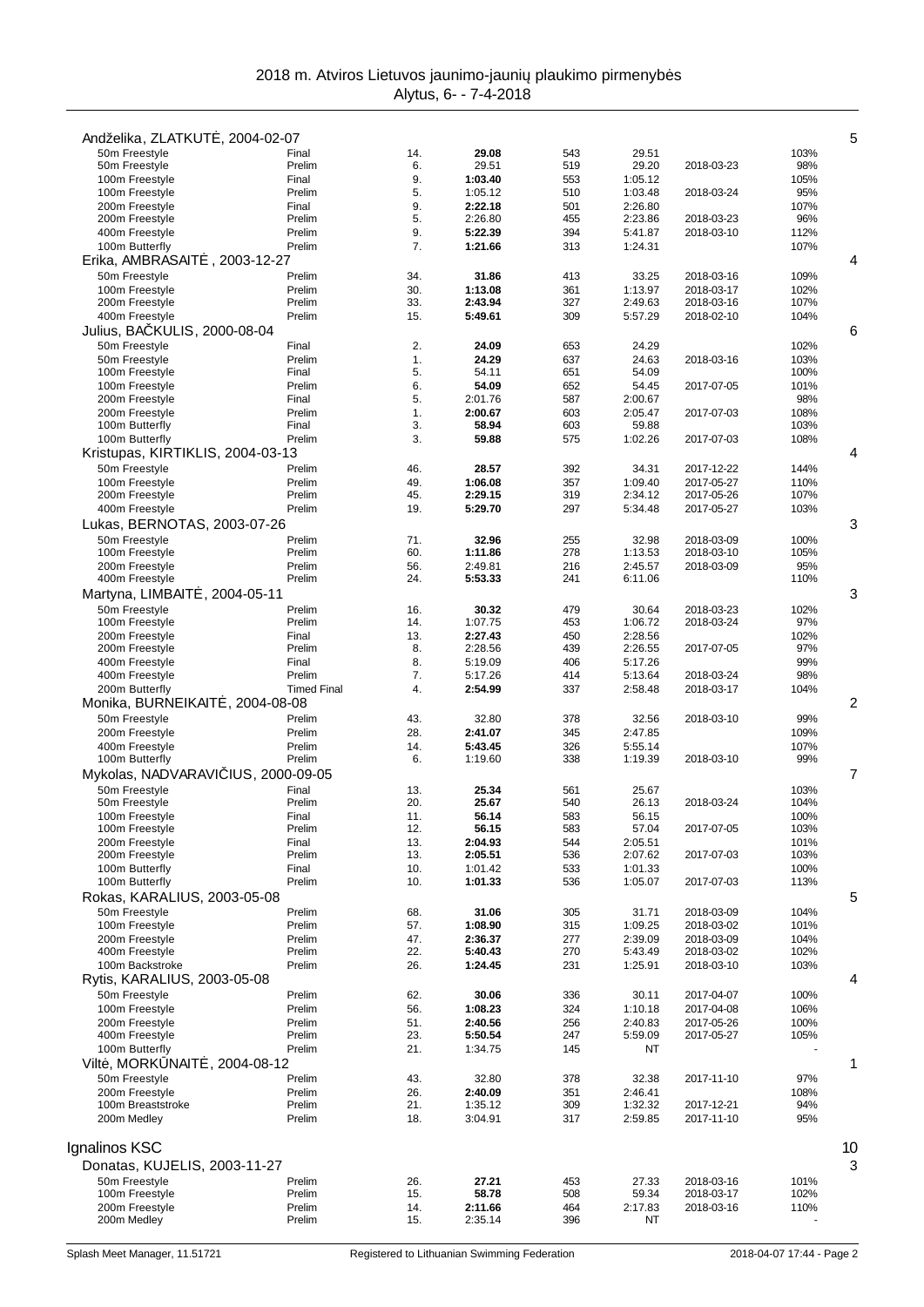| Dovydas, PLATOV, 2004-09-20                        |                    |                  |                    |            |                    |                          |              | 1   |
|----------------------------------------------------|--------------------|------------------|--------------------|------------|--------------------|--------------------------|--------------|-----|
| 50m Freestyle                                      | Prelim             | 63.              | 30.14              | 333        | 29.68              | 2018-03-16               | 97%          |     |
| 100m Freestyle                                     | Prelim             | 51.              | 1:06.55            | 350        | 1:05.92            | 2018-03-17               | 98%          |     |
| 200m Freestyle                                     | Prelim             | 39.              | 2:26.06            | 340        | 2:23.74            | 2018-03-16               | 97%          |     |
| 100m Backstroke                                    | Prelim             | 20.              | 1:17.17            | 303        | 1:21.20            | 2017-04-22               | 111%         | 4   |
| Džiugas, KARKLELIS, 2003-11-19<br>50m Freestyle    | Prelim             | 29.              | 27.46              | 441        | 28.11              | 2017-04-21               | 105%         |     |
| 200m Freestyle                                     | Prelim             | 15.              | 2:12.00            | 461        | ΝT                 |                          |              |     |
| 400m Freestyle                                     | Final              | 10.              | 4:35.30            | 510        | 4:37.26            |                          | 101%         |     |
| 400m Freestyle                                     | Prelim             | $\overline{4}$ . | 4:37.26            | 500        | 4:49.70            | 2017-04-23               | 109%         |     |
| 100m Butterfly                                     | Prelim             | 9.               | 1:06.94            | 412        | NT                 |                          |              |     |
| 400m Medley                                        | <b>Timed Final</b> | 2.               | 4:56.15            | 558        | 4:58.83            | 2018-03-24               | 102%         |     |
| Erikas, KAPO IUS, 2000-05-03                       |                    |                  |                    |            |                    |                          |              | 2   |
| 200m Backstroke<br>100m Breaststroke               | Prelim<br>Prelim   | 1.<br>10.        | 2:07.11<br>1:12.33 | 682<br>492 | 2:07.65<br>1:10.22 | 2017-04-21<br>2017-03-04 | 101%<br>94%  |     |
| 200m Medley                                        | Final              | 1.               | 2:09.41            | 683        | 2:12.10            |                          | 104%         |     |
| 200m Medley                                        | Prelim             | 1.               | 2:12.10            | 642        | 2:06.09            | 2017-04-22               | 91%          |     |
| 400m Medley                                        | <b>Timed Final</b> | 1.               | 4:37.24            | 680        | 4:27.77            | 2017-04-23               | 93%          |     |
| Kauno PM                                           |                    |                  |                    |            |                    |                          |              | 152 |
|                                                    |                    |                  |                    |            |                    |                          |              |     |
| Agn, ŠELEIKAIT, 2000-02-06                         |                    |                  |                    |            |                    |                          |              |     |
| 100m Butterfly<br>Armandas, PALA IONIS, 2004-09-04 | Prelim             | <b>EXH</b>       | 1:04.96            | 622        | NT                 |                          |              | 3   |
| 50m Freestyle                                      | Prelim             | 49.              | 28.90              | 378        | 29.52              | 2018-03-03               | 104%         |     |
| 100m Freestyle                                     | Prelim             | 35.              | 1:03.22            | 408        | 1:05.53            | 2018-03-03               | 107%         |     |
| 200m Butterfly                                     | <b>Timed Final</b> | 13.              | 2:44.43            | 311        | ΝT                 |                          |              |     |
| 200m Medley                                        | Prelim             | 14.              | 2:34.44            | 402        | 2:40.91            | 2018-03-03               | 109%         |     |
| ERESKA, 2004-06-23<br>Arnas,                       |                    |                  |                    |            |                    |                          |              | 3   |
| 50m Freestyle                                      | Prelim             | 6.               | 25.80              | 532        | 25.60              | 2018-03-16               | 98%          |     |
| 100m Freestyle                                     | Final              | 15.              | 57.32              | 548        | 56.33              |                          | 97%          |     |
| 100m Freestyle                                     | Prelim             | 5.               | 56.33              | 577        | 56.35              | 2018-03-23               | 100%         |     |
| 200m Freestyle<br>100m Butterfly                   | Prelim<br>Final    | 5.<br>8.         | 2:07.14<br>1:03.51 | 516<br>482 | 2:12.96<br>1:00.64 | 2017-05-26               | 109%<br>91%  |     |
| 100m Butterfly                                     | Prelim             | 1.               | 1:00.64            | 554        | 1:00.78            | 2018-03-24               | 100%         |     |
| 200m Butterfly                                     | <b>Timed Final</b> | 9.               | 2:33.94            | 380        | 2:26.55            | 2018-03-23               | 91%          |     |
| Arnoldas, ŠUKYS, 2003-04-29                        |                    |                  |                    |            |                    |                          |              | 2   |
| 50m Freestyle                                      | Prelim             | 48.              | 28.80              | 382        | 28.34              | 2018-03-16               | 97%          |     |
| 100m Freestyle                                     | Prelim             | 26.              | 1:01.83            | 436        | 1:03.11            | 2018-03-17               | 104%         |     |
| 100m Breaststroke                                  | Prelim             | 19.              | 1:21.85            | 340        | 1:19.72            | 2018-03-17               | 95%          |     |
| 200m Breaststroke                                  | Prelim             | 16.              | 2:56.42            | 373        | 2:56.97            | 2018-03-16               | 101%         |     |
| Augustinas, BUŠKUS, 2002-04-28                     |                    |                  |                    |            |                    |                          |              | 5   |
| 50m Freestyle<br>100m Freestyle                    | Prelim<br>Prelim   | 39.<br>27.       | 27.78<br>1:01.85   | 426<br>436 | 28.17<br>1:09.51   | 2018-03-02               | 103%<br>126% |     |
| 100m Breaststroke                                  | Final              | 8.               | 1:11.39            | 512        | 1:10.34            |                          | 97%          |     |
| 100m Breaststroke                                  | Prelim             | 2.               | 1:10.34            | 535        | 1:10.85            | 2018-03-02               | 101%         |     |
| 200m Breaststroke                                  | Final              | 2.               | 2:30.60            | 599        | 2:30.83            |                          | 100%         |     |
| 200m Breaststroke                                  | Prelim             | 1.               | 2:30.83            | 597        | 2:33.41            | 2018-03-02               | 103%         |     |
| August Morta, VAITKUT, 2003-09-15                  |                    |                  |                    |            |                    |                          |              | 3   |
| 50m Freestyle                                      | Final              | 12.              | 28.80              | 559        | 28.83              |                          | 100%         |     |
| 50m Freestyle<br>400m Freestyle                    | Prelim<br>Final    | 3.<br>5.         | 28.83<br>5:13.43   | 557<br>429 | 29.20<br>5:17.06   | 2018-03-16               | 103%<br>102% |     |
| 400m Freestvle                                     | Prelim             | 6.               | 5:17.06            | 414        | 5:08.88            | 2018-02-10               | 95%          |     |
| 100m Backstroke                                    | Final              | 6.               | 1:12.22            | 521        | 1:11.33            |                          | 98%          |     |
| 100m Backstroke                                    | Prelim             | 2.               | 1:11.33            | 540        | 1:10.30            | 2017-06-15               | 97%          |     |
| 200m Backstroke                                    | Final              | 2.               | 2:35.47            | 508        | 2:35.43            |                          | 100%         |     |
| 200m Backstroke                                    | Prelim             | 1.               | 2:35.43            | 508        | 2:34.24            | 2017-06-15               | 98%          |     |
| $.2004 - 07 - 16$<br>August, JOCI T                |                    |                  |                    |            |                    |                          |              | 4   |
| 50m Freestyle<br>100m Butterfly                    | Prelim             | 12.              | 30.04<br>1:10.90   | 492<br>479 | 30.51<br>1:10.64   | 2018-03-16               | 103%<br>99%  |     |
| 100m Butterfly                                     | Final<br>Prelim    | 4.<br>1.         | 1:10.64            | 484        | 1:10.67            | 2018-03-16               | 100%         |     |
| 200m Medley                                        | Final              | 6.               | 2:41.78            | 473        | 2:36.77            |                          | 94%          |     |
| 200m Medley                                        | Prelim             | 3.               | 2:36.77            | 520        | 2:39.34            | 2018-03-02               | 103%         |     |
| 400m Medley                                        | <b>Timed Final</b> | 1.               | 5:30.16            | 525        | 5:33.38            | 2018-03-24               | 102%         |     |
| Aust ja, KLIUKINSKAIT, 2004-10-17                  |                    |                  |                    |            |                    |                          |              | 3   |
| 50m Freestyle                                      | Prelim             | 31.              | 31.78              | 416        | NT                 | 2016-05-14               |              |     |
| 200m Freestyle                                     | Prelim<br>Final    | 13.              | 2:33.22            | 400<br>423 | 2:32.66            | 2017-05-26               | 99%<br>96%   |     |
| 100m Butterfly<br>100m Butterfly                   | Prelim             | 5.<br>2.         | 1:13.89<br>1:12.34 | 451        | 1:12.34<br>1:16.33 | 2018-03-02               | 111%         |     |
| 200m Butterfly                                     | <b>Timed Final</b> | 5.               | 2:56.71            | 327        | 3:03.67            | 2018-03-03               | 108%         |     |
| 200m Medley                                        | Final              | 16.              | 2:56.75            | 363        | 2:53.47            |                          | 96%          |     |
| 200m Medley                                        | Prelim             | 11.              | 2:53.47            | 384        | 2:59.08            | 2018-03-03               | 107%         |     |
| .1999-07-26<br>Beatri, KANAPIENYT                  |                    |                  |                    |            |                    |                          |              |     |
| 100m Butterfly                                     | Prelim             | <b>EXH</b>       | 1:02.63            | 695        | ΝT                 |                          |              |     |
| Deidra, KARECKAIT , 2004-09-24                     |                    |                  |                    |            |                    |                          |              | 1   |
| 50m Freestyle                                      | Prelim             | 27.              | 31.63              | 422        | NT                 |                          |              |     |
| 200m Backstroke                                    | Final              | 8.               | 2:49.94            | 389        | 2:49.82            |                          | 100%         |     |
| 200m Backstroke<br>100m Breaststroke               | Prelim<br>Prelim   | 7.<br>5.         | 2:49.82<br>1:21.51 | 389<br>492 | 2:51.88<br>1:17.07 | 2017-06-15               | 102%<br>89%  |     |
|                                                    |                    |                  |                    |            |                    |                          |              |     |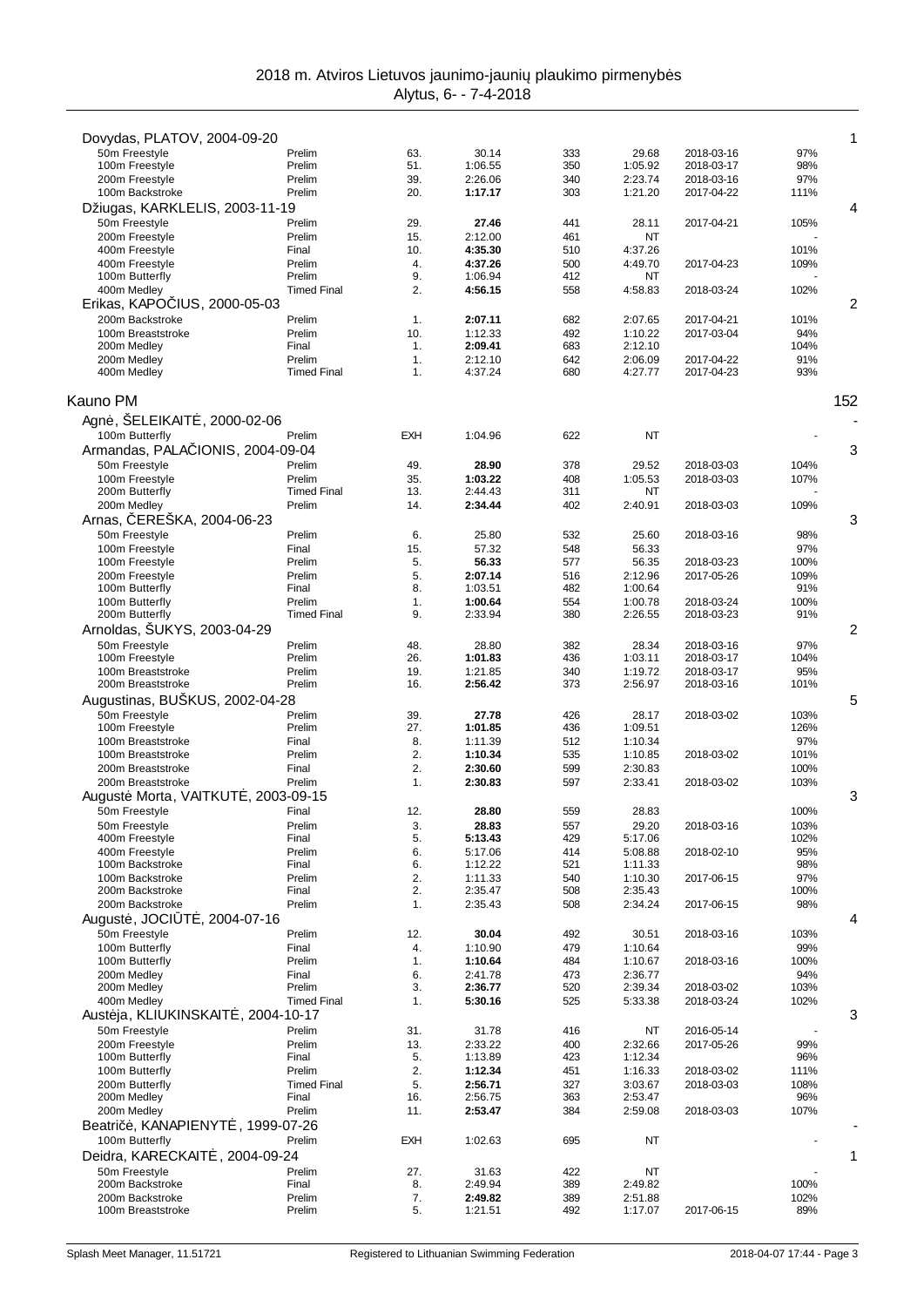| Dominykas, KAZLOVAS, 2002-05-26                |                    |            |                    |            |                    |                          |              | 3 |
|------------------------------------------------|--------------------|------------|--------------------|------------|--------------------|--------------------------|--------------|---|
| 100m Butterfly                                 | Final              | 9.         | 1:01.36            | 535        | 1:01.23            |                          | 100%         |   |
| 100m Butterfly                                 | Prelim             | 4.         | 1:01.23            | 538        | 1:02.18            | 2018-03-16               | 103%         |   |
| 200m Butterfly                                 | <b>Timed Final</b> | 2.         | 2:25.43            | 450        | 2:29.01            | 2018-03-03               | 105%         |   |
| 200m Medley                                    | Prelim             | 2.         | 2:22.72            | 509        | 2:25.52            | 2017-06-15               | 104%         |   |
| Dominykas, VYŠNIAUSKAS, 2002-08-22             |                    |            |                    |            |                    |                          |              | 2 |
| 200m Freestyle<br>100m Breaststroke            | Prelim<br>Final    | 8.<br>11.  | 2:09.25<br>1:12.72 | 491<br>484 | 2:12.03<br>1:12.54 | 2018-03-16               | 104%<br>100% |   |
| 100m Breaststroke                              | Prelim             | 5.         | 1:12.54            | 488        | 1:12.09            | 2017-02-24               | 99%          |   |
| 200m Breaststroke                              | Final              | 12.        | 2:44.10            | 463        | 2:45.68            |                          | 102%         |   |
| 200m Breaststroke                              | Prelim             | 8.         | 2:45.68            | 450        | 2:41.50            | 2017-03-31               | 95%          |   |
| Edvinas, JALINSKAS, 2004-04-22                 |                    |            |                    |            |                    |                          |              | 2 |
| 100m Freestyle                                 | Prelim             | 52.        | 1:07.38            | 337        | 1:09.53            | 2018-03-03               | 106%         |   |
| 400m Freestyle                                 | Prelim             | 17.        | 5:15.33            | 339        | 5:36.88            | 2017-02-11               | 114%         |   |
| Eigirdas, JANKAUSKAS, 2000-02-07               |                    |            |                    |            |                    |                          |              | 2 |
| 50m Freestyle                                  | Final              | 5.         | 24.62              | 612        | 24.68              |                          | 100%         |   |
| 50m Freestyle                                  | Prelim             | 9.         | 24.68              | 608        | 24.97              | 2017-04-01               | 102%         |   |
| 100m Freestyle<br>100m Backstroke              | Prelim<br>Final    | 7.<br>6.   | 54.23<br>1:02.41   | 647<br>573 | 53.17<br>1:02.01   | 2017-06-05               | 96%<br>99%   |   |
| 100m Backstroke                                | Prelim             | 5.         | 1:02.01            | 584        | 59.32              | 2017-03-03               | 92%          |   |
| 200m Backstroke                                | Final              | 7.         | 2:24.61            | 463        | 2:19.51            |                          | 93%          |   |
| 200m Backstroke                                | Prelim             | 8.         | 2:19.51            | 516        | 2:15.86            | 2017-04-01               | 95%          |   |
| Eligijus, BIRŠKUS, 2003-09-15                  |                    |            |                    |            |                    |                          |              | 4 |
| 50m Freestyle                                  | Prelim             | 60.        | 29.78              | 346        | 30.11              | 2018-03-03               | 102%         |   |
| 100m Freestyle                                 | Prelim             | 45.        | 1:04.34            | 387        | 1:04.72            | 2018-03-03               | 101%         |   |
| 200m Freestyle                                 | Prelim             | 25.        | 2:19.99            | 386        | 2:22.29            | 2018-03-03               | 103%         |   |
| 400m Freestyle                                 | Prelim             | 15.        | 4:59.73            | 395        | 5:05.81            | 2018-02-10               | 104%         |   |
| Elz, BIELSKUT, 2002-12-13                      |                    |            |                    |            |                    |                          |              | 2 |
| 200m Freestyle                                 | Prelim             | 7.         | 2:24.54            | 477        | 2:21.51            | 2017-07-05               | 96%          |   |
| 400m Freestyle<br>400m Freestyle               | Final<br>Prelim    | 3.<br>2.   | 5:02.11<br>4:57.46 | 479<br>502 | 4:57.46<br>4:59.18 | 2017-07-03               | 97%<br>101%  |   |
| 100m Breaststroke                              | Final              | 3.         | 1:16.95            | 584        | 1:16.01            |                          | 98%          |   |
| 100m Breaststroke                              | Prelim             | 2.         | 1:16.01            | 606        | 1:15.57            | 2018-03-17               | 99%          |   |
| 200m Breaststroke                              | Final              | 2.         | 2:49.82            | 549        | 2:48.68            |                          | 99%          |   |
| 200m Breaststroke                              | Prelim             | 2.         | 2:48.68            | 560        | 2:49.51            | 2018-03-02               | 101%         |   |
| Emilija, PUZAUSKAIT<br>$.2003 - 09 - 10$       |                    |            |                    |            |                    |                          |              | 3 |
| 100m Breaststroke                              | Final              | 5.         | 1:20.05            | 519        | 1:19.07            |                          | 98%          |   |
| 100m Breaststroke                              | Prelim             | 2.         | 1:19.07            | 539        | 1:19.10            | 2018-03-17               | 100%         |   |
| 200m Breaststroke<br>200m Breaststroke         | Final<br>Prelim    | 3.<br>2.   | 2:51.09            | 537        | 2:54.07            |                          | 104%<br>103% |   |
| Erikas, GRIGAITIS, 2002-12-21                  |                    |            | 2:54.07            | 510        | 2:56.46            | 2018-03-16               |              | 2 |
| 50m Freestyle                                  | Final              | 10.        | 25.11              | 577        | 25.08              |                          | 100%         |   |
| 50m Freestyle                                  | Prelim             | 3.         | 25.08              | 579        | 24.88              | 2017-12-01               | 98%          |   |
| 100m Freestyle                                 | Final              | 8.         | 54.98              | 621        | 54.87              |                          | 100%         |   |
| 100m Freestyle                                 | Prelim             | 3.         | 54.87              | 624        | 53.91              | 2018-01-21               | 97%          |   |
| 100m Backstroke                                | Final              | 4.         | 59.73              | 654        | 1:00.80            |                          | 104%         |   |
| 100m Backstroke                                | Prelim             | 2.         | 1:00.80            | 620        | 59.38              | 2017-12-01               | 95%          |   |
| 200m Backstroke<br>200m Backstroke             | Final<br>Prelim    | 3.<br>2.   | 2:09.74            | 641<br>590 | 2:13.44            |                          | 106%<br>94%  |   |
|                                                |                    |            | 2:13.44            |            | 2:09.16            | 2017-12-01               |              | 3 |
| Erikas, KAVALIAUSKAS, 2003-09-25               |                    |            |                    |            |                    |                          |              |   |
| 50m Freestyle<br>100m Backstroke               | Prelim<br>Final    | 40.<br>10. | 27.81<br>1:05.30   | 425<br>500 | ΝT<br>1:09.64      | 2016-05-22               | 114%         |   |
| 100m Backstroke                                | Prelim             | 12.        | 1:09.64            | 412        | 1:06.37            | 2018-03-03               | 91%          |   |
| 200m Backstroke                                | Final              | 11.        | 2:24.36            | 465        | 2:28.70            |                          | 106%         |   |
| 200m Backstroke                                | Prelim             | 9.         | 2:28.70            | 426        | 2:24.86            | 2018-03-02               | 95%          |   |
| 100m Breaststroke                              | Prelim             | 17.        | 1:19.63            | 369        | 1:19.87            | 2018-03-10               | 101%         |   |
| Evelina, ULOZAIT<br>. 2004-02-02               |                    |            |                    |            |                    |                          |              | 1 |
| 50m Freestyle                                  | Prelim             | 36.        | 32.07              | 405        | 31.99              | 2018-03-16               | 100%         |   |
| 100m Freestyle                                 | Prelim             | 24.        | 1:11.23<br>1:19.75 | 390        | 1:11.12            | 2018-03-16               | 100%         |   |
| 100m Backstroke<br>200m Backstroke             | Prelim<br>Prelim   | 13.<br>10. | 2:54.77            | 387<br>357 | 1:21.38<br>2:48.40 | 2018-03-16<br>2018-03-10 | 104%<br>93%  |   |
| Gabriel, PUZARAIT<br>$.2004 - 10 - 30$         |                    |            |                    |            |                    |                          |              | 6 |
| 50m Freestyle                                  | Prelim             | 8.         | 29.79              | 505        | 30.21              | 2018-03-02               | 103%         |   |
| 400m Freestyle                                 | Final              | 2.         | 4:58.80            | 495        | 5:02.89            |                          | 103%         |   |
| 400m Freestyle                                 | Prelim             | 2.         | 5:02.89            | 475        | 5:08.41            | 2018-03-23               | 104%         |   |
| 100m Backstroke                                | Final              | 9.         | 1:14.76            | 469        | 1:15.56            |                          | 102%         |   |
| 100m Backstroke                                | Prelim             | 7.         | 1:15.56            | 455        | 1:14.86            | 2018-03-16               | 98%          |   |
| 200m Backstroke                                | Final              | 4.         | 2:43.19            | 439        | 2:45.62            |                          | 103%         |   |
| 200m Backstroke                                | Prelim             | 6.         | 2:45.62            | 420        | 2:47.41            | 2017-02-17               | 102%         |   |
| Gerda, JOTAUT<br>, 2005-04-16<br>50m Freestyle | Prelim             | 10.        | 29.85              | 502        | 29.65              | 2018-03-02               | 99%          | 3 |
| 100m Freestyle                                 | Prelim             | 10.        | 1:06.86            | 472        | 1:09.42            | 2018-03-02               | 108%         |   |
| 100m Backstroke                                | Final              | 5.         | 1:12.20            | 521        | 1:12.21            |                          | 100%         |   |
| 100m Backstroke                                | Prelim             | 3.         | 1:12.21            | 521        | 1:10.39            | 2018-03-02               | 95%          |   |
| 200m Backstroke                                | Final              | 3.         | 2:37.27            | 490        | 2:40.05            |                          | 104%         |   |
| 200m Backstroke                                | Prelim             | 2.         | 2:40.05            | 465        | 2:38.40            | 2018-03-02               | 98%          |   |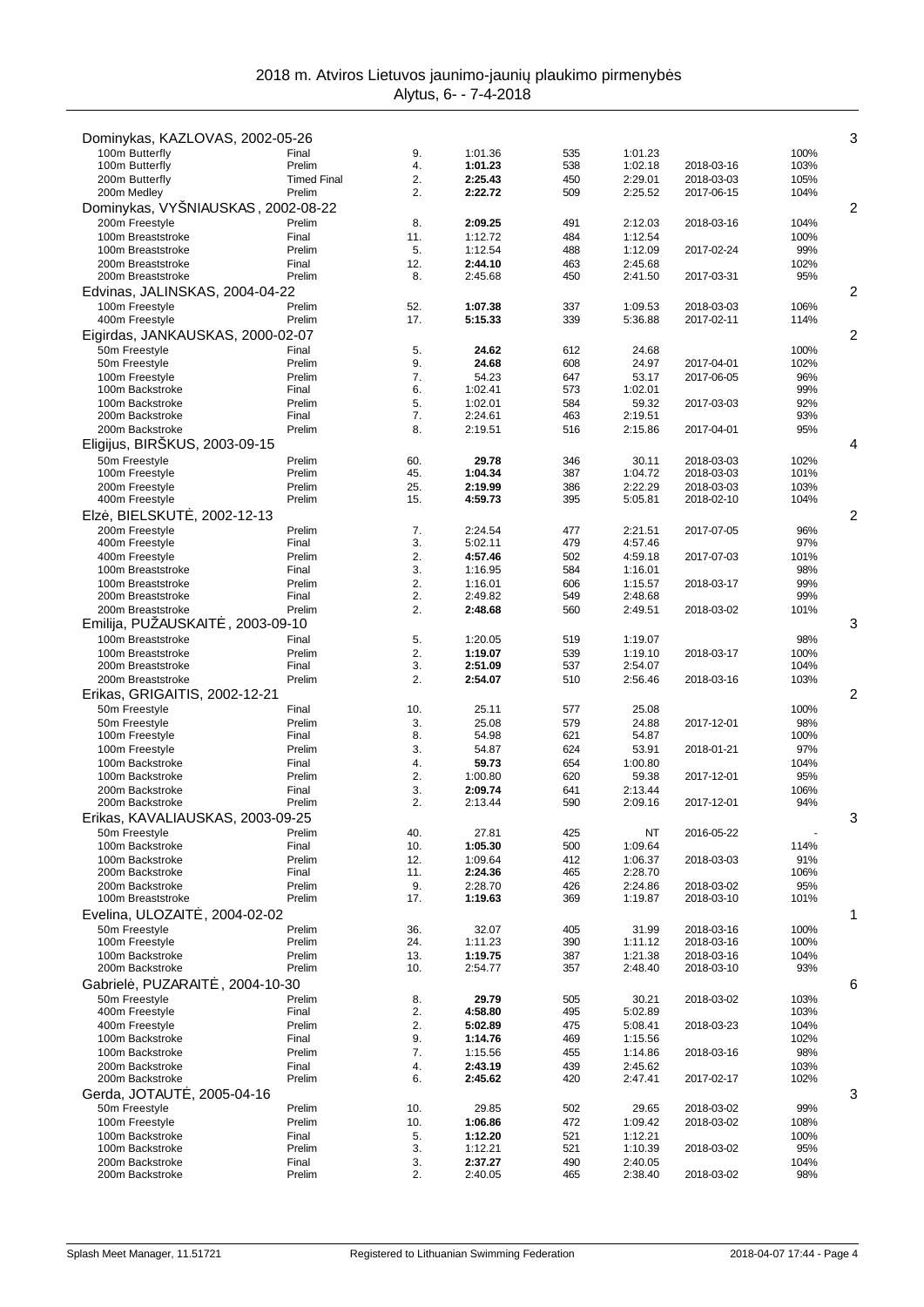|                                                 |                              |            |                    |            |                    |                          |              | 1 |
|-------------------------------------------------|------------------------------|------------|--------------------|------------|--------------------|--------------------------|--------------|---|
| Goda, PUPKEVI   T, 2005-08-04<br>200m Freestyle | Prelim                       | 37.        | 2:55.53            | 266        | ΝT                 |                          |              |   |
| 100m Breaststroke                               | Prelim                       | 16.        | 1:28.38            | 385        | 1:28.74            | 2018-03-03               | 101%         |   |
| 200m Breaststroke                               | Prelim                       | 13.        | 3:15.30            | 361        | 3:12.35            | 2018-03-02               | 97%          |   |
| Gustas, DOVYDAITIS, 2003-05-09                  |                              |            |                    |            |                    |                          |              | 1 |
| 100m Freestyle                                  | Prelim                       | 34.        | 1:03.01            | 412        | 1:01.74            | 2018-03-02               | 96%          |   |
| 200m Freestyle<br>100m Butterfly                | Prelim<br>Prelim             | 27.<br>14. | 2:21.05<br>1:09.38 | 378<br>370 | 2:17.75<br>1:07.82 | 2018-03-16<br>2018-03-02 | 95%<br>96%   |   |
| 200m Butterfly                                  | <b>Timed Final</b>           | 7.         | 2:27.68            | 430        | 2:29.44            | 2018-03-02               | 102%         |   |
| Gust, BANISLAUSKAIT                             | $, 2005 - 03 - 13$           |            |                    |            |                    |                          |              | 2 |
| 50m Freestyle                                   | Final                        | 16.        | 29.54              | 518        | 29.56              |                          | 100%         |   |
| 50m Freestyle                                   | Prelim                       | 7.         | 29.56              | 517        | 29.50              |                          | 100%         |   |
| 100m Freestyle<br>200m Freestyle                | Prelim<br>Prelim             | 12.<br>21. | 1:07.32<br>2:35.57 | 462<br>383 | 1:05.57<br>2:30.59 |                          | 95%<br>94%   |   |
| 100m Backstroke                                 | Prelim                       | 16.        | 1:20.76            | 372        | 1:23.97            |                          | 108%         |   |
| Gust, PLAS INSKYT<br>, 2004-10-11               |                              |            |                    |            |                    |                          |              | 1 |
| 50m Freestyle                                   | Prelim                       | 17.        | 30.54              | 469        | 30.37              | 2018-03-16               | 99%          |   |
| 100m Freestyle                                  | Final                        | 15.        | 1:08.26            | 443        | 1:06.46            |                          | 95%          |   |
| 100m Freestyle                                  | Prelim                       | 8.         | 1:06.46            | 480        | 1:05.68            | 2018-03-16               | 98%          |   |
| 200m Freestyle<br>200m Freestyle                | Final<br>Prelim              | 12.<br>10. | 2:26.72<br>2:29.34 | 456<br>432 | 2:29.34<br>2:24.72 | 2018-03-17               | 104%<br>94%  |   |
| 400m Freestyle                                  | Final                        | 6.         | 5:16.48            | 417        | 5:13.51            |                          | 98%          |   |
| 400m Freestyle                                  | Prelim                       | 4.         | 5:13.51            | 429        | 5:11.82            | 2018-03-02               | 99%          |   |
| T , 2002-01-29<br>leva, STACKEVI I              |                              |            |                    |            |                    |                          |              |   |
| 50m Freestyle                                   | Final                        | 7.         | 28.65              | 568        | 28.62              |                          | 100%         |   |
| 50m Freestyle                                   | Prelim                       | 5.         | 28.62              | 570        | 28.47              | 2018-03-02               | 99%          |   |
| 100m Freestyle<br>100m Freestyle                | Final<br>Prelim              | 5.<br>6.   | 1:03.09<br>1:02.89 | 561<br>567 | 1:02.89<br>1:02.07 | 2018-03-24               | 99%<br>97%   |   |
| 200m Medley                                     | Final                        | 7.         | 2:45.62            | 441        | 2:42.94            |                          | 97%          |   |
| 200m Medley                                     | Prelim                       | 9.         | 2:42.94            | 463        | 2:38.07            | 2018-03-02               | 94%          |   |
| Joris, VERETINSKAS, 2003-01-02                  |                              |            |                    |            |                    |                          |              | 3 |
| 50m Freestyle                                   | Final                        | 12.        | 25.25              | 567        | 25.08              |                          | 99%          |   |
| 50m Freestyle                                   | Prelim                       | 3.         | 25.08              | 579        | 25.00              | 2018-03-16               | 99%          |   |
| 100m Freestyle<br>100m Freestyle                | Final<br>Prelim              | 9.<br>4.   | 55.89<br>56.17     | 591<br>582 | 56.17<br>55.04     | 2017-05-27               | 101%<br>96%  |   |
| 200m Freestyle                                  | Final                        | 14.        | 2:06.06            | 529        | 2:08.87            |                          | 105%         |   |
| 200m Freestyle                                  | Prelim                       | 6.         | 2:08.87            | 495        | 2:05.20            | 2018-03-24               | 94%          |   |
| 100m Backstroke                                 | Prelim                       | 7.         | 1:05.57            | 494        | 1:05.65            | 2018-03-16               | 100%         |   |
| Julijus, GREBLI<br>NAS, 2004-10-16              |                              |            |                    |            |                    |                          |              | 3 |
| 50m Freestyle                                   | Prelim                       | 56.        | 29.53              | 355        | 29.83              | 2018-03-03               | 102%         |   |
| 100m Freestyle<br>200m Freestyle                | Prelim<br>Prelim             | 53.<br>48. | 1:07.55<br>2:37.80 | 334<br>270 | 1:08.34<br>2:36.47 | 2018-03-02<br>2018-03-03 | 102%<br>98%  |   |
| 400m Freestyle                                  | Prelim                       | 21.        | 5:38.52            | 274        | 5:40.44            | 2018-02-10               | 101%         |   |
| Julius, PAKINKIS, 2002-03-30                    |                              |            |                    |            |                    |                          |              |   |
| 100m Freestyle                                  | Prelim                       | 61.        | 1:14.36            | 251        | 1:07.39            | 2018-03-16               | 82%          |   |
| Justas, BANIONIS, 2002-02-17                    |                              |            |                    |            |                    |                          |              | 3 |
| 50m Freestyle                                   | Prelim                       | 28.        | 27.45              | 442        | 26.77              | 2018-03-16               | 95%          |   |
| 100m Freestyle                                  | Prelim                       | 19.        | 59.41              | 492        | 59.43              | 2018-07-05               | 100%         |   |
| 200m Freestyle<br>400m Freestyle                | Prelim<br>Final              | 26.<br>14. | 2:20.66<br>4:46.58 | 381<br>452 | 2:15.00<br>4:52.15 | 2017-06-16               | 92%<br>104%  |   |
| 400m Freestyle                                  | Prelim                       | 10.        | 4:52.15            | 427        | 4:58.40            | 2017-03-13               | 104%         |   |
| Justinas, BAGDANAVI IUS, 2002-02-26             |                              |            |                    |            |                    |                          |              | 3 |
| 50m Freestyle                                   | Prelim                       | 7.         | 25.85              | 529        | 26.04              | 2018-03-16               | 101%         |   |
| 100m Freestyle                                  | Prelim                       | 10.        | 57.61              | 539        | 57.50              | 2018-03-16               | 100%         |   |
| 100m Butterfly                                  | Final                        | 11.        | 1:01.80            | 523        | 1:02.86            |                          | 103%         |   |
| 100m Butterfly<br>200m Butterfly                | Prelim<br><b>Timed Final</b> | 5.<br>6.   | 1:02.86<br>2:27.31 | 497<br>433 | 1:02.37<br>2:30.17 | 2018-03-16<br>2017-06-03 | 98%<br>104%  |   |
| Just, DEMENTAVI   T, 2003-11-19                 |                              |            |                    |            |                    |                          |              | 2 |
| 100m Backstroke                                 | Prelim                       | 17.        | 1:23.93            | 332        | 1:29.90            | 2017-03-04               | 115%         |   |
| 100m Breaststroke                               | Final                        | 12.        | 1:24.78            | 437        | 1:24.66            |                          | 100%         |   |
| 100m Breaststroke                               | Prelim                       | 9.         | 1:24.66            | 439        | 1:26.86            | 2018-03-17               | 105%         |   |
| Karolis, EREŠKA, 2000-08-05                     |                              |            |                    |            |                    |                          |              | 3 |
| 50m Freestyle                                   | Prelim                       | 19.        | 25.50              | 551        | 25.41              | 2017-02-24               | 99%          |   |
| 100m Freestyle<br>200m Freestyle                | Prelim<br>Final              | 10.<br>6.  | 54.91<br>2:03.00   | 623<br>570 | 55.30<br>2:02.80   | 2017-07-03               | 101%<br>100% |   |
| 200m Freestyle                                  | Prelim                       | 4.         | 2:02.80            | 573        | NT                 |                          |              |   |
| 100m Butterfly                                  | Final                        | 2.         | 58.53              | 616        | 59.75              |                          | 104%         |   |
| 100m Butterfly                                  | Prelim                       | 2.         | 59.75              | 579        | 58.32              | 2017-03-02               | 95%          |   |
| 200m Butterfly                                  | <b>Timed Final</b>           | 4.         | 2:19.67            | 508        | 2:22.02            | 2017-02-25               | 103%         |   |
| Laura, ŠLIBURYT<br>, 2004-04-17                 |                              |            |                    |            |                    |                          |              | 3 |
| 50m Freestyle<br>50m Freestyle                  | Final<br>Prelim              | 3.<br>2.   | 28.20<br>28.39     | 595<br>583 | 28.39<br>28.53     | 2018-03-03               | 101%<br>101% |   |
| 100m Freestyle                                  | Final                        | 8.         | 1:04.96            | 514        | 1:03.74            |                          | 96%          |   |
| 100m Freestyle                                  | Prelim                       | 2.         | 1:03.74            | 544        | 1:03.20            | 2018-03-24               | 98%          |   |
| 200m Freestyle                                  | Final                        | 11.        | 2:25.79            | 465        | 2:28.70            |                          | 104%         |   |
| 200m Freestyle                                  | Prelim                       | 9.         | 2:28.70            | 438        | 2:26.62            | 2017-12-13               | 97%          |   |
| 100m Backstroke<br>100m Backstroke              | Final<br>Prelim              | 7.<br>4.   | 1:15.45<br>1:13.94 | 457<br>485 | 1:13.94<br>1:12.43 | 2018-03-24               | 96%<br>96%   |   |
|                                                 |                              |            |                    |            |                    |                          |              |   |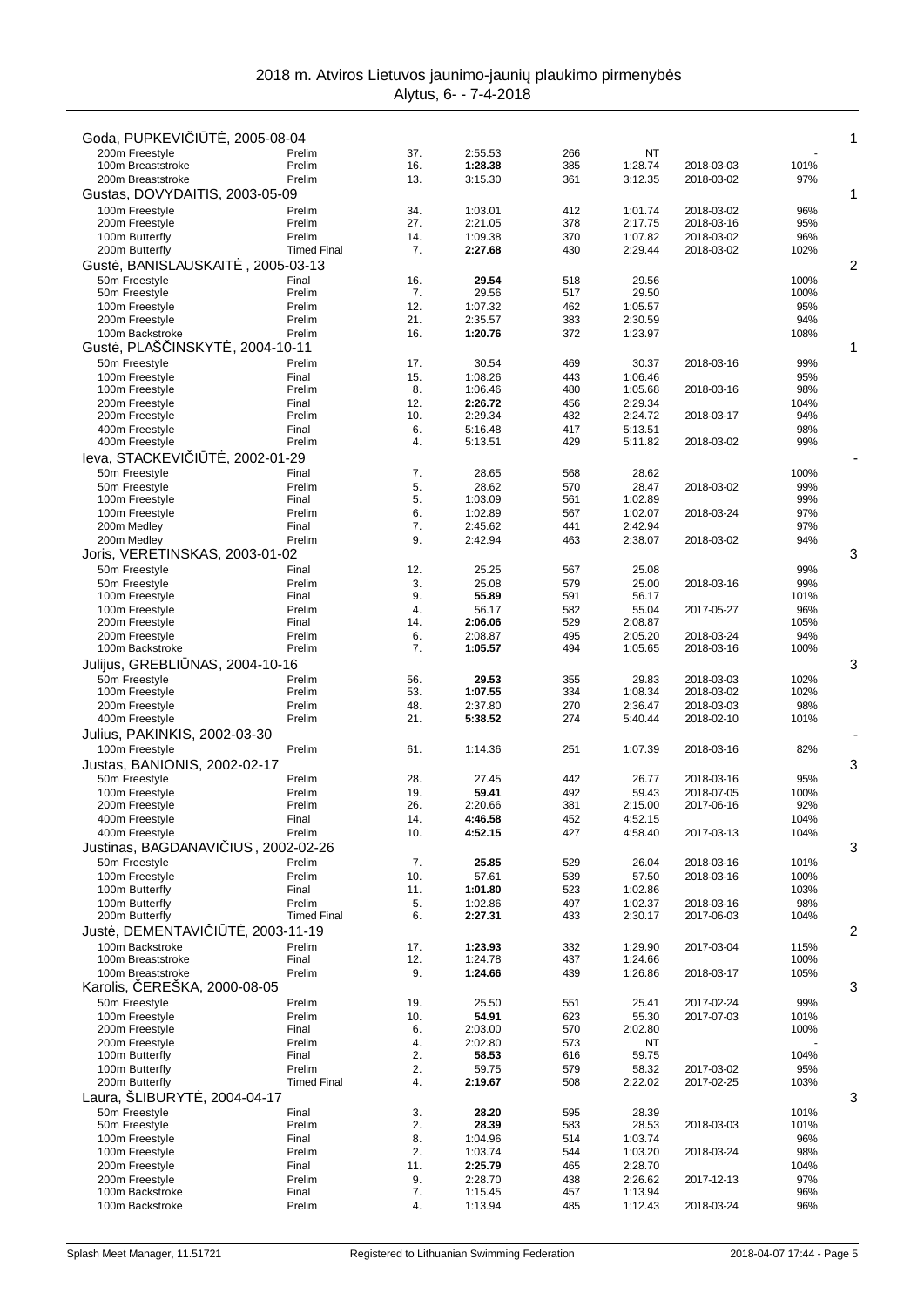| Liveta, LETUKAIT, 2004-11-28                       |                           |            |                    |            |                    |                          |              | 4              |
|----------------------------------------------------|---------------------------|------------|--------------------|------------|--------------------|--------------------------|--------------|----------------|
| 50m Freestyle                                      | Prelim                    | 5.         | 29.37              | 527        | 29.96              | 2017-06-03               | 104%         |                |
| 100m Freestyle                                     | Final                     | 10.        | 1:03.99            | 538        | 1:04.28            |                          | 101%         |                |
| 100m Freestyle<br>100m Backstroke                  | Prelim<br>Final           | 4.<br>3.   | 1:04.28<br>1:09.97 | 531<br>573 | 1:06.24<br>1:11.16 | 2017-06-02               | 106%<br>103% |                |
| 100m Backstroke                                    | Prelim                    | 1.         | 1:11.16            | 544        | 1:11.12            | 2018-03-24               | 100%         |                |
| 200m Butterfly                                     | <b>Timed Final</b>        | 6.         | 3:00.89            | 305        | ΝT                 |                          |              |                |
| Lukas, LIUTKEVI                                    | IUS, 2004-04-19<br>Prelim | 8.         | 1:06.27            | 424        | 1:06.09            | 2018-03-02               | 99%          | 3              |
| 100m Butterfly<br>200m Butterfly                   | <b>Timed Final</b>        | 8.         | 2:32.09            | 394        | 2:34.72            | 2018-03-03               | 103%         |                |
| 200m Medley                                        | Final                     | 14.        | 2:29.78            | 440        | 2:28.00            |                          | 98%          |                |
| 200m Medlev                                        | Prelim                    | 7.         | 2:28.00            | 457        | 2:42.97            | 2017-05-27               | 121%         |                |
| 400m Medley<br>Maksimas, CHANKO, 2004-10-09        | <b>Timed Final</b>        | 4.         | 5:30.47            | 401        | 5:36.24            | 2018-02-10               | 104%         | 1              |
| 100m Backstroke                                    | Prelim                    | 23.        | 1:20.40            | 268        | 1:24.35            | 2018-03-03               | 110%         |                |
| Martyna, JUKNYT                                    | , 2002-09-14              |            |                    |            |                    |                          |              | $\overline{2}$ |
| 50m Freestyle                                      | Prelim                    | 43.        | 31.66              | 421        | 31.38              | 2018-06-02               | 98%          |                |
| 100m Freestyle                                     | Prelim                    | 30.        | 1:09.28            | 424        | 1:08.15            | 2018-03-16               | 97%          |                |
| 200m Freestyle<br>200m Freestyle                   | Final<br>Prelim           | 15.<br>18. | 2:30.47<br>2:30.87 | 423<br>419 | 2:30.87<br>2:29.20 | 2018-03-02               | 101%<br>98%  |                |
| 400m Freestyle                                     | Prelim                    | 9.         | 5:19.66            | 404        | 5:19.81            | 2018-02-10               | 100%         |                |
| Martynas, AUDICKAS, 2004-02-26                     |                           |            |                    |            |                    |                          |              | 4              |
| 50m Freestyle                                      | Prelim                    | 16.        | 26.70              | 480        | 26.66              | 2018-03-16               | 100%         |                |
| 100m Freestyle<br>200m Backstroke                  | Prelim<br>Final           | 11.<br>12. | 57.89<br>2:27.79   | 532<br>434 | 58.30<br>2:28.16   | 2018-03-17               | 101%<br>101% |                |
| 200m Backstroke                                    | Prelim                    | 8.         | 2:28.16            | 431        | 2:27.60            |                          | 99%          |                |
| 200m Medley                                        | Final                     | 10.        | 2:22.85            | 508        | 2:25.87            |                          | 104%         |                |
| 200m Medley                                        | Prelim                    | 6.         | 2:25.87            | 477        | 2:29.06            | 2017-04-29               | 104%         |                |
| Matas, GUOBUZAS, 2001-07-12<br>50m Freestyle       | Prelim                    | 36.        | 26.46              | 493        | 26.51              | 2018-03-02               | 100%         | 4              |
| 100m Freestyle                                     | Prelim                    | 23.        | 57.10              | 554        | 57.42              | 2018-03-02               | 101%         |                |
| 200m Freestyle                                     | Prelim                    | 23.        | 2:10.09            | 482        | 2:12.14            | 2017-06-15               | 103%         |                |
| 100m Butterfly                                     | Final                     | 15.        | 1:04.02            | 471        | 1:03.84            |                          | 99%          |                |
| 100m Butterfly<br>Matas, PUGZLYS, 2000-06-27       | Prelim                    | 14.        | 1:03.84            | 475        | 1:04.64            | 2018-03-02               | 103%         | 2              |
| 100m Breaststroke                                  | Final                     | 13.        | 1:13.94            | 461        | 1:14.34            |                          | 101%         |                |
| 100m Breaststroke                                  | Prelim                    | 15.        | 1:14.34            | 453        | 1:10.69            | 2017-06-02               | 90%          |                |
| 200m Breaststroke                                  | Final                     | 13.        | 2:44.42            | 460        | 2:46.11            |                          | 102%         |                |
| 200m Breaststroke                                  | Prelim                    | 15.        | 2:46.11            | 447        | 2:34.81            | 2017-06-03               | 87%          | 4              |
| Migl, LAPINSKAIT<br>50m Freestyle                  | . 2003-03-12<br>Prelim    | 29.        | 31.70              | 419        | 32.14              | 2018-03-16               | 103%         |                |
| 100m Freestyle                                     | Prelim                    | 15.        | 1:07.86            | 451        | 1:08.61            | 2018-03-17               | 102%         |                |
| 200m Freestyle                                     | Final                     | 14.        | 2:30.27            | 424        | 2:27.83            |                          | 97%          |                |
| 200m Freestyle<br>400m Freestyle                   | Prelim<br>Final           | 7.<br>7.   | 2:27.83<br>5:17.32 | 446<br>413 | 2:30.48<br>5:13.61 | 2018-03-16               | 104%<br>98%  |                |
| 400m Freestyle                                     | Prelim                    | 5.         | 5:13.61            | 428        | 5:24.06            | 2018-03-02               | 107%         |                |
| Mija, MOTIEJAITYT                                  | . 2004-07-26              |            |                    |            |                    |                          |              | 3              |
| 100m Breaststroke                                  | Final                     | 4.         | 1:18.23            | 556        | 1:18.07            |                          | 100%         |                |
| 100m Breaststroke<br>200m Breaststroke             | Prelim<br>Final           | 1.<br>4.   | 1:18.07<br>2:51.60 | 560<br>532 | 1:19.09<br>2:52.67 | 2018-03-23               | 103%<br>101% |                |
| 200m Breaststroke                                  | Prelim                    | 1.         | 2:52.67            | 522        | 2:54.32            | 2018-03-23               | 102%         |                |
| 200m Medley                                        | Prelim                    | 6.         | 2:45.24            | 444        | 2:44.20            |                          | 99%          |                |
| Milda, GADLIAUSKAIT                                | , 2003-09-09              |            |                    |            |                    |                          |              |                |
| 50m Freestyle<br>200m Freestyle                    | Prelim<br>Prelim          | 9.<br>20.  | 29.81<br>2:35.56   | 504<br>383 | 28.54<br>2:24.55   | 2017-07-03<br>2017-05-05 | 92%<br>86%   |                |
| Mindaugas, DVYLAITIS, 1996-08-18                   |                           |            |                    |            |                    |                          |              |                |
| 100m Breaststroke                                  | Prelim                    | <b>EXH</b> | 1:30.45            | 251        | ΝT                 |                          |              |                |
| Mykolas, RINDOKAS, 2003-03-12                      |                           |            |                    |            |                    |                          |              | 5              |
| 50m Freestyle                                      | Prelim                    | 9.         | 26.15              | 511        | 26.70              | 2018-03-03               | 104%         |                |
| 100m Freestyle<br>400m Freestyle                   | Prelim<br>Final           | 7.<br>9.   | 56.93<br>4:33.45   | 559<br>521 | 57.98<br>4:43.98   | 2018-03-02               | 104%<br>108% |                |
| 400m Freestyle                                     | Prelim                    | 7.         | 4:43.98            | 465        | 4:51.36            | 2017-06-15               | 105%         |                |
| 200m Butterfly                                     | <b>Timed Final</b>        | 1.         | 2:24.08            | 463        | 2:24.87            | 2018-03-23               | 101%         |                |
| Paulius, GASPARAVI IUS, 2001-12-14                 |                           |            |                    |            |                    |                          |              | 1              |
| 50m Freestyle<br>100m Freestyle                    | Prelim<br>Prelim          | 48.<br>32. | 26.92<br>58.18     | 468<br>524 | 26.49<br>58.11     | 2018-03-02<br>2018-03-02 | 97%<br>100%  |                |
| 200m Freestyle                                     | Prelim                    | 38.        | 2:14.13            | 439        | 2:06.92            | 2017-04-01               | 90%          |                |
| 100m Backstroke                                    | Final                     | 11.        | 1:06.41            | 475        | 1:07.65            |                          | 104%         |                |
| 100m Backstroke                                    | Prelim                    | 13.        | 1:07.65            | 450        | ΝT                 |                          |              |                |
| 100m Butterfly<br>Paulius, MARTINK NAS, 1999-07-24 | Prelim                    | 22.        | 1:06.91            | 412        | NT                 |                          |              |                |
| 100m Butterfly                                     | Prelim                    | <b>EXH</b> | 58.03              | 632        | ΝT                 |                          |              |                |
| Pijus, KRAPSEVI IUS, 2003-12-05                    |                           |            |                    |            |                    |                          |              | 1              |
| 100m Breaststroke                                  | Prelim                    | 28.        | 1:29.99            | 255        | 1:30.28            | 2018-03-02               | 101%         |                |
| Radvil, KERŠEVI   T, 2005-05-19                    |                           |            |                    |            |                    |                          |              | 3              |
| 50m Freestyle<br>100m Breaststroke                 | Prelim<br>Final           | 11.<br>6.  | 29.98<br>1:21.04   | 495<br>500 | 30.75<br>1:21.00   | 2018-03-16               | 105%<br>100% |                |
| 100m Breaststroke                                  | Prelim                    | 4.         | 1:21.00            | 501        | 1:21.69            | 2018-03-03               | 102%         |                |
|                                                    |                           |            |                    |            |                    |                          |              |                |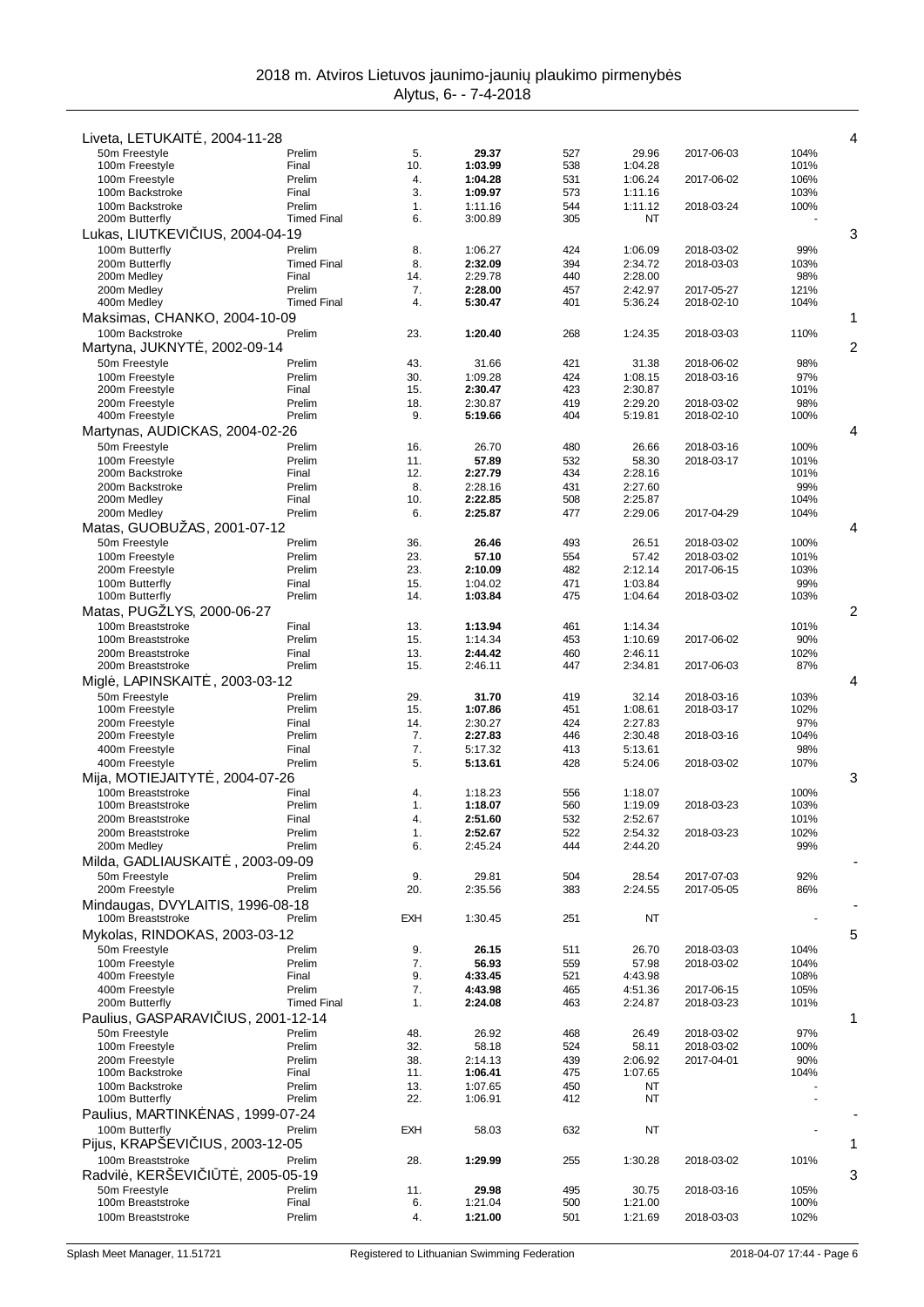|  | 2018 m. Atviros Lietuvos jaunimo-jauni plaukimo pirmenyb s |  |  |
|--|------------------------------------------------------------|--|--|
|  | Alvtus. 6- - 7-4-2018                                      |  |  |

| 200m Medley                                         | Final              | 8.         | 2:48.91            | 416        | 2:40.59            |                          | 90%          |                |
|-----------------------------------------------------|--------------------|------------|--------------------|------------|--------------------|--------------------------|--------------|----------------|
| 200m Medley                                         | Prelim             | 4.         | 2:40.59            | 484        | 2:40.01            | 2018-03-03               | 99%          |                |
| 400m Medley                                         | <b>Timed Final</b> | 3.         | 5:44.23            | 463        | 5:52.23            | 2018-02-10               | 105%         |                |
| Ri ardas, MICKEVI IUS, 1999-04-26<br>100m Freestyle |                    | <b>EXH</b> |                    |            | NT                 |                          |              |                |
|                                                     | Prelim             |            | 56.41              | 575        |                    |                          |              |                |
| Rokas, DOVYDAITIS, 2004-09-07                       |                    |            |                    |            |                    |                          |              | 2              |
| 50m Freestyle                                       | Prelim             | 55.        | 29.52              | 355        | 30.22              | 2018-03-02               | 105%         |                |
| 100m Freestyle<br>200m Freestyle                    | Prelim<br>Prelim   | 43.<br>44. | 1:04.10<br>2:28.04 | 391<br>327 | 1:04.89<br>2:21.86 | 2018-03-02<br>2018-02-23 | 102%<br>92%  |                |
| 200m Medley                                         | Prelim             | 22.        | 2:49.09            | 306        | 2:46.73            | 2018-03-02               | 97%          |                |
| Rokas, DREVINSKAS, 2000-09-30                       |                    |            |                    |            |                    |                          |              | 5              |
| 50m Freestyle                                       | Final              | 11.        | 25.21              | 570        | 25.27              |                          | 100%         |                |
| 50m Freestyle                                       | Prelim             | 15.        | 25.27              | 566        | 25.29              | 2017-07-03               | 100%         |                |
| 100m Freestyle                                      | Final              | 10.        | 56.09              | 584        | 56.17              |                          | 100%         |                |
| 100m Freestyle                                      | Prelim             | 13.        | 56.17              | 582        | 55.62              | 2017-06-10               | 98%          |                |
| 200m Freestyle                                      | Final              | 16.        | 2:08.27            | 502        | 2:08.33            |                          | 100%         |                |
| 200m Freestyle                                      | Prelim             | 18.        | 2:08.33            | 502        | 2:04.79            | 2017-07-03               | 95%          |                |
| 400m Freestyle                                      | Final              | 6.         | 4:31.21            | 534        | 4:32.52            |                          | 101%         |                |
| 400m Freestyle                                      | Prelim             | 6.         | 4:32.52            | 526        | 4:31.14            | 2017-07-04               | 99%          |                |
| R jus, TETERIUKOVAS, 2002-07-07                     |                    |            |                    |            |                    |                          |              | $\overline{2}$ |
| 200m Freestyle                                      | Prelim             | 7.         | 2:09.10            | 493        | 2:08.22            | 2018-03-16               | 99%          |                |
| 400m Freestyle                                      | Final<br>Prelim    | 8.<br>3.   | 4:34.85<br>4:35.75 | 513<br>508 | 4:35.75<br>4:36.45 |                          | 101%<br>101% |                |
| 400m Freestyle<br>100m Breaststroke                 | Prelim             | 16.        | 1:17.55            | 399        | NT                 | 2018-02-10               |              |                |
| 200m Breaststroke                                   | Prelim             | 13.        | 2:50.71            | 411        | NT                 |                          |              |                |
| Saulius, LIUBERSKIS, 2004-08-20                     |                    |            |                    |            |                    |                          |              | 1              |
| 200m Freestyle                                      | Prelim             | 52.        | 2:42.08            | 249        | NT                 |                          |              |                |
| 100m Breaststroke                                   | Prelim             | 22.        | 1:23.46            | 320        | 1:24.08            | 2018-03-03               | 101%         |                |
| 200m Breaststroke                                   | Prelim             | 19.        | 3:08.30            | 306        | 3:06.63            | 2018-03-02               | 98%          |                |
| 200m Medley                                         | Prelim             | 24.        | 2:56.19            | 270        | 2:54.51            | 2018-03-03               | 98%          |                |
| Tadas, PRANIAUSKAS, 2003-01-09                      |                    |            |                    |            |                    |                          |              | 3              |
| 50m Freestyle                                       | Prelim             | 22.        | 27.07              | 460        | 27.68              | 2018-03-09               | 105%         |                |
| 100m Backstroke                                     | Final              | 7.         | 1:04.31            | 524        | 1:02.85            |                          | 96%          |                |
| 100m Backstroke                                     | Prelim             | 3.         | 1:02.85            | 561        | 1:03.28            | 2018-03-02               | 101%         |                |
| 200m Backstroke                                     | Final              | 5.         | 2:18.77            | 524        | 2:17.52            |                          | 98%          |                |
| 200m Backstroke                                     | Prelim             | 3.         | 2:17.52            | 539        | 2:16.82            | 2018-03-02               | 99%          |                |
| 200m Medley                                         | Final<br>Prelim    | 12.<br>4.  | 2:27.56<br>2:23.31 | 461<br>503 | 2:23.31            |                          | 94%          |                |
| 200m Medley                                         |                    |            |                    |            | 2:25.71            | 2018-03-02               | 103%         |                |
| Tauras, PRANIAUSKAS, 2000-05-18                     |                    |            |                    |            |                    |                          |              | 4              |
| 50m Freestyle<br>50m Freestyle                      | Final<br>Prelim    | 7.<br>11.  | 24.68<br>24.90     | 608<br>592 | 24.90<br>25.12     | 2017-07-04               | 102%<br>102% |                |
| 100m Freestyle                                      | Final              | 12.        | 56.67              | 567        | 55.02              |                          | 94%          |                |
| 100m Freestyle                                      | Prelim             | 11.        | 55.02              | 619        | 54.55              | 2018-03-02               | 98%          |                |
|                                                     |                    |            | 59.03              | 601        | 59.94              |                          | 103%         |                |
|                                                     | Final              |            |                    |            |                    |                          |              |                |
| 100m Butterfly<br>100m Butterfly                    | Prelim             | 4.<br>4.   | 59.94              | 574        | 1:01.20            | 2017-05-13               | 104%         |                |
| 400m Medley                                         | <b>Timed Final</b> | 6.         | 5:01.45            | 529        | 4:59.60            | 2017-03-02               | 99%          |                |
| Titas, VALIS, 1999-05-16                            |                    |            |                    |            |                    |                          |              |                |
| 100m Butterfly                                      | Prelim             | <b>EXH</b> | 58.81              | 607        | <b>NT</b>          |                          |              |                |
| Tomas, SUNGAILA, 1999-03-16                         |                    |            |                    |            |                    |                          |              |                |
| 100m Freestyle                                      | Prelim             | <b>EXH</b> | 51.07              | 774        | ΝT                 | 2017-06-29               |              |                |
| 100m Butterfly                                      | Prelim             | EXH        | 1:01.83            | 523        | NT                 | 2018-03-02               |              |                |
| Ugnius, RA   NAS, 2004-03-26                        |                    |            |                    |            |                    |                          |              | 2              |
| 200m Freestyle                                      | Prelim             | 49.        | 2:37.91            | 269        | ΝT                 |                          |              |                |
| 400m Freestyle                                      | Prelim             | 20.        | 5:36.56            | 279        | 5:29.16            | 2018-03-02               | 96%          |                |
| 100m Breaststroke                                   | Prelim             | 21.        | 1:23.02            | 325        | 1:23.84            | 2018-03-03               | 102%         |                |
| 200m Breaststroke                                   | Prelim             | 18.        | 3:05.91            | 318        | 3:06.88            | 2018-03-02               | 101%         |                |
| Vakar, GIR YT, 2000-02-09                           |                    |            |                    |            |                    |                          |              | 1              |
| 100m Freestyle                                      | Prelim             | <b>EXH</b> | 1:00.84            | 626        | 59.38              | 2017-07-04               | 95%          |                |
| 100m Backstroke                                     | Prelim             | <b>EXH</b> | 1:07.50            | 638        | 1:08.12            | 2017-05-13               | 102%         |                |
| Vesta, STANIONYT, 2002-07-11                        |                    |            |                    |            |                    |                          |              | 3              |
| 50m Freestyle                                       | Prelim             | 33.        | 30.97              | 449        | 32.28              | 2018-03-03               | 109%         |                |
| 100m Freestyle                                      | Prelim             | 38.        | 1:11.31            | 389        | 1:11.86            | 2017-11-11               | 102%         |                |
| 100m Backstroke                                     | Final              | 12.        | 1:17.44            | 422        | 1:17.13            |                          | 99%          |                |
| 100m Backstroke                                     | Prelim             | 12.        | 1:17.13            | 427        | 1:16.19            | 2017-03-02               | 98%          |                |
| 200m Backstroke                                     | Final              | 5.         | 2:44.73            | 427        | 2:46.51            |                          | 102%         |                |
| 200m Backstroke                                     | Prelim             | 8.         | 2:46.51            | 413        | ΝT                 |                          |              |                |
| Vilius, MATJOŠAITIS, 2003-01-28                     | Prelim             |            | 26.93              |            |                    | 2018-03-02               |              | 5              |
| 50m Freestyle<br>100m Freestyle                     | Prelim             | 19.<br>16. | 58.85              | 468<br>506 | 27.23<br>59.72     | 2018-03-02               | 102%<br>103% |                |
| 200m Freestyle                                      | Prelim             | 9.         | 2:09.63            | 487        | 2:11.90            | 2018-03-02               | 104%         |                |
| 400m Freestyle                                      | Final              | 12.        | 4:40.30            | 483        | 4:40.48            |                          | 100%         |                |
| 400m Freestyle                                      | Prelim             | 6.         | 4:40.48            | 483        | 4:50.31            | 2018-03-02               | 107%         |                |
| Visvaldas, ŽIOBA, 2002-09-16                        |                    |            |                    |            |                    |                          |              | 3              |
| 50m Freestyle                                       | Prelim             | 15.        | 26.61              | 485        | 26.37              | 2018-03-16               | 98%          |                |
| 100m Freestyle                                      | Prelim             | 18.        | 59.38              | 493        | 59.83              | 2018-03-02               | 102%         |                |
| 200m Freestyle                                      | Prelim             | 22.        | 2:17.73            | 406        | 2:17.72            | 2018-03-16               | 100%         |                |
| 100m Backstroke<br>100m Backstroke                  | Final<br>Prelim    | 13.<br>9.  | 1:08.06<br>1:08.45 | 442<br>434 | 1:08.45<br>1:11.36 | 2018-03-03               | 101%<br>109% |                |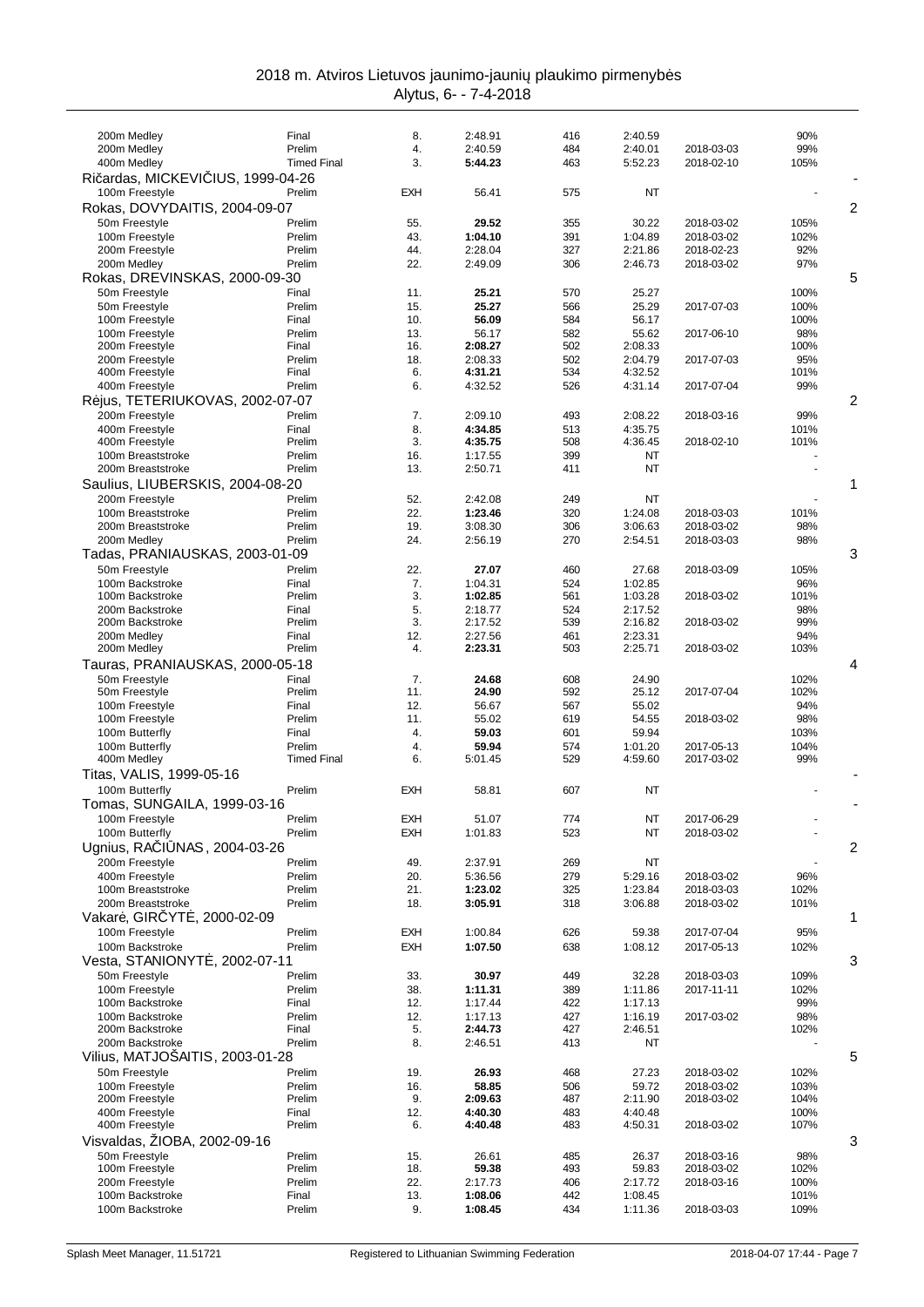| Sar nas, BUTNEVI IUS, 2003-09-29                |                    |            |                    |            |                    |                          |              | 2              |
|-------------------------------------------------|--------------------|------------|--------------------|------------|--------------------|--------------------------|--------------|----------------|
| 50m Freestyle                                   | Prelim             | 33.        | 27.55              | 437        | 27.85              | 2018-03-16               | 102%         |                |
| 100m Freestyle<br>200m Freestyle                | Prelim<br>Prelim   | 23.<br>21. | 1:00.84<br>2:16.70 | 458<br>415 | 1:00.48<br>2:15.30 | 2018-03-02<br>2018-03-03 | 99%<br>98%   |                |
| 400m Freestyle                                  | Final              | 13.        | 4:46.39            | 453        | 4:52.40            |                          | 104%         |                |
| 400m Freestyle                                  | Prelim             | 11.        | 4:52.40            | 426        | 4:51.86            | 2017-06-03               | 100%         |                |
|                                                 |                    |            |                    |            |                    |                          |              |                |
| Kauno SM "Startas"                              |                    |            |                    |            |                    |                          |              | 51             |
| Ainas, JACYNA, 2003-10-24                       |                    |            |                    |            |                    |                          |              | 5              |
| 100m Breaststroke                               | Final              | 12.        | 1:13.06            | 478        | 1:13.70            |                          | 102%         |                |
| 100m Breaststroke                               | Prelim             | 7.         | 1:13.70            | 465        | 1:14.92            | 2018-03-03               | 103%         |                |
| 200m Breaststroke                               | Final              | 8.         | 2:38.72            | 512        | 2:38.97            |                          | 100%         |                |
| 200m Breaststroke<br>200m Medley                | Prelim<br>Prelim   | 3.<br>17.  | 2:38.97<br>2:36.59 | 509<br>385 | 2:41.13<br>2:39.39 | 2018-03-16<br>2018-03-03 | 103%<br>104% |                |
| Arnoldas, PAUKSTYS, 2004-11-04                  |                    |            |                    |            |                    |                          |              | 1              |
| 50m Freestyle                                   | Prelim             | 74.        | 34.10              | 230        | NT                 |                          |              |                |
| 100m Backstroke                                 | Prelim             | 29.        | 1:30.31            | 189        | <b>NT</b>          |                          |              |                |
| 100m Breaststroke                               | Prelim             | 30.        | 1:32.50            | 235        | 1:47.90            | 2018-03-16               | 136%         |                |
| 200m Breaststroke                               | Prelim             | 21.        | 3:15.23            | 275        | 3:05.26            | 2018-03-16               | 90%          |                |
| Benas, LAPINSKAS, 2004-01-12                    |                    |            |                    |            |                    |                          |              | 1              |
| 50m Freestyle                                   | Prelim             | 45.        | 28.47              | 396        | 28.27              | 2018-03-03               | 99%          |                |
| 100m Freestyle<br>100m Breaststroke             | Prelim<br>Prelim   | 39.<br>20. | 1:03.74<br>1:22.81 | 398<br>328 | 1:03.25<br>1:21.87 | 2018-03-02<br>2018-03-03 | 98%<br>98%   |                |
| 200m Breaststroke                               | Prelim             | 17.        | 3:00.91            | 346        | 3:04.60            | 2018-03-03               | 104%         |                |
| Danielius, ZURLYS, 2000-12-07                   |                    |            |                    |            |                    |                          |              | $\overline{2}$ |
| 50m Freestyle                                   | Prelim             | 67.        | 27.54              | 437        | 27.49              | 2018-03-16               | 100%         |                |
| 100m Freestyle                                  | Prelim             | 45.        | 59.77              | 483        | 1:00.20            | 2017-06-02               | 101%         |                |
| 200m Freestyle                                  | Prelim             | 56.        | 2:21.70            | 372        | 2:24.88            |                          | 105%         |                |
| 100m Backstroke                                 | Prelim             | 23.        | 1:11.58            | 380        | 1:10.84            | 2018-02-03               | 98%          |                |
| Domas, MOCKUS, 2000-12-19                       |                    |            |                    |            |                    |                          |              |                |
| 100m Backstroke                                 | Prelim             | 15.        | 1:08.89            | 426        | 1:06.55            |                          | 93%          |                |
| 200m Medley                                     | Prelim             | 35.        | 2:46.16            | 322        | 2:31.66            |                          | 83%          |                |
| Ema, BAL   T, 1999-07-02                        |                    |            |                    |            |                    |                          |              |                |
| 400m Freestyle                                  | Prelim             | EXH        | 4:46.74            | 560        | NT                 |                          |              |                |
| Gabrielius, SNARSKIS, 2004-11-28                |                    |            |                    |            |                    |                          |              | 1              |
| 50m Freestyle<br>200m Freestyle                 | Prelim<br>Prelim   | 72.<br>55. | 33.36<br>2:49.24   | 246<br>218 | 34.21<br>NT        |                          | 105%         |                |
| Gediminas, MISI NAS, 2002-05-14                 |                    |            |                    |            |                    |                          |              | 1              |
| 50m Freestyle                                   | Prelim             | 24.        | 27.10              | 459        | 26.49              | 2018-03-16               | 96%          |                |
| 100m Freestyle                                  | Prelim             | 24.        | 1:01.12            | 452        | 1:00.61            |                          | 98%          |                |
| 200m Freestyle                                  | Prelim             | 35.        | 2:24.17            | 354        | NT                 |                          |              |                |
| 100m Butterfly                                  | Prelim             | 12.        | 1:08.62            | 382        | 1:10.76            |                          | 106%         |                |
| Gedvydas, MASIULIS, 2000-07-04                  |                    |            |                    |            |                    |                          |              | 1              |
| 100m Freestyle                                  | Prelim             | 29.        | 57.92              | 531        | 56.84              | 2017-07-05               | 96%          |                |
| 200m Freestyle<br>200m Freestyle                | Final<br>Prelim    | 3.<br>5.   | 2:01.39<br>2:03.05 | 593<br>569 | 2:03.05<br>1:58.07 | 2017-07-03               | 103%<br>92%  |                |
| 400m Freestyle                                  | Final              | 1.         | 4:17.10            | 627        | 4:16.76            |                          | 100%         |                |
| 400m Freestyle                                  | Prelim             | 1.         | 4:16.76            | 629        | 4:06.85            | 2017-07-04               | 92%          |                |
| 200m Butterfly                                  | <b>Timed Final</b> | 2.         | 2:16.54            | 544        | 2:13.55            | 2017-07-04               | 96%          |                |
| Indr, STEIK NAIT, 2003-06-24                    |                    |            |                    |            |                    |                          |              | 1              |
| 50m Freestvle                                   | Prelim             | 21.        | 31.37              | 432        | 31.26              | 2017-07-03               | 99%          |                |
| 100m Freestyle                                  | Prelim             | 16.        | 1:08.10            | 446        | 1:08.97            | 2018-03-16               | 103%         |                |
| 200m Freestyle<br>100m Backstroke               | Prelim<br>Final    | 11.<br>14. | 2:31.78<br>1:18.93 | 412<br>399 | 2:29.55<br>1:17.75 | 2018-03-16               | 97%<br>97%   |                |
| 100m Backstroke                                 | Prelim             | 10.        | 1:17.75            | 417        | 1:14.62            | 2018-03-16               | 92%          |                |
| Joris, DI KUS, 2004-02-19                       |                    |            |                    |            |                    |                          |              | 3              |
| 100m Freestyle                                  | Prelim             | 42.        | 1:03.90            | 395        | 1:04.24            | 2018-03-02               | 101%         |                |
| 200m Freestyle                                  | Prelim             | 37.        | 2:24.68            | 350        | 2:24.89            | 2018-03-02               | 100%         |                |
| 100m Backstroke                                 | Prelim             | 15.        | 1:12.34            | 368        | 1:11.57            | 2018-03-03               | 98%          |                |
| 200m Backstroke                                 | Final              | 16.        | 2:37.89            | 356        | 2:39.88            |                          | 103%         |                |
| 200m Backstroke<br>Joris, ŽILINSKAS, 2004-12-15 | Prelim             | 13.        | 2:39.88            | 343        | 2:39.83            | 2018-03-02               | 100%         | 2              |
| 50m Freestvle                                   | Prelim             | 66.        | 30.55              | 320        | 30.68              | 2018-02-03               | 101%         |                |
| 100m Freestyle                                  | Prelim             | 55.        | 1:07.63            | 333        | 1:09.36            | 2018-03-16               | 105%         |                |
| 100m Backstroke                                 | Prelim             | 25.        | 1:22.76            | 245        | NT                 |                          |              |                |
| Justina, KRIŠTOPAITYT , 2005-10-13              |                    |            |                    |            |                    |                          |              | 4              |
| 50m Freestyle                                   | Prelim             | 39.        | 32.63              | 384        | 32.97              | 2018-02-03               | 102%         |                |
| 100m Freestyle                                  | Prelim             | 26.        | 1:11.48            | 386        | 1:12.87            | 2018-02-03               | 104%         |                |
| 200m Freestyle                                  | Prelim             | 25.        | 2:39.78            | 353        | 2:44.59            | 2018-02-03               | 106%         |                |
| 100m Backstroke                                 | Prelim             | 20.        | 1:25.80            | 310        | 1:26.64            | 2018-03-16               | 102%         |                |
| Liepa, KANIUSAIT<br>.2004-07-19                 |                    |            |                    |            |                    |                          |              | 2              |
| 200m Freestyle<br>400m Freestyle                | Prelim<br>Prelim   | 32.<br>13. | 2:43.62<br>5:37.39 | 329<br>344 | 2:36.08<br>5:32.81 | 2017-02-24<br>2017-05-27 | 91%<br>97%   |                |
| 100m Breaststroke                               | Final              | 13.        | 1:24.84            | 436        | 1:26.10            |                          | 103%         |                |
| 100m Breaststroke                               | Prelim             | 10.        | 1:26.10            | 417        | 1:26.03            | 2018-03-03               | 100%         |                |
| 200m Breaststroke                               | Prelim             | 10.        | 3:05.48            | 421        | 3:06.64            | 2018-03-16               | 101%         |                |
|                                                 |                    |            |                    |            |                    |                          |              |                |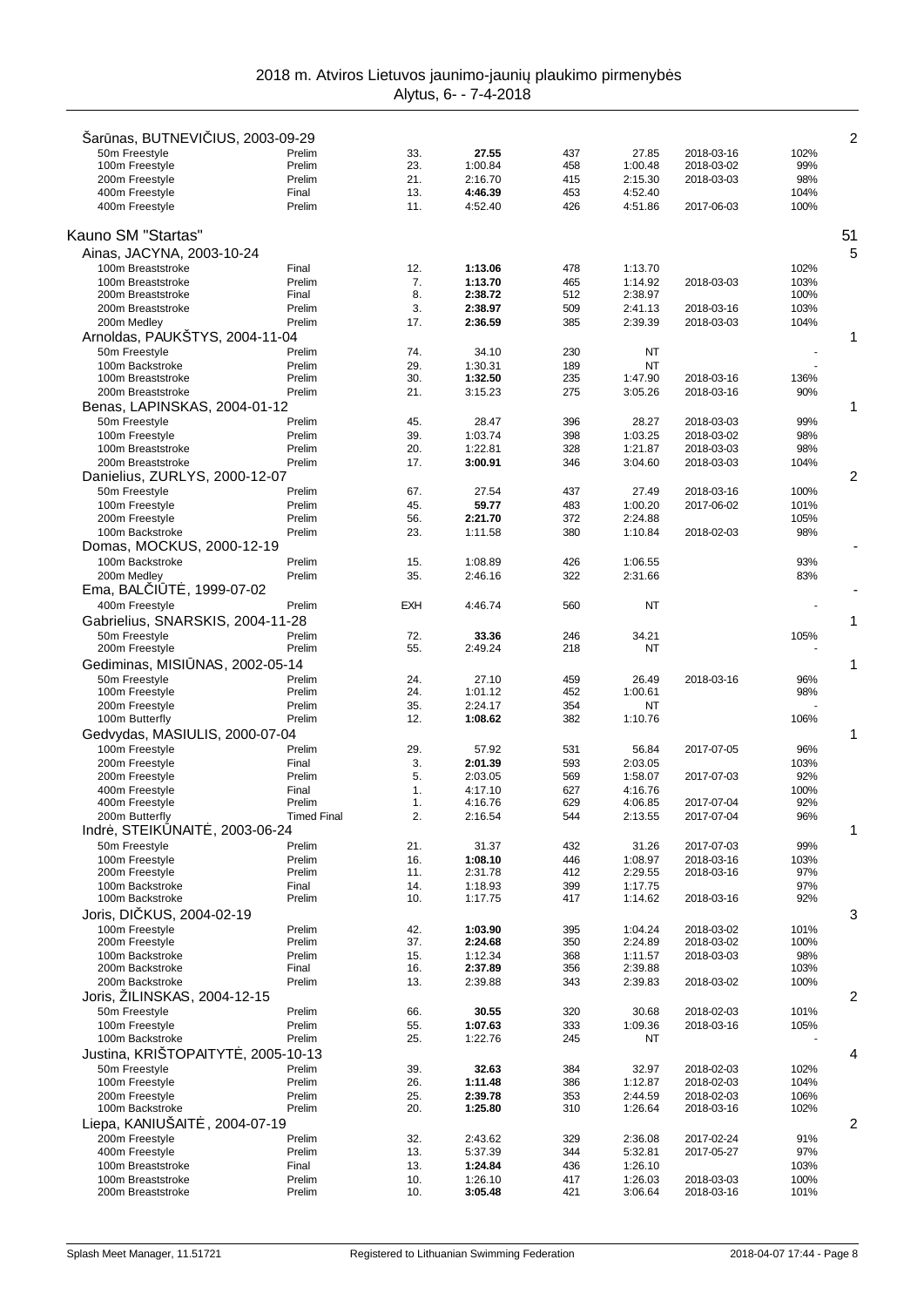| Liepa, KLUONYT, 2002-07-11                             |                    |            |                    |            |                    |            | 4              |
|--------------------------------------------------------|--------------------|------------|--------------------|------------|--------------------|------------|----------------|
| 50m Freestyle                                          | Final              | 4.         | 28.58              | 572        | 28.55              |            | 100%           |
| 50m Freestyle<br>100m Freestyle                        | Prelim<br>Final    | 4.<br>2.   | 28.55<br>1:00.47   | 574<br>638 | 28.31<br>1:02.33   | 2017-06-02 | 98%<br>106%    |
| 100m Freestyle                                         | Prelim             | 3.         | 1:02.33            | 582        | 1:00.14            | 2017-03-03 | 93%            |
| 200m Freestyle                                         | Final              | 2.         | 2:10.27            | 652        | 2:15.89            |            | 109%           |
| 200m Freestyle<br>200m Medley                          | Prelim<br>Final    | 1.<br>3.   | 2:15.89<br>2:32.49 | 574<br>565 | 2:09.28<br>2:34.55 | 2017-03-04 | 91%<br>103%    |
| 200m Medley                                            | Prelim             | 3.         | 2:34.55            | 543        | 2:37.46            |            | 104%           |
| Lukas, PAUKŠTYS, 2004-08-05                            |                    |            |                    |            |                    |            | $\overline{2}$ |
| 50m Freestyle                                          | Prelim             | 75.        | 34.29              | 226        | 34.30              | 2018-03-16 | 100%           |
| 100m Freestyle<br>200m Freestyle                       | Prelim<br>Prelim   | 63.<br>57. | 1:18.49<br>2:56.51 | 213<br>192 | 1:23.06<br>ΝT      | 2018-03-16 | 112%           |
| 100m Backstroke                                        | Prelim             | 30.        | 1:34.97            | 162        | NT                 |            |                |
| Mantas, LISAUSKAS, 2000-07-12                          |                    |            |                    |            |                    |            | 4              |
| 100m Breaststroke                                      | Final              | 1.         | 1:06.05            | 647        | 1:06.11            |            | 100%           |
| 100m Breaststroke<br>200m Breaststroke                 | Prelim<br>Final    | 1.<br>1.   | 1:06.11<br>2:20.48 | 645<br>739 | 1:05.86<br>2:30.22 | 2018-03-24 | 99%<br>114%    |
| 200m Breaststroke                                      | Prelim             | 1.         | 2:30.22            | 604        | 2:21.42            | 2018-03-23 | 89%            |
| 200m Medley                                            | Final              | 2.         | 2:09.99            | 674        | 2:13.86            |            | 106%           |
| 200m Medley                                            | Prelim             | 2.         | 2:13.86            | 617        | 2:14.06            | 2017-06-03 | 100%           |
| Marija, RUTKAUSKAIT<br>, 2003-05-05<br>50m Freestyle   | Final              | 1.         | 27.37              | 651        | 27.78              |            | 6<br>103%      |
| 50m Freestyle                                          | Prelim             | 1.         | 27.78              | 623        | 27.55              | 2018-03-23 | 98%            |
| 100m Freestyle                                         | Final              | 1.         | 59.25              | 678        | 59.33              |            | 100%           |
| 100m Freestyle                                         | Prelim             | 1.         | 59.33              | 675        | 1:00.08            | 2017-06-02 | 103%           |
| 200m Freestyle<br>200m Freestyle                       | Final<br>Prelim    | 1.<br>1.   | 2:09.92<br>2:16.82 | 657<br>563 | 2:16.82<br>2:10.73 | 2018-03-23 | 111%<br>91%    |
| 400m Freestyle                                         | Final              | 1.         | 4:45.28            | 569        | 4:56.36            |            | 108%           |
| 400m Freestyle                                         | Prelim             | 1.         | 4:56.36            | 507        | 4:40.03            | 2018-03-02 | 89%            |
| 200m Medley                                            | Prelim             | 1.         | 2:30.46            | 588        | 2:34.79            | 2017-02-25 | 106%           |
| Maryna, KOLOMIIETS, 2004-05-17                         | Prelim             |            |                    |            |                    |            |                |
| 50m Freestyle<br>200m Freestyle                        | Prelim             | 47.<br>27. | 33.15<br>2:40.36   | 366<br>349 | 33.10<br>2:39.75   |            | 100%<br>99%    |
| Meda, SPIRIDOVI   T, 2004-07-29                        |                    |            |                    |            |                    |            |                |
| 200m Freestyle                                         | Prelim             | 30.        | 2:41.89            | 339        | 2:41.00            | 2018-03-16 | 99%            |
| 100m Breaststroke                                      | Prelim             | 17.        | 1:28.94            | 378        | 1:28.08            | 2018-03-03 | 98%            |
| 200m Breaststroke                                      | Prelim             | 14.        | 3:16.21            | 356        | 3:09.71            | 2017-05-27 | 93%            |
| Nikolajus, KURENKOVAS, 2001-01-18<br>200m Breaststroke | Prelim             | 21.        | 2:52.84            | 396        | 2:49.40            |            | 96%            |
| Paulina, PIJ T, 2005-02-14                             |                    |            |                    |            |                    |            | 1              |
| 50m Freestyle                                          | Prelim             | 51.        | 34.32              | 330        | 34.84              | 2018-03-03 | 103%           |
| 100m Freestyle                                         | Prelim             | 34.        | 1:17.29            | 305        | 1:15.91            | 2018-03-03 | 96%            |
| 100m Breaststroke                                      | Prelim             | 23.        | 1:40.37            | 263        | 1:37.59            | 2018-03-03 | 95%            |
| Pijus, KALINDRA, 2000-05-16<br>50m Freestyle           | Prelim             | 61.        | 27.33              | 447        | 26.54              |            | 94%            |
| 100m Freestyle                                         | Prelim             | 47.        | 59.89              | 480        | 56.23              | 2018-03-02 | 88%            |
| 200m Freestyle                                         | Prelim             | 37.        | 2:13.99            | 441        | 2:08.90            |            | 93%            |
| Pijus, KLIMAS, 2001-02-09                              |                    |            |                    |            |                    |            |                |
| 100m Breaststroke<br>100m Breaststroke                 | Final              | 5.         | 1:10.68            | 528        | 1:10.37            |            | 99%            |
| 200m Breaststroke                                      | Prelim<br>Final    | 6.<br>6.   | 1:10.37<br>2:35.75 | 535<br>542 | 1:08.63<br>2:31.03 |            | 95%<br>94%     |
| 200m Breaststroke                                      | Prelim             | 3.         | 2:31.03            | 594        | 2:27.66            |            | 96%            |
| 200m Medley                                            | Prelim             | 28.        | 2:35.53            | 393        | 2:24.33            |            | 86%            |
| Redas, TARNAUSKAS, 2001-06-19                          |                    |            |                    |            |                    |            |                |
| 200m Butterfly<br>Rokas, PALILI NAS, 2002-08-22        | <b>Timed Final</b> | 3.         | 2:17.93            | 528        | 2:16.62            |            | 98%<br>3       |
| 50m Freestyle                                          | Prelim             | 64.        | 30.16              | 333        | 30.82              | 2017-12-20 | 104%           |
| 100m Freestyle                                         | Prelim             | 54.        | 1:07.56            | 334        | 1:07.02            | 2018-02-03 | 98%            |
| 100m Backstroke                                        | Prelim             | 13.        | 1:10.70            | 394        | 1:11.65            | 2018-03-16 | 103%           |
| 200m Backstroke<br>200m Backstroke                     | Final<br>Prelim    | 14.<br>10. | 2:33.67<br>2:31.62 | 386<br>402 | 2:31.62<br>2:33.96 | 2018-02-03 | 97%<br>103%    |
| Rokas, RA KAUSKAS, 2004-07-25                          |                    |            |                    |            |                    |            | 1              |
| 50m Freestyle                                          | Prelim             | 76.        | 34.53              | 222        | 32.54              | 2018-03-16 | 89%            |
| 200m Freestyle                                         | Prelim             | 54.        | 2:48.60            | 221        | 2:41.32            | 2018-03-16 | 92%            |
| 100m Backstroke                                        | Prelim             | 28.        | 1:26.30            | 216        | 1:33.17            | 2018-03-16 | 117%           |
| Ronaldas, KIDIKAS, 2002-11-07                          |                    |            |                    |            |                    |            | 2              |
| 100m Freestyle<br>200m Medley                          | Prelim<br>Final    | 20.<br>13. | 59.51<br>2:29.42   | 489<br>444 | 59.33<br>2:31.43   | 2018-03-02 | 99%<br>103%    |
| 200m Medley                                            | Prelim             | 9.         | 2:31.43            | 426        | 2:35.02            | 2017-06-04 | 105%           |
| Saulius, VALATKEVI IUS, 2000-01-28                     |                    |            |                    |            |                    |            | 2              |
| 50m Freestyle                                          | Final              | 8.         | 25.06              | 580        | 24.76              |            | 98%            |
| 50m Freestyle<br>100m Freestyle                        | Prelim<br>Final    | 10.<br>4.  | 24.76<br>53.73     | 602<br>665 | 24.75<br>53.80     | 2017-07-04 | 100%<br>100%   |
| 100m Freestyle                                         | Prelim             | 4.         | 53.80              | 662        | 53.15              | 2017-07-05 | 98%            |
| 200m Freestyle                                         | Final              | 10.        | 2:01.70            | 588        | 2:04.96            |            | 105%           |
| 200m Freestyle                                         | Prelim             | 11.        | 2:04.96            | 543        | 1:58.78            | 2017-07-04 | 90%            |
| 200m Medley                                            | Prelim             | 8.         | 2:21.71            | 520        | 2:18.96            | 2017-06-03 | 96%            |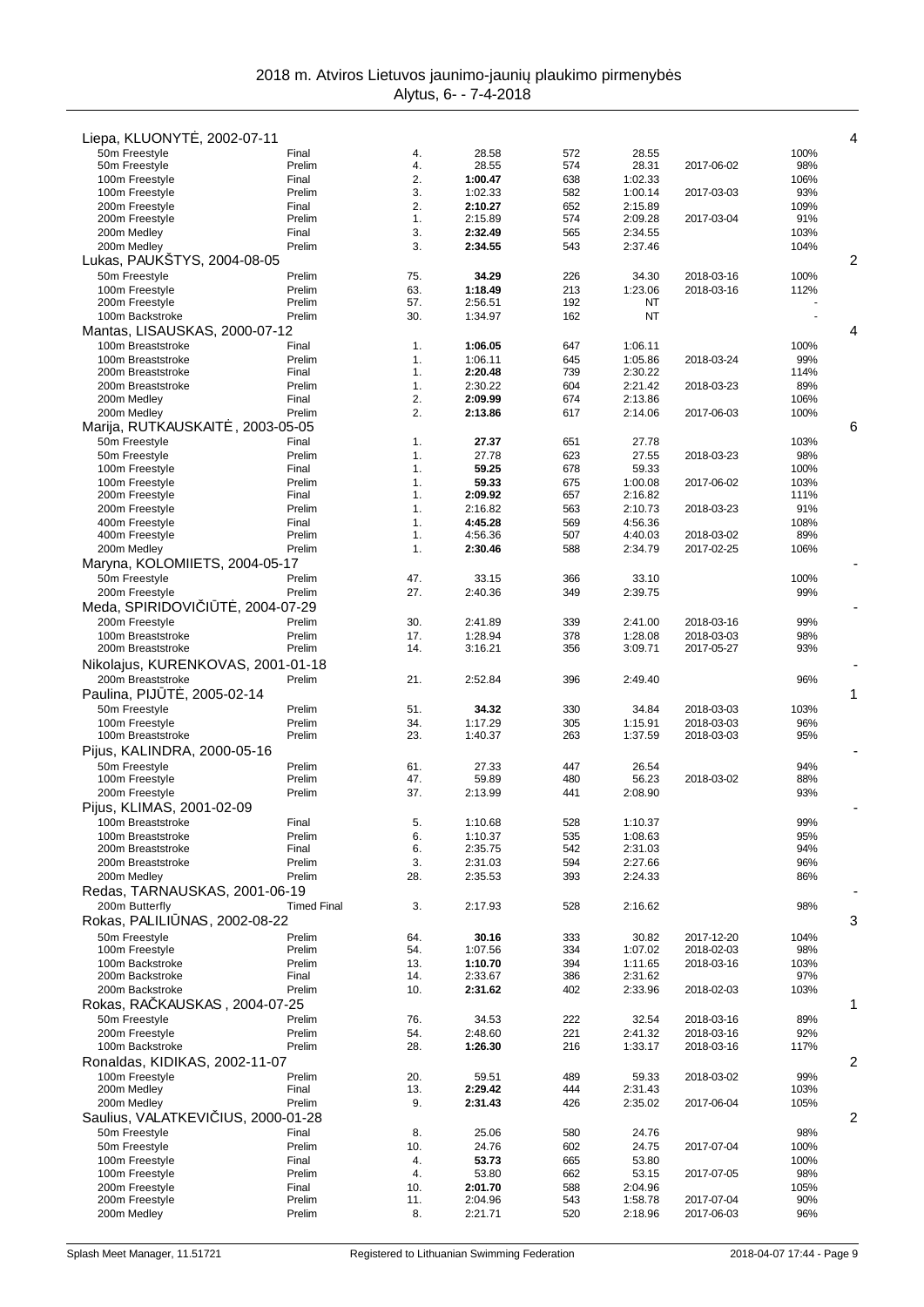| Simona, PETRAUSKAIT, 2005-03-07        |                    |            |                    |            |                    |                          |              | 1  |
|----------------------------------------|--------------------|------------|--------------------|------------|--------------------|--------------------------|--------------|----|
| 50m Freestyle                          | Prelim             | 30.        | 31.75              | 417        | 31.67              |                          | 99%          |    |
| 100m Freestyle                         | Prelim             | 31.        | 1:13.14            | 360        | 1:12.55            |                          | 98%          |    |
| 200m Freestyle<br>100m Breaststroke    | Prelim<br>Prelim   | 35.<br>19. | 2:47.62<br>1:33.18 | 306<br>329 | 2:48.23<br>1:29.13 |                          | 101%<br>91%  |    |
| žuolas, GASI NAS, 2004-04-07           |                    |            |                    |            |                    |                          |              | 1  |
| 100m Freestyle                         | Prelim             | 58.        | 1:10.73            | 291        | 1:12.73            | 2017-06-10               | 106%         |    |
| 200m Freestyle                         | Prelim             | 46.        | 2:35.51            | 282        | 2:34.35            | 2017-05-26               | 99%          |    |
| 100m Breaststroke                      | Prelim             | 31.        | 1:34.53            | 220        | 1:31.07            | 2017-05-26               | 93%          |    |
| 200m Breaststroke                      | Prelim             | 24.        | 3:19.87            | 256        | 3:18.61            | 2018-03-02               | 99%          |    |
| Żygimantas, VAINAUSKAS, 2001-07-12     |                    |            |                    |            |                    |                          |              |    |
| 50m Freestyle                          | Prelim             | 29.        | 26.00              | 520        | 25.86              |                          | 99%          |    |
| 100m Backstroke                        | Prelim             | 25.        | 1:12.66            | 363        | NT                 |                          |              |    |
| 100m Breaststroke                      | Final              | 16.        | 1:15.18            | 438        | 1:14.27            |                          | 98%          |    |
| 100m Breaststroke                      | Prelim             | 14.        | 1:14.27            | 455        | 1:12.42            |                          | 95%          |    |
| Klaipedos Gintaro SC                   |                    |            |                    |            |                    |                          |              | 42 |
| Aist, SLATKEVI I T, 2005-08-20         |                    |            |                    |            |                    |                          |              | 3  |
| 50m Freestyle                          | Prelim             | 20.        | 31.07              | 445        | 31.84              | 2018-03-16               | 105%         |    |
| 100m Freestyle                         | Prelim             | 22.        | 1:10.48            | 403        | NT                 |                          |              |    |
| 200m Freestyle                         | Prelim             | 29.        | 2:41.21            | 344        | 2:45.58            | 2017-05-26               | 105%         |    |
| 100m Backstroke                        | Final              | 11.        | 1:16.66            | 435        | 1:19.65            |                          | 108%         |    |
| 100m Backstroke                        | Prelim             | 12.        | 1:19.65            | 388        | 1:19.10            | 2018-03-16               | 99%          |    |
| Anvar, KASIMOV, 2001-10-15             |                    |            |                    |            |                    |                          |              |    |
| 50m Freestyle<br>100m Freestyle        | Prelim<br>Prelim   | 70.<br>57. | 27.63<br>1:01.18   | 433<br>450 | 27.01<br>58.59     | 2017-05-13<br>2017-05-14 | 96%<br>92%   |    |
| 100m Butterfly                         | Prelim             | 30.        | 1:09.61            | 366        | 1:05.78            | 2017-05-13               | 89%          |    |
| 200m Butterfly                         | <b>Timed Final</b> | 20.        | 2:45.64            | 305        | 2:43.20            | 2017-02-25               | 97%          |    |
| Arnas, GLODENIS, 2002-12-19            |                    |            |                    |            |                    |                          |              | 4  |
| 50m Freestyle                          | Prelim             | 20.        | 26.97              | 466        | 27.34              | 2017-06-02               | 103%         |    |
| 100m Freestyle                         | Prelim             | 17.        | 58.86              | 506        | 1:00.31            | 2017-06-02               | 105%         |    |
| 200m Freestyle                         | Prelim             | 24.        | 2:19.12            | 394        | 2:20.01            | 2017-06-16               | 101%         |    |
| 200m Medley                            | Prelim             | 18.        | 2:39.40            | 365        | 2:41.11            | 2017-06-03               | 102%         |    |
| Darja, KONONOVA, 2002-06-19            |                    |            |                    |            |                    |                          |              | 3  |
| 50m Freestyle                          | Final              | 11.        | 28.78              | 560        | 29.28              |                          | 104%         |    |
| 50m Freestyle<br>100m Freestyle        | Prelim<br>Prelim   | 14.<br>8.  | 29.28<br>1:04.16   | 532<br>534 | 28.63<br>1:01.98   | 2017-06-15<br>2017-05-14 | 96%<br>93%   |    |
| 100m Butterfly                         | Final              | 2.         | 1:07.69            | 550        | 1:10.20            |                          | 108%         |    |
| 100m Butterfly                         | Prelim             | 2.         | 1:10.20            | 493        | 1:07.58            | 2017-06-16               | 93%          |    |
| 200m Butterfly                         | <b>Timed Final</b> | 1.         | 2:33.81            | 496        | 2:35.37            | 2017-04-22               | 102%         |    |
| Deividas, CEBANAS, 2001-01-24          |                    |            |                    |            |                    |                          |              | 2  |
| 50m Freestyle                          | Prelim             | 38.        | 26.49              | 491        | 25.90              | 2018-03-16               | 96%          |    |
| 100m Freestyle                         | Prelim             | 37.        | 58.82              | 507        | 58.60              | 2018-03-17               | 99%          |    |
| 100m Backstroke<br>100m Backstroke     | Final<br>Prelim    | 14.<br>20. | 1:08.33            | 436<br>406 | 1:09.99            | 2018-03-16               | 105%<br>94%  |    |
| 200m Backstroke                        | Final              | 13.        | 1:09.99<br>2:28.28 | 430        | 1:07.94<br>2:34.24 |                          | 108%         |    |
| 200m Backstroke                        | Prelim             | 18.        | 2:34.24            | 382        | 2:33.29            | 2017-07-05               | 99%          |    |
| Deividas, PETKUS, 2000-06-12           |                    |            |                    |            |                    |                          |              | 1  |
| 50m Freestyle                          | Prelim             | 30.        | 26.13              | 512        | 25.97              | 2017-07-04               | 99%          |    |
| 100m Freestyle                         | Prelim             | 20.        | 56.85              | 561        | 56.95              | 2017-07-03               | 100%         |    |
| 200m Freestyle                         | Prelim             | 34.        | 2:12.41            | 457        | 2:08.43            | 2017-07-03               | 94%          |    |
| 400m Freestyle                         | Prelim             | 18.        | 4:56.45            | 409        | 4:56.08            | 2017-02-25               | 100%         |    |
| Eva, ARMONAITYT<br>, 2004-05-22        |                    |            |                    |            |                    |                          |              |    |
| 50m Freestyle                          | Prelim             | 28.        | 31.68              | 420        | 30.25              | 2017-07-03               | 91%          |    |
| 100m Freestyle<br>200m Freestyle       | Prelim<br>Prelim   | 17.<br>12. | 1:08.36<br>2:32.43 | 441<br>407 | 1:05.24<br>2:25.86 | 2017-05-27<br>2017-05-26 | 91%<br>92%   |    |
| Gabriel, ŠEMETAIT, 2004-02-19          |                    |            |                    |            |                    |                          |              | 5  |
| 50m Freestvle                          | Prelim             | 32.        | 31.82              | 414        | 32.11              | 2018-03-16               | 102%         |    |
| 100m Freestyle                         | Prelim             | 19.        | 1:10.09            | 409        | 1:11.34            | 2018-03-17               | 104%         |    |
| 200m Freestyle                         | Prelim             | 16.        | 2:33.77            | 396        | 2:39.51            | 2017-03-25               | 108%         |    |
| 200m Medley                            | Final              | 12.        | 2:49.86            | 409        | 2:53.80            |                          | 105%         |    |
| 200m Medley                            | Prelim             | 12.        | 2:53.80            | 382        | 2:56.31            | 2017-04-07               | 103%         |    |
| leva, EVALTAIT, 2003-04-21             |                    |            |                    |            |                    |                          |              | 2  |
| 100m Breaststroke                      | Final              | 9.         | 1:23.40            | 459        | 1:22.63            |                          | 98%          |    |
| 100m Breaststroke                      | Prelim             | 7.         | 1:22.63            | 472        | 1:22.36            | 2018-03-17               | 99%          |    |
| 200m Breaststroke<br>200m Breaststroke | Final<br>Prelim    | 7.<br>5.   | 2:57.04<br>2:58.00 | 485<br>477 | 2:58.00<br>3:01.02 | 2018-03-16               | 101%<br>103% |    |
| 200m Medley                            | Final              | 15.        | 2:55.70            | 369        | 2:54.14            |                          | 98%          |    |
| 200m Medley                            | Prelim             | 13.        | 2:54.14            | 379        | NT                 |                          |              |    |
| Jonas, JOKŠAS, 2004-05-25              |                    |            |                    |            |                    |                          |              | 3  |
| 50m Freestyle                          | Prelim             | 41.        | 27.87              | 422        | 27.74              |                          | 99%          |    |
| 100m Freestyle                         | Prelim             | 30.        | 1:02.17            | 429        | 1:02.39            |                          | 101%         |    |
| 200m Freestyle                         | Prelim             | 23.        | 2:18.30            | 401        | 2:22.88            |                          | 107%         |    |
| 400m Freestyle                         | Prelim             | 14.        | 4:57.21            | 405        | 5:02.61            |                          | 104%         |    |
| Mantas, KAVECKAS, 2000-07-18           |                    |            |                    |            |                    |                          |              | 2  |
| 50m Freestyle<br>50m Freestyle         | Final<br>Prelim    | 1.<br>3.   | 23.91<br>24.35     | 668<br>633 | 24.35<br>23.89     | 2017-04-21               | 104%<br>96%  |    |
| 100m Freestyle                         | Final              | 2.         | 53.43              | 676        | 53.47              |                          | 100%         |    |
|                                        |                    |            |                    |            |                    |                          |              |    |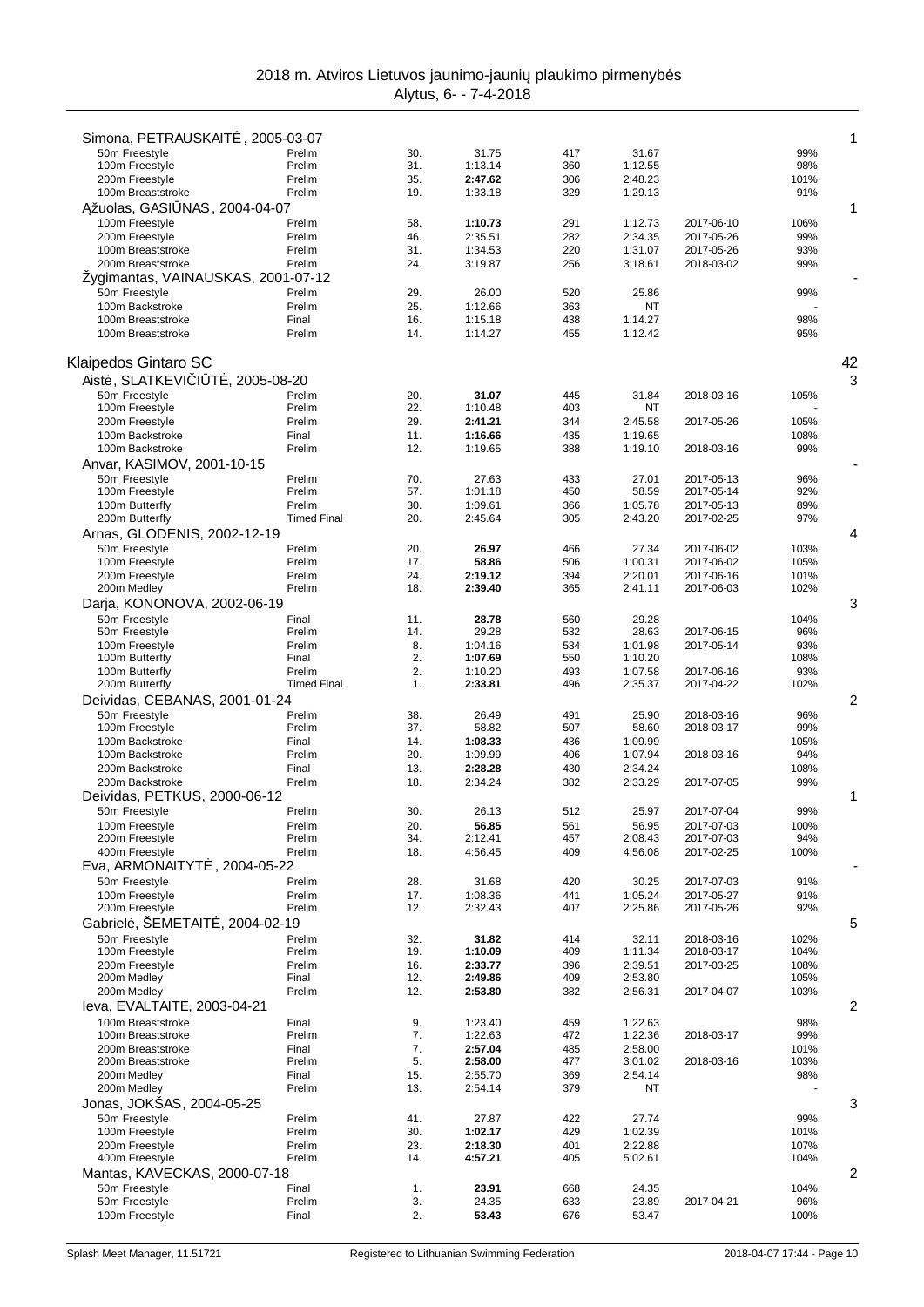| 2018 m. Atviros Lietuvos jaunimo-jauni plaukimo pirmenyb s |                       |  |
|------------------------------------------------------------|-----------------------|--|
|                                                            | Alvtus. 6- - 7-4-2018 |  |

| 100m Freestyle                                   | Prelim             | 2.<br>7.   | 53.47              | 675        | 52.30              | 2017-04-23               | 96%          |    |
|--------------------------------------------------|--------------------|------------|--------------------|------------|--------------------|--------------------------|--------------|----|
| 200m Freestyle<br>Mantas, KEDECKAS, 2002-01-07   | Prelim             |            | 2:04.28            | 552        | 2:01.30            | 2017-04-21               | 95%          | 3  |
| 100m Breaststroke                                | Final              | 7.         | 1:11.38            | 512        | 1:10.77            |                          | 98%          |    |
| 100m Breaststroke                                | Prelim             | 3.         | 1:10.77            | 526        | 1:10.85            | 2018-03-17               | 100%         |    |
| 200m Breaststroke                                | Final              | 9.         | 2:40.30            | 497        | 2:44.73            |                          | 106%         |    |
| 200m Breaststroke<br>200m Medley                 | Prelim<br>Prelim   | 7.<br>13.  | 2:44.73<br>2:34.33 | 458<br>403 | 2:48.62<br>2:31.66 | 2017-04-07<br>2018-03-16 | 105%<br>97%  |    |
|                                                  |                    |            |                    |            |                    |                          |              |    |
| Martin, TRETJAK, 2004-03-15                      |                    |            |                    |            |                    |                          |              | 3  |
| 50m Freestyle<br>50m Freestyle                   | Final<br>Prelim    | 14.<br>5.  | 25.50<br>25.28     | 551<br>565 | 25.28<br>25.29     | 2018-03-24               | 98%<br>100%  |    |
| 100m Freestyle                                   | Final              | 13.        | 57.12              | 553        | 56.50              |                          | 98%          |    |
| 100m Freestyle                                   | Prelim             | 6.         | 56.50              | 572        | 57.33              | 2018-03-23               | 103%         |    |
| 200m Freestyle                                   | Prelim             | 16.        | 2:13.13            | 449        | NT                 |                          |              |    |
| 200m Medley                                      | Final              | 15.        | 2:31.79            | 423        | 2:29.25            |                          | 97%          |    |
| 200m Medley                                      | Prelim             | 8.         | 2:29.25            | 445        | 2:31.88            | 2017-05-18               | 104%         |    |
| Neda, NARMONTAIT , 2002-04-02                    |                    |            |                    |            |                    |                          |              | 1  |
| 50m Freestyle                                    | Prelim             | 53.        | 32.09              | 404        | 30.82              | 2017-03-02               | 92%          |    |
| 100m Freestyle<br>100m Butterfly                 | Prelim<br>Prelim   | 29.<br>9.  | 1:08.90<br>1:17.18 | 431<br>371 | 1:08.75<br>1:17.83 | 2017-03-03<br>2018-03-16 | 100%<br>102% |    |
|                                                  |                    |            |                    |            |                    |                          |              | 4  |
| Nojus, SKIRUTIS, 2003-06-30<br>100m Breaststroke | Prelim             | 11.        | 1:16.19            | 421        | 1:15.45            | 2018-03-24               | 98%          |    |
| 200m Butterfly                                   | <b>Timed Final</b> | 4.         | 2:26.28            | 442        | 2:31.42            | 2018-03-23               | 107%         |    |
| 200m Medley                                      | Final              | 9.         | 2:22.40            | 513        | 2:24.73            |                          | 103%         |    |
| 200m Medley                                      | Prelim             | 5.         | 2:24.73            | 488        | 2:31.73            | 2017-06-03               | 110%         |    |
| 400m Medley                                      | <b>Timed Final</b> | 3.         | 5:03.76            | 517        | 5:07.28            | 2018-03-24               | 102%         |    |
| Paulius, GALUŠKINAS, 2000-10-30                  |                    |            |                    |            |                    |                          |              |    |
| 100m Butterfly                                   | Prelim             | 20.        | 1:05.51            | 439        | NT                 |                          |              |    |
| 200m Butterfly                                   | <b>Timed Final</b> | 14.        | 2:34.27            | 377        | <b>NT</b>          |                          |              |    |
| Vilius, BUTA, 2000-01-14                         |                    |            |                    |            |                    |                          |              | 3  |
| 50m Freestyle                                    | Final              | 4.         | 24.57              | 616        | 24.46              |                          | 99%          |    |
| 50m Freestyle                                    | Prelim             | 4.         | 24.46              | 624        | 24.49              | 2017-04-21               | 100%         |    |
| 100m Freestyle<br>100m Freestyle                 | Final<br>Prelim    | 6.<br>8.   | 54.42<br>54.27     | 640<br>645 | 54.27<br>54.73     | 2017-04-23               | 99%<br>102%  |    |
| 200m Backstroke                                  | Prelim             | 7.         | 2:18.77            | 524        | <b>NT</b>          |                          |              |    |
| 200m Medley                                      | Final              | 7.         | 2:19.89            | 541        | 2:17.55            |                          | 97%          |    |
| 200m Medley                                      | Prelim             | 5.         | 2:17.55            | 569        | 2:18.59            | 2017-02-25               | 102%         |    |
| Vladislav, SOLOVJOV, 2002-12-24                  |                    |            |                    |            |                    |                          |              | 3  |
| 50m Freestyle                                    | Prelim             | 14.        | 26.60              | 485        | 27.94              | 2017-04-07               | 110%         |    |
| 100m Freestyle                                   | Prelim             | 14.        | 58.69              | 510        | 1:01.17            | 2017-04-08               | 109%         |    |
| 200m Freestyle                                   | Prelim             | 10.        | 2:10.16            | 481        | 2:17.10            | 2017-02-24               | 111%         |    |
| 200m Medley                                      | Prelim             | 11.        | 2:33.11            | 412        | NT                 |                          |              |    |
| K daini SC                                       |                    |            |                    |            |                    |                          |              | 3  |
| Gustas, BUINOVSKIJ, 2003-06-05                   |                    |            |                    |            |                    |                          |              | 1  |
| 50m Freestyle                                    | Prelim             |            |                    |            |                    |                          |              |    |
| 200m Freestyle                                   | Prelim             | 13.<br>42. | 26.58<br>2:26.23   | 486<br>339 | 26.68<br>2:22.02   | 2018-03-16<br>2018-03-31 | 101%<br>94%  |    |
| Gvidas, SUTKUS, 2002-05-31                       |                    |            |                    |            |                    |                          |              | 1  |
| 50m Freestyle                                    | Prelim             | 8.         | 25.97              | 521        | 25.75              | 2018-03-16               | 98%          |    |
| 200m Freestyle                                   | Prelim             | 3.         | 2:05.57            | 535        | 2:07.81            | 2017-04-01               | 104%         |    |
| Kasparas, BRADAUSKAS, 2003-06-10                 |                    |            |                    |            |                    |                          |              | 1  |
| 50m Freestyle                                    | Prelim             | 69.        | 31.44              | 294        | 30.71              | 2018-03-16               | 95%          |    |
| 200m Freestyle                                   | Prelim             | 50.        | 2:39.91            | 259        | 2:40.52            | 2018-03-16               | 101%         |    |
|                                                  |                    |            |                    |            |                    |                          |              |    |
| LVJC                                             |                    |            |                    |            |                    |                          |              |    |
| Zygimantas, MALIK NAS, 2002-08-08                |                    |            |                    |            |                    |                          |              |    |
| 100m Backstroke                                  | Prelim             | 27.        | 1:24.89            | 227        | NT                 |                          |              |    |
| 100m Breaststroke                                | Prelim             | 24.        | 1:25.73            | 295        | NT                 |                          |              |    |
|                                                  |                    |            |                    |            |                    |                          |              |    |
| Marijampol s SM                                  |                    |            |                    |            |                    |                          |              | 45 |
| Aust ja, NAUJOKAIT<br>, 2004-03-18               |                    |            |                    |            |                    |                          |              | 1  |
| 100m Backstroke                                  | Final              | 13.        | 1:18.18            | 410        | 1:17.49            |                          | 98%          |    |
| 100m Backstroke                                  | Prelim             | 9.         | 1:17.49            | 421        | 1:21.70            | 2018-03-09               | 111%         |    |
| 100m Breaststroke                                | Final              | 7.         | 1:21.21            | 497        | 1:20.30            |                          | 98%          |    |
| 100m Breaststroke<br>200m Breaststroke           | Prelim             | 3.<br>6.   | 1:20.30            | 514<br>489 | 1:20.04            | 2018-03-16               | 99%<br>99%   |    |
| 200m Breaststroke                                | Final<br>Prelim    | 4.         | 2:56.57<br>2:56.00 | 493        | 2:56.00<br>2:55.09 | 2018-03-16               | 99%          |    |
| Domantas, ALEKSINAS, 2004-02-18                  |                    |            |                    |            |                    |                          |              | 2  |
| 100m Backstroke                                  | Prelim             | 24.        | 1:20.53            | 266        | NT                 |                          |              |    |
| 100m Breaststroke                                | Prelim             | 13.        | 1:16.63            | 414        | 1:18.79            |                          | 106%         |    |
| 200m Breaststroke                                | Final              | 16.        | 2:49.14            | 423        | 2:46.91            |                          | 97%          |    |
| 200m Breaststroke                                | Prelim             | 11.        | 2:46.91            | 440        | 2:49.85            | 2018-03-16               | 104%         |    |
| Domantas, JUSKEVI                                | IUS, 2003-02-22    |            |                    |            |                    |                          |              | 2  |
| 50m Freestyle                                    | Prelim             | 37.        | 27.74              | 428        | 27.83              | 2018-03-16               | 101%         |    |
| 100m Freestyle                                   | Prelim             | 47.        | 1:05.20            | 372        | 1:05.66            | 2018-03-16               | 101%         |    |
| 100m Breaststroke                                | Prelim             | 25.        | 1:26.31            | 290        | 1:23.36            | 2018-03-16               | 93%          |    |
| 200m Breaststroke                                | Prelim             | 20.        | 3:09.77            | 299        | 3:09.22            | 2018-03-16               | 99%          |    |
|                                                  |                    |            |                    |            |                    |                          |              |    |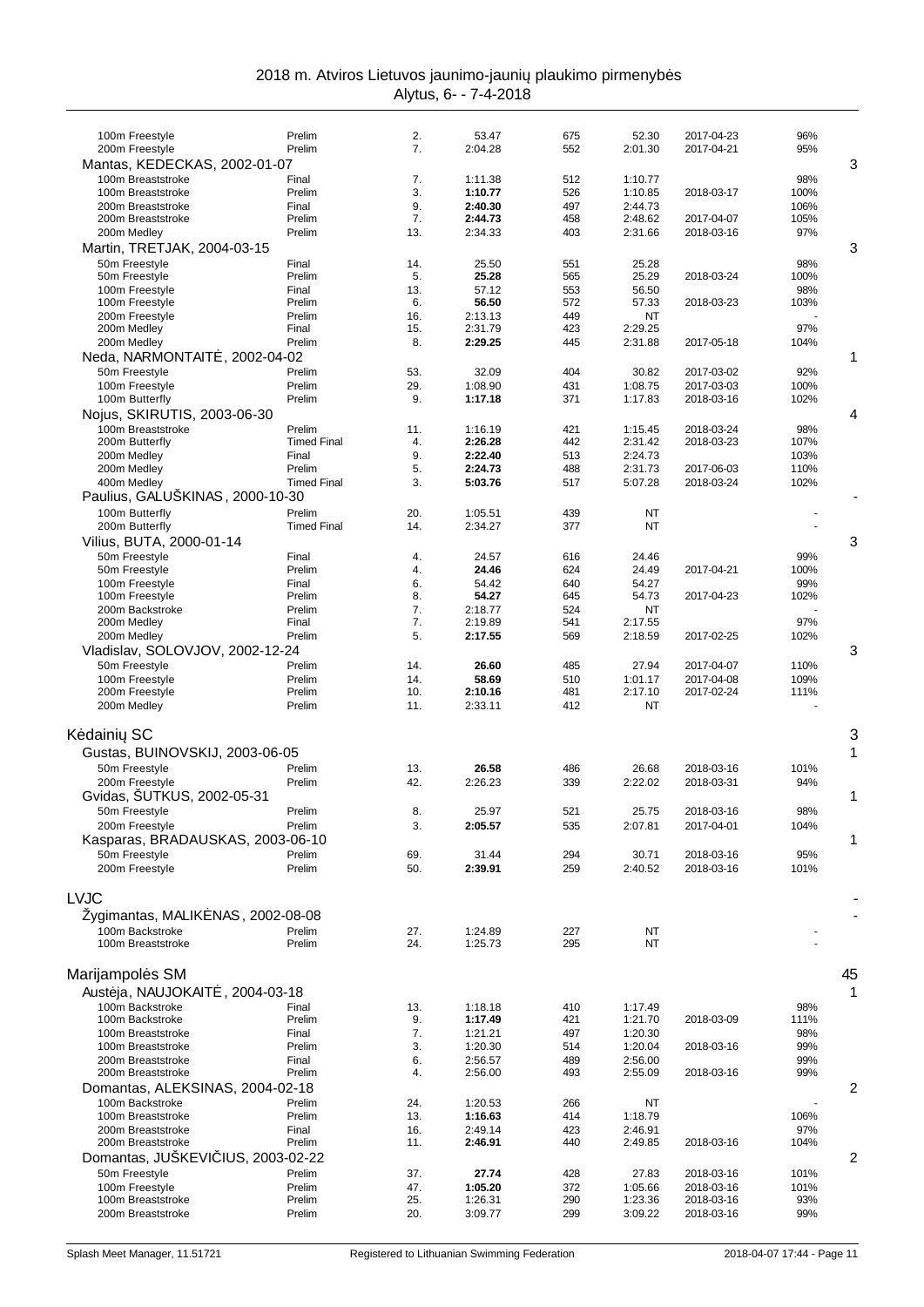| Eisvinas, ŠILERIS, 1999-03-10                          |                        |            |                    |            |                    |                          |              |   |
|--------------------------------------------------------|------------------------|------------|--------------------|------------|--------------------|--------------------------|--------------|---|
| 100m Breaststroke<br>Emilis, GRIGALEVI IUS, 2003-05-21 | Prelim                 | <b>EXH</b> | 1:11.86            | 502        | ΝT                 | 2017-02-24               |              | 3 |
| 50m Freestyle                                          | Prelim                 | 70.        | 31.90              | 281        | 32.70              |                          | 105%         |   |
| 100m Backstroke                                        | Prelim                 | 22.        | 1:19.79            | 274        | 1:23.14            | 2018-03-10               | 109%         |   |
| 200m Backstroke                                        | Prelim                 | 16.        | 2:55.21            | 260        | 3:01.32            | 2018-03-09               | 107%         |   |
| Enrika, SASNAUSKAIT<br>50m Freestyle                   | . 2004-01-21<br>Prelim | 45.        | 32.81              | 378        | 33.30              | 2018-03-16               | 103%         | 3 |
| 100m Freestyle                                         | Prelim                 | 29.        | 1:12.44            | 371        | 1:13.68            | 2018-03-16               | 103%         |   |
| 200m Freestyle                                         | Prelim                 | 31.        | 2:42.15            | 338        | 2:46.14            | 2018-03-16               | 105%         |   |
| Ernestas, VINKLERIS, 2001-03-04                        |                        |            |                    |            |                    |                          |              | 3 |
| 50m Freestyle<br>100m Freestyle                        | Prelim<br>Prelim       | 39.<br>49. | 26.50<br>59.92     | 491<br>479 | 26.70<br>59.96     | 2018-03-16<br>2018-03-16 | 102%<br>100% |   |
| 200m Freestyle                                         | Prelim                 | 48.        | 2:18.99            | 395        | 2:16.55            | 2018-02-08               | 97%          |   |
| 100m Backstroke                                        | Final                  | 15.        | 1:10.24            | 402        | 1:09.22            |                          | 97%          |   |
| 100m Backstroke<br>Gabija, SIMANAVI I T, 2005-07-18    | Prelim                 | 17.        | 1:09.22            | 420        | 1:11.18            | 2018-03-16               | 106%         | 2 |
| 50m Freestyle                                          | Prelim                 | 46.        | 32.93              | 374        | ΝT                 |                          |              |   |
| 100m Freestyle                                         | Prelim                 | 36.        | 1:18.54            | 291        | 1:19.57            | 2017-03-17               | 103%         |   |
| 200m Freestyle                                         | Prelim                 | 39.        | 3:03.39            | 233        | 3:08.38            | 2017-04-07               | 106%         |   |
| Greta, VAITUKAITYT, 2005-07-15                         |                        |            |                    |            |                    |                          |              |   |
| 50m Freestvle<br>200m Freestyle                        | Prelim<br>Prelim       | 48.<br>34. | 33.96<br>2:44.08   | 341<br>326 | 33.46<br>ΝT        | 2018-03-16               | 97%          |   |
| 100m Butterfly                                         | Prelim                 | 8.         | 1:29.03            | 241        | 1:28.15            | 2018-03-16               | 98%          |   |
| Gustis, EIDUKEVI IUS, 2003-06-29                       |                        |            |                    |            |                    |                          |              | 2 |
| 50m Freestyle                                          | Prelim                 | 58.        | 29.61              | 352        | 29.35              | 2018-03-16               | 98%          |   |
| 100m Freestyle<br>200m Freestyle                       | Prelim<br>Prelim       | 44.<br>38. | 1:04.24<br>2:25.45 | 389<br>344 | 1:05.51<br>2:26.82 | 2018-03-16<br>2018-03-16 | 104%<br>102% |   |
| Ignas, MARCINKEVI                                      | <b>IUS, 2001-05-17</b> |            |                    |            |                    |                          |              | 1 |
| 50m Freestyle                                          | Prelim                 | 85.        | 28.71              | 386        | 28.80              | 2018-03-16               | 101%         |   |
| 100m Freestyle                                         | Prelim                 | 73.        | 1:03.65            | 400        | 1:02.38            | 2018-03-16               | 96%          |   |
| 200m Freestyle<br>Jogail, ZLATARINSKAIT, 2001-02-26    | Prelim                 | 67.        | 2:26.07            | 340        | 2:24.97            | 2018-03-16               | 98%          | 1 |
| 50m Freestyle                                          | Prelim                 | 78.        | 36.18              | 282        | 35.59              | 2018-03-16               | 97%          |   |
| 100m Freestyle                                         | Prelim                 | 52.        | 1:20.21            | 273        | 1:20.56            | 2018-03-16               | 101%         |   |
| 200m Freestyle                                         | Prelim                 | 51.        | 3:00.49            | 245        | 2:58.53            | 2018-03-16               | 98%          |   |
| Justas, VALSKIS, 2003-01-18                            |                        |            |                    |            |                    |                          |              | 3 |
| 50m Freestyle<br>100m Freestyle                        | Prelim<br>Prelim       | 59.<br>48. | 29.77<br>1:05.59   | 346<br>365 | ΝT<br>1:06.24      |                          | 102%         |   |
| 200m Backstroke                                        | Prelim                 | 15.        | 2:48.67            | 292        | 2:54.95            |                          | 108%         |   |
| 200m Medley                                            | Prelim                 | 21.        | 2:47.10            | 317        | 2:47.34            | 2018-03-16               | 100%         |   |
| Justina, BIRGIOLAIT<br>, 2002-06-05                    |                        |            |                    |            |                    |                          |              | 1 |
| 50m Freestyle<br>100m Butterfly                        | Prelim<br>Final        | 30.<br>7.  | 30.70<br>1:14.49   | 461<br>413 | 30.04<br>1:16.90   | 2018-03-16               | 96%<br>107%  |   |
| 100m Butterfly                                         | Prelim                 | 8.         | 1:16.90            | 375        | 1:10.85            | 2018-03-16               | 85%          |   |
| Karolina, KAIRAITYT<br>, 2005-10-14                    |                        |            |                    |            |                    |                          |              | 3 |
| 50m Freestvle                                          | Prelim                 | 50.        | 34.17              | 334<br>307 | 34.85              | 2018-03-16               | 104%         |   |
| 100m Freestyle<br>200m Freestyle                       | Prelim<br>Prelim       | 33.<br>36. | 1:17.14<br>2:53.35 | 276        | 1:16.94<br>3:01.89 | 2018-03-16<br>2017-12-01 | 99%<br>110%  |   |
| 100m Breaststroke                                      | Prelim                 | 24.        | 1:45.04            | 229        | 1:45.14            | 2018-03-16               | 100%         |   |
| Karolina, RIKLICKAIT, 2005-01-14                       |                        |            |                    |            |                    |                          |              | 3 |
| 50m Freestyle<br>100m Freestyle                        | Prelim<br>Prelim       | 57.<br>38. | 35.75<br>1:21.20   | 292<br>263 | 40.54              | 2017-04-07<br>2018-03-23 | 129%<br>105% |   |
| 100m Backstroke                                        | Prelim                 | 21.        | 1:26.28            | 305        | 1:23.24<br>1:30.87 | 2018-02-23               | 111%         |   |
| 200m Backstroke                                        | Prelim                 | 15.        | 3:05.89            | 297        | 3:03.84            | 2018-03-16               | 98%          |   |
| Karolis, KAIRAITIS, 2001-10-22                         |                        |            |                    |            |                    |                          |              | 1 |
| 50m Freestyle<br>100m Freestyle                        | Prelim<br>Prelim       | 57.<br>53. | 27.17<br>1:00.54   | 455<br>465 | 27.05<br>1:00.37   | 2018-03-16<br>2018-03-16 | 99%<br>99%   |   |
| 200m Breaststroke                                      | Prelim                 | 18.        | 2:49.54            | 420        | 2:49.46            | 2018-03-16               | 100%         |   |
| 200m Medley                                            | Prelim                 | 22.        | 2:33.55            | 409        | 2:40.42            | 2017-02-24               | 109%         |   |
| Matas, BRAZYS, 2003-03-25                              |                        |            |                    |            |                    |                          |              | 1 |
| 50m Freestyle<br>100m Freestyle                        | Prelim<br>Prelim       | 42.<br>32. | 28.06<br>1:02.66   | 413<br>419 | 27.90<br>1:02.21   | 2018-03-16               | 99%<br>99%   |   |
| 200m Freestyle                                         | Prelim                 | 43.        | 2:27.40            | 331        | 2:35.89            | 2017-12-13               | 112%         |   |
| 100m Backstroke                                        | Prelim                 | 18.        | 1:14.94            | 331        | 1:14.50            | 2018-03-16               | 99%          |   |
| Naurimas, MARTINKEVI IUS, 2003-12-23                   |                        |            |                    |            |                    |                          |              | 1 |
| 100m Breaststroke<br>200m Breaststroke                 | Prelim<br>Prelim       | 10.<br>14. | 1:15.99<br>2:53.66 | 424<br>391 | 1:17.34<br>2:53.44 | 2018-03-16<br>2018-03-16 | 104%<br>100% |   |
| Nedas, VENCKEVI IUS, 2003-07-29                        |                        |            |                    |            |                    |                          |              | 2 |
| 50m Freestyle                                          | Prelim                 | 61.        | 29.90              | 342        | 29.89              | 2018-03-16               | 100%         |   |
| 100m Freestyle                                         | Prelim                 | 59.        | 1:11.59            | 281        | 1:13.62            | 2018-03-16               | 106%         |   |
| 100m Breaststroke<br>200m Breaststroke                 | Prelim<br>Prelim       | 27.<br>23. | 1:29.07<br>3:19.69 | 263<br>257 | 1:29.73<br>3:15.15 | 2018-03-16<br>2018-03-16 | 101%<br>96%  |   |
| Pijus, ESNAVI IUS, 2003-04-15                          |                        |            |                    |            |                    |                          |              | 1 |
| 100m Butterfly                                         | Prelim                 | 19.        | 1:16.20            | 279        | 1:21.19            | 2017-05-05               | 114%         |   |
| 200m Butterfly                                         | <b>Timed Final</b>     | 15.        | 3:02.74            | 227        | ΝT                 |                          |              |   |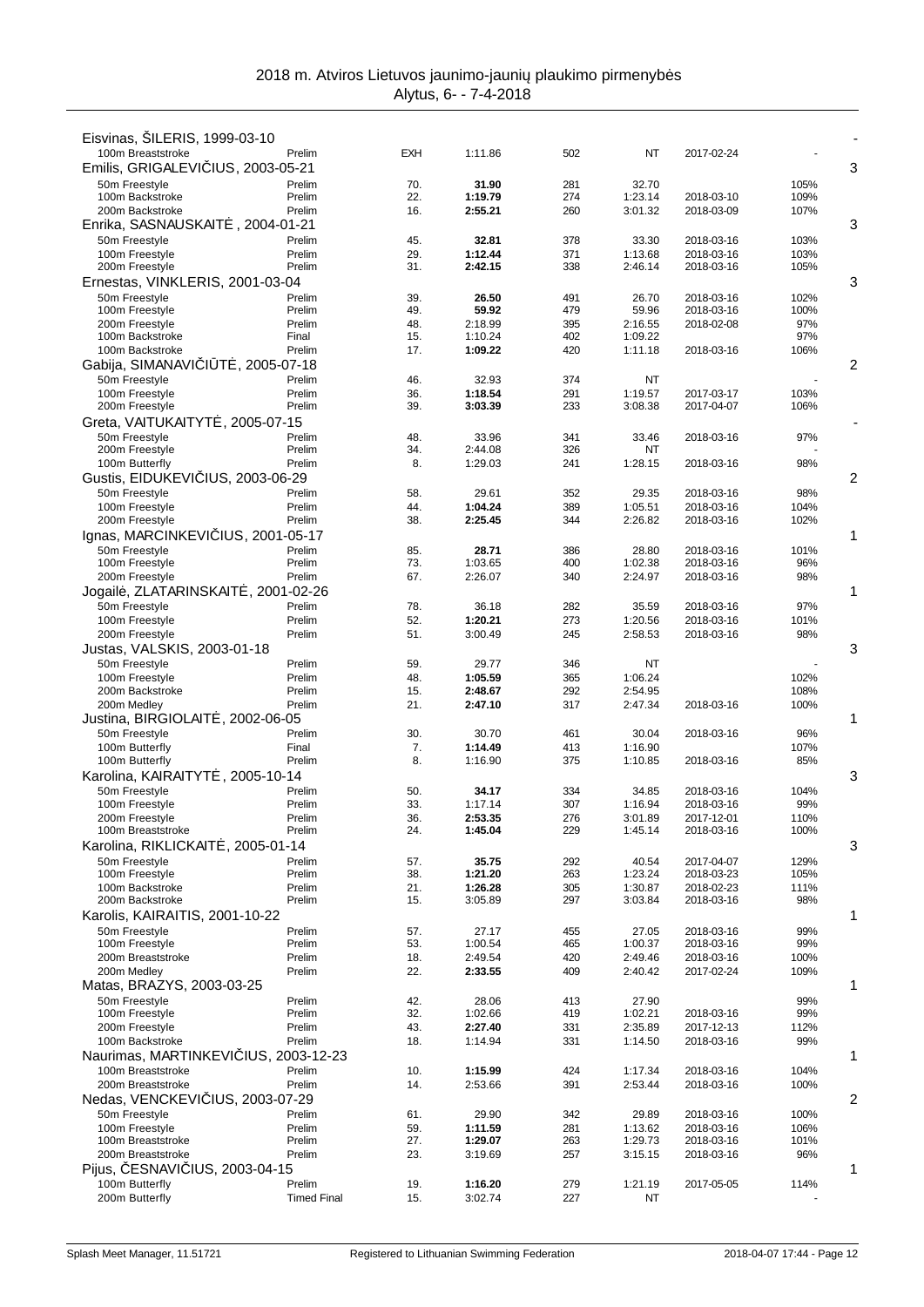| Redas, PE IULIS, 2004-06-15                  |                    |             |                    |            |                    |                          |              | 2              |
|----------------------------------------------|--------------------|-------------|--------------------|------------|--------------------|--------------------------|--------------|----------------|
| 100m Butterfly                               | Prelim             | 18.         | 1:15.69            | 285        | 1:32.54            | 2018-02-24               | 149%         |                |
| 200m Butterfly                               | <b>Timed Final</b> | 14.         | 3:02.40            | 228        | 3:05.03            | 2018-03-17               | 103%         |                |
| Rokas, MAKUT NAS, 2004-04-12                 |                    |             |                    |            |                    |                          |              | 3              |
| 50m Freestyle                                | Prelim             | 73.         | 33.55              | 242        | 33.95              | 2018-03-16               | 102%         |                |
| 100m Freestyle                               | Prelim             | 62.<br>21.  | 1:14.93<br>1:19.61 | 245<br>276 | 1:13.83            | 2018-03-16               | 97%          |                |
| 100m Backstroke<br>200m Backstroke           | Prelim<br>Prelim   | 17.         | 2:55.87            | 257        | 1:21.43<br>2:58.51 | 2018-03-16<br>2018-03-16 | 105%<br>103% |                |
| Simas, PRANCKEVI<br>IUS, 2004-05-30          |                    |             |                    |            |                    |                          |              | 1              |
| 50m Freestyle                                | Prelim             | 57.         | 29.55              | 354        | 29.50              | 2018-03-16               | 100%         |                |
| 100m Freestyle                               | Prelim             | 41.         | 1:03.87            | 396        | 1:05.55            | 2018-03-16               | 105%         |                |
| 100m Breaststroke                            | Prelim             | 18.         | 1:21.18            | 348        | 1:20.10            | 2018-03-16               | 97%          |                |
| 200m Breaststroke                            | Prelim             | 15.         | 2:54.41            | 386        | 2:53.72            | 2018-03-16               | 99%          |                |
| Tautvydas, SUTKUS, 2004-01-16                |                    |             |                    |            |                    |                          |              | 2              |
| 50m Freestyle                                | Prelim             | 43.         | 28.26              | 405        | 29.34              | 2018-03-09               | 108%         |                |
| 200m Freestyle                               | Prelim             | 34.         | 2:22.83            | 364        | 2:20.41            | 2018-03-08               | 97%          |                |
| 100m Butterfly                               | Prelim             | 20.         | 1:17.53            | 265        | 1:13.54            | 2018-03-16               | 90%          |                |
| 200m Medley<br>Zigmas, BIRGIOLAS, 2000-03-29 | Prelim             | 16.         | 2:35.78            | 391        | 2:38.91            | 2018-03-16               | 104%         | 1              |
| 200m Freestyle                               | Prelim             | 47.         | 2:18.47            | 399        | 2:10.10            | 2018-02-08               | 88%          |                |
| 100m Butterfly                               | Final              | 16.         | 1:04.49            | 461        | 1:04.21            |                          | 99%          |                |
| 100m Butterfly                               | Prelim             | 16.         | 1:04.21            | 467        | 1:05.12            | 2018-03-16               | 103%         |                |
|                                              |                    |             |                    |            |                    |                          |              |                |
| Mažeiki<br><b>SM</b>                         |                    |             |                    |            |                    |                          |              | 18             |
| Adomas, ZABORSKIS, 2003-01-26                |                    |             |                    |            |                    |                          |              | 1              |
| 100m Breaststroke                            | Prelim             | 29.         | 1:30.26            | 253        | 1:37.08            | 2017-12-21               | 116%         |                |
| 200m Breaststroke                            | Prelim             | 25.         | 3:21.56            | 250        | 3:21.09            | 2017-12-13               | 100%         |                |
| Anastasija, VOLKOVA, 2001-11-15              |                    |             |                    |            |                    |                          |              | 2              |
| 50m Freestyle                                | Prelim             | 75.         | 35.52              | 298        | 36.60              | 2017-02-24               | 106%         |                |
| 100m Freestyle                               | Prelim             | 54.         | 1:21.47            | 260        | 1:24.42            | 2017-02-24               | 107%         |                |
| 200m Freestyle                               | Prelim             | 54.         | 3:08.68            | 214        | NT                 |                          |              |                |
| Aust ja, STONKUT, 2004-06-27                 |                    |             |                    |            |                    |                          |              | 2              |
| 100m Breaststroke                            | Prelim             | 18.         | 1:32.02            | 341        | 1:33.13            | 2017-02-24               | 102%         |                |
| 200m Breaststroke                            | Prelim             | 15.         | 3:23.55            | 319        | 3:28.21            | 2017-02-24               | 105%         |                |
| Daugantas, BUDRYS, 2002-06-17                |                    |             |                    |            |                    |                          |              | 1              |
| 100m Breaststroke                            | Prelim             | 26.         | 1:28.98            | 264        | 1:29.25            | 2017-12-21               | 101%         |                |
| 200m Breaststroke                            | Prelim             | 22.         | 3:18.67            | 261        | NT                 |                          |              |                |
| Deividas, JONUSKIS, 2001-09-24               |                    |             |                    |            |                    |                          |              | 2              |
| 50m Freestyle<br>100m Backstroke             | Prelim<br>Prelim   | 100.<br>32. | 29.81<br>1:18.15   | 345<br>292 | 30.54<br>1:20.23   | 2017-06-15<br>2017-06-15 | 105%<br>105% |                |
| 200m Backstroke                              | Prelim             | 23.         | 2:51.09            | 279        | NT                 |                          |              |                |
| Kasparas, STONKUS, 2000-05-29                |                    |             |                    |            |                    |                          |              | 2              |
| 100m Butterfly                               | Prelim             | 24.         | 1:07.38            | 404        | 1:08.47            | 2017-02-24               | 103%         |                |
| 200m Butterfly                               | <b>Timed Final</b> | 15.         | 2:36.71            | 360        | 2:39.10            | 2017-02-24               | 103%         |                |
| Kotryna, VIRKETYT, 2005-04-18                |                    |             |                    |            |                    |                          |              | 1              |
| 50m Freestyle                                | Prelim             | 55.         | 35.02              | 311        | 34.70              | 2018-01-23               | 98%          |                |
| 200m Freestyle                               | Prelim             | 40.         | 3:06.39            | 222        | 3:25.45            | 2017-12-13               | 121%         |                |
| Linas, PETRAUSKAS, 2002-03-06                |                    |             |                    |            |                    |                          |              | $\overline{c}$ |
| 100m Breaststroke                            | Prelim             | 32.         | 1:36.86            | 205        | 1:39.58            | 2017-06-15               | 106%         |                |
| 200m Breaststroke                            | Prelim             | 26.         | 3:30.78            | 218        | 3:34.81            | 2017-06-15               | 104%         |                |
| Tomas, VITKEVI IUS, 2003-07-18               |                    |             |                    |            |                    |                          |              | 3              |
| 50m Freestyle                                | Prelim             | 22.         | 27.07              | 460        | 28.23              | 2017-02-24               | 109%         |                |
| 100m Backstroke                              | Prelim             | 10.         | 1:09.17            | 421        | 1:12.42            | 2017-02-24               | 110%         |                |
| 200m Backstroke                              | Final              | 15.         | 2:34.91            | 377        | 2:33.12            |                          | 98%          |                |
| 200m Backstroke                              | Prelim             | 12.         | 2:33.12            | 390        | 2:42.74            | 2017-02-24               | 113%         | 2              |
| Ugn, MONTRIMAIT, 2004-01-13                  |                    |             |                    | 294        |                    |                          |              |                |
| 50m Freestyle<br>100m Backstroke             | Prelim<br>Prelim   | 56.<br>22.  | 35.67<br>1:28.28   | 285        | NT<br>1:33.39      | 2017-06-15               | 112%         |                |
| 200m Backstroke                              | Prelim             | 16.         | 3:13.00            | 265        | 3:28.95            | 2017-06-15               | 117%         |                |
|                                              |                    |             |                    |            |                    |                          |              |                |
| Panev žio SG                                 |                    |             |                    |            |                    |                          |              | 26             |
| Deividas, KAZILAS, 2002-08-23                |                    |             |                    |            |                    |                          |              | 2              |
| 100m Backstroke                              | Prelim             | 5.          | 1:04.19            | 527        | 1:05.05            | 2017-06-03               | 103%         |                |
| 200m Backstroke                              | Final              | 8.          | 2:30.00            | 415        | 2:19.78            |                          | 87%          |                |
| 200m Backstroke                              | Prelim             | 4.          | 2:19.78            | 513        | 2:20.68            | 2017-07-03               | 101%         |                |
| Gantas, GRIGALIONIS, 2001-10-13              |                    |             |                    |            |                    |                          |              | 4              |
| 50m Freestyle                                | Prelim             | 52.         | 26.99              | 465        | 27.66              | 2017-06-03               | 105%         |                |
| 100m Freestyle                               | Prelim             | 51.         | 1:00.30            | 470        | 1:00.71            | 2017-04-06               | 101%         |                |
| 400m Freestyle                               | Final              | 7.          | 4:34.50            | 515        | 4:34.99            |                          | 100%         |                |
| 400m Freestyle                               | Prelim             | 7.          | 4:34.99            | 512        | 4:46.07            | 2017-06-03               | 108%         |                |
| 400m Medley                                  | <b>Timed Final</b> | 8.          | 5:13.22            | 471        | 5:09.94            | 2017-10-20               | 98%          |                |
| Kristina, JAKOVLEVA, 2002-04-19              |                    |             |                    |            |                    |                          |              | 3              |
| 50m Freestyle<br>50m Freestyle               | Final<br>Prelim    | 9.<br>10.   | 28.34<br>28.92     | 587<br>552 | 28.92<br>28.42     | 2018-03-16               | 104%<br>97%  |                |
| 200m Freestyle                               | Final              | 16.         | 2:32.24            | 408        | 2:26.34            |                          | 92%          |                |
| 200m Freestyle                               | Prelim             | 10.         | 2:26.34            | 460        | 2:19.62            | 2017-07-03               | 91%          |                |
| 100m Butterfly                               | Final              | 3.          | 1:08.94            | 521        | 1:13.14            |                          | 113%         |                |
|                                              |                    |             |                    |            |                    |                          |              |                |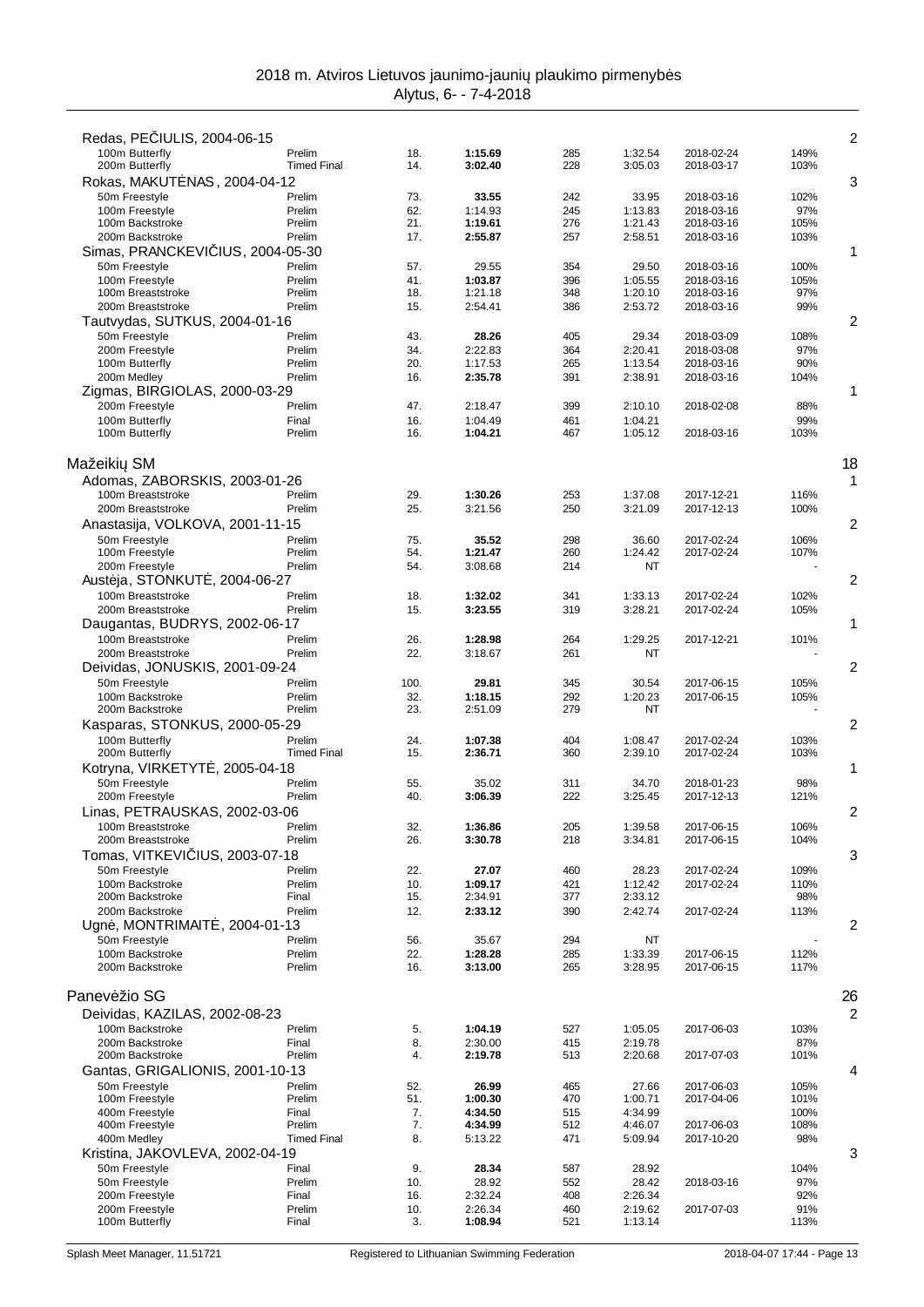| 100m Butterfly                                        | Prelim             | 5.         | 1:13.14            | 436        | 1:08.33            | 2018-03-16 | 87%          |    |
|-------------------------------------------------------|--------------------|------------|--------------------|------------|--------------------|------------|--------------|----|
| 200m Medley                                           | Final              | 4.         | 2:35.57            | 532        | 2:37.85            |            | 103%         |    |
| 200m Medley                                           | Prelim             | 7.         | 2:37.85            | 510        | 2:31.64            | 2017-06-03 | 92%          |    |
| Martynas, VYSNIAUSKAS, 2000-10-06                     |                    |            |                    |            |                    |            |              | 2  |
| 100m Breaststroke                                     | Final              | 6.         | 1:10.97            | 521        | 1:11.36            |            | 101%         |    |
| 100m Breaststroke                                     | Prelim             | 8.         | 1:11.36            | 513        | 1:09.07            | 2018-03-16 | 94%          |    |
| 200m Breaststroke                                     | Final              | 5.         | 2:35.23            | 547        | 2:37.30            |            | 103%         |    |
| 200m Breaststroke                                     | Prelim             | 7.         | 2:37.30            | 526        | 2:33.23            | 2017-07-03 | 95%          |    |
| 200m Medley                                           | Prelim             | 17.        | 2:29.67            | 441        | 2:26.18            | 2017-05-13 | 95%          |    |
| Paulina, PEK NAIT<br>. 2002-04-19                     |                    |            |                    |            |                    |            |              | 4  |
| 50m Freestyle                                         | Final<br>Prelim    | 5.<br>6.   | 28.60<br>28.65     | 571<br>568 | 28.65              |            | 100%         |    |
| 50m Freestyle<br>100m Backstroke                      | Final              | 1.         | 1:06.24            | 675        | 28.97<br>1:14.16   |            | 102%<br>125% |    |
| 100m Backstroke                                       | Prelim             | 7.         | 1:14.16            | 481        | 1:06.03            | 2018-03-16 | 79%          |    |
| 200m Backstroke                                       | Final              | 1.         | 2:24.75            | 629        | 2:38.93            |            | 121%         |    |
| 200m Backstroke                                       | Prelim             | 2.         | 2:38.93            | 475        | 2:23.51            | 2018-03-23 | 82%          |    |
| Rugil, GIRŠTAUTAIT, 2003-11-07                        |                    |            |                    |            |                    |            |              | 6  |
| 50m Freestyle                                         | Prelim             | 18.        | 30.92              | 452        | 30.98              | 2017-04-07 | 100%         |    |
| 100m Freestyle                                        | Prelim             | 7.         | 1:06.19            | 486        | 1:08.19            | 2017-05-13 | 106%         |    |
| 200m Freestyle                                        | Final              | 7.         | 2:24.78            | 475        | 2:25.08            |            | 100%         |    |
| 200m Freestyle                                        | Prelim             | 2.         | 2:25.08            | 472        | 2:26.20            | 2017-04-07 | 102%         |    |
| 400m Freestyle                                        | Final              | 4.<br>3.   | 5:02.69            | 476<br>468 | 5:04.38            | 2017-06-03 | 101%         |    |
| 400m Freestyle<br>IUS, 2002-12-01<br>Rytis, PRANCKEVI | Prelim             |            | 5:04.38            |            | 5:06.08            |            | 101%         | 5  |
|                                                       | Prelim             |            |                    |            |                    |            |              |    |
| 50m Freestyle<br>100m Butterfly                       | Final              | 10.<br>6.  | 26.25<br>1:01.19   | 505<br>539 | 26.37<br>1:01.02   | 2018-03-16 | 101%<br>99%  |    |
| 100m Butterfly                                        | Prelim             | 2.         | 1:01.02            | 544        | 1:01.27            | 2018-03-16 | 101%         |    |
| 200m Butterfly                                        | <b>Timed Final</b> | 5.         | 2:26.63            | 439        | 2:42.21            | 2017-12-20 | 122%         |    |
| 200m Medley                                           | Final              | 8.         | 2:22.05            | 516        | 2:22.72            |            | 101%         |    |
| 200m Medley                                           | Prelim             | 2.         | 2:22.72            | 509        | 2:26.45            | 2017-06-03 | 105%         |    |
|                                                       |                    |            |                    |            |                    |            |              |    |
| Panev žio Žemyna                                      |                    |            |                    |            |                    |            |              | 49 |
| Airidas, KURKAUSKAS, 2003-02-16                       |                    |            |                    |            |                    |            |              | 4  |
| 50m Freestyle                                         | Prelim             | 31.        | 27.50              | 439        | 30.39              | 2017-02-24 | 122%         |    |
| 100m Freestyle                                        | Prelim             | 21.        | 59.88              | 480        | 1:03.30            | 2017-06-02 | 112%         |    |
| 200m Freestyle                                        | Prelim             | 13.        | 2:11.28            | 469        | 2:18.21            | 2017-05-26 | 111%         |    |
| 100m Butterfly                                        | Prelim             | 7.         | 1:05.28            | 444        | 1:10.21            | 2017-06-02 | 116%         |    |
| Aleksas, SAVICKAS, 2003-01-13                         |                    |            |                    |            |                    |            |              | 4  |
| 100m Breaststroke                                     | Final              | 3.         | 1:08.14            | 589        | 1:08.87            |            | 102%         |    |
| 100m Breaststroke                                     | Prelim             | 1.         | 1:08.87            | 570        | 1:12.31            | 2017-06-03 | 110%         |    |
| 200m Breaststroke                                     | Final              | 3.         | 2:32.84            | 573        | 2:32.28            |            | 99%          |    |
| 200m Breaststroke                                     | Prelim             | 2.         | 2:32.28            | 580        | 2:27.22            | 2017-12-13 | 93%          |    |
| 200m Medley<br>200m Medley                            | Final<br>Prelim    | 4.<br>1.   | 2:16.35<br>2:16.35 | 584<br>584 | 2:16.35<br>2:17.21 | 2018-03-23 | 100%<br>101% |    |
| 400m Medley                                           | <b>Timed Final</b> | 1.         | 4:55.43            | 562        | 5:11.53            | 2017-07-03 | 111%         |    |
| Arminas, PETRONIS, 2004-02-08                         |                    |            |                    |            |                    |            |              | 2  |
| 50m Freestyle                                         | Prelim             | 54.        | 29.35              | 361        | 29.96              | 2017-07-04 | 104%         |    |
| 100m Freestyle                                        | Prelim             | 36.        | 1:03.40            | 405        | 1:02.82            | 2018-03-16 | 98%          |    |
| 200m Freestyle                                        | Prelim             | 30.        | 2:21.66            | 373        | 2:20.07            | 2018-03-16 | 98%          |    |
| 400m Freestyle                                        | Prelim             | 12.        | 4:56.53            | 408        | 5:10.73            | 2018-02-10 | 110%         |    |
| Augustas, KLOKMANAS, 2004-04-23                       |                    |            |                    |            |                    |            |              | 4  |
| 50m Freestyle                                         | Prelim             | 65.        | 30.20              | 331        | 30.28              | 2017-05-26 | 101%         |    |
| 100m Freestyle                                        | Prelim             | 50.        | 1:06.16            | 356        | 1:06.77            | 2017-05-27 | 102%         |    |
| 200m Freestyle                                        | Prelim             | 36.        | 2:24.54            | 351        | 2:25.70            | 2017-05-26 | 102%         |    |
| 400m Freestyle                                        | Prelim             | 13.        | 4:57.18            | 406        | 5:04.85            | 2018-02-10 | 105%         |    |
| Augustinas, BUDRYS, 2002-08-25                        |                    |            |                    |            |                    |            |              | 3  |
| 50m Freestyle                                         | Prelim             | 27.        | 27.32              | 448        | 28.23              | 2017-04-07 | 107%         |    |
| 100m Freestyle                                        | Prelim             | 12.        | 58.05              | 527        | 1:01.59            | 2017-04-08 | 113%         |    |
| 200m Freestyle<br>100m Butterfly                      | Prelim<br>Prelim   | 12.<br>11. | 2:10.83<br>1:08.20 | 473<br>389 | 2:20.59<br>NT      | 2017-02-24 | 115%         |    |
| Beata, JAKŠTAIT                                       |                    |            |                    |            |                    |            |              |    |
| $.2005 - 08 - 15$<br>50m Freestyle                    | Prelim             |            |                    | 396        | ΝT                 |            |              | 3  |
| 100m Freestyle                                        | Prelim             | 37.<br>25. | 32.31<br>1:11.34   | 388        | 1:14.52            | 2017-11-17 | 109%         |    |
| 200m Freestyle                                        | Prelim             | 19.        | 2:35.40            | 384        | 2:40.24            | 2017-05-26 | 106%         |    |
| 100m Butterfly                                        | Prelim             | 5.         | 1:19.19            | 343        | 1:29.23            | 2017-05-26 | 127%         |    |
| Benediktas, BUDRYS, 2001-04-19                        |                    |            |                    |            |                    |            |              | 3  |
| 50m Freestyle                                         | Prelim             | 21.        | 25.69              | 539        | 25.13              | 2017-11-11 | 96%          |    |
| 200m Freestyle                                        | Final              | 7.         | 2:04.50            | 549        | 2:04.65            |            | 100%         |    |
| 200m Freestyle                                        | Prelim             | 9.         | 2:04.65            | 547        | 2:16.90            | 2017-04-07 | 121%         |    |
| 100m Backstroke                                       | Final              | 5.         | 1:01.16            | 609        | 1:02.25            |            | 104%         |    |
| 100m Backstroke                                       | Prelim             | 6.         | 1:02.25            | 577        | 1:01.06            | 2017-06-16 | 96%          |    |
| , 2005-04-03<br>Benita, MELINSKAIT                    |                    |            |                    |            |                    |            |              | 2  |
| 50m Freestyle                                         | Prelim             | 53.        | 34.80              | 317        | 33.72              | 2018-03-09 | 94%          |    |
| 100m Backstroke                                       | Prelim             | 19.        | 1:25.69            | 312        | 1:29.86            | 2018-03-09 | 110%         |    |
| 200m Backstroke                                       | Prelim             | 14.        | 3:02.95            | 311        | 2:47.94            | 2018-03-09 | 84%          |    |
| 200m Medley                                           | Prelim             | 16.        | 3:03.62            | 324        | 3:07.54            | 2018-01-01 | 104%         |    |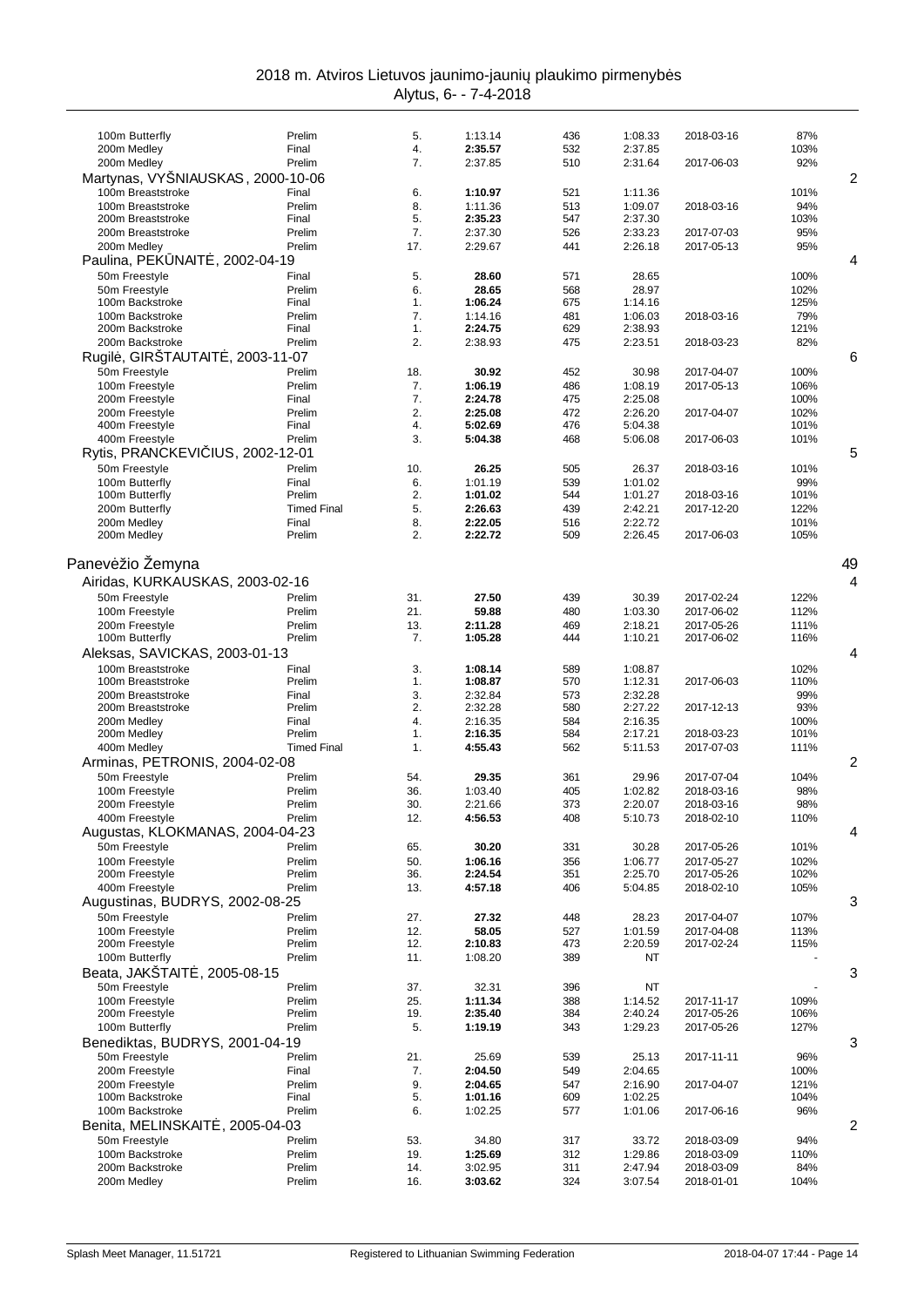| Dovydas, GUSTAITIS, 2002-09-01                |                    |            |                    |            |                    |                          |              | 1              |
|-----------------------------------------------|--------------------|------------|--------------------|------------|--------------------|--------------------------|--------------|----------------|
| 50m Freestyle                                 | Prelim             | 17.        | 26.74              | 478        | 28.26              | 2017-02-24               | 112%         |                |
| 100m Freestyle                                | Prelim             | 13.        | 58.47              | 516        | 57.52              | 2018-03-16               | 97%          |                |
| 200m Freestyle                                | Prelim             | 11.        | 2:10.28            | 479        | 2:10.06            | 2018-03-16               | 100%         |                |
| 100m Backstroke<br>100m Backstroke            | Final<br>Prelim    | 8.<br>4.   | 1:05.38<br>1:03.76 | 498<br>537 | 1:03.76<br>1:03.25 | 2018-03-16               | 95%<br>98%   |                |
| Jok bas, KEBLYS, 2002-07-18                   |                    |            |                    |            |                    |                          |              | 1              |
| 50m Freestyle                                 | Final              | 3.         | 24.30              | 637        | 24.34              |                          | 100%         |                |
| 50m Freestyle                                 | Prelim             | 1.         | 24.34              | 634        | 23.59              | 2018-03-16               | 94%          |                |
| 100m Freestyle                                | Final              | 3.         | 53.54              | 672        | 53.10              |                          | 98%          |                |
| 100m Freestyle                                | Prelim             | 1.         | 53.10              | 689        | 52.59              | 2018-03-17               | 98%          |                |
| 200m Freestyle<br>200m Freestyle              | Final<br>Prelim    | 2.<br>1.   | 2:01.20<br>2:00.77 | 596<br>602 | 2:00.77<br>1:58.94 | 2018-03-16               | 99%<br>97%   |                |
| Jomil, PRIBUŽAUSKAIT                          | $.2005 - 07 - 28$  |            |                    |            |                    |                          |              | 1              |
| 50m Freestyle                                 | Prelim             | 35.        | 32.05              | 405        | 31.84              | 2018-03-09               | 99%          |                |
| 100m Freestyle                                | Prelim             | 21.        | 1:10.12            | 409        | 1:09.82            | 2018-03-09               | 99%          |                |
| 200m Freestyle                                | Prelim             | 22.        | 2:37.23            | 371        | 2:30.26            | 2018-03-09               | 91%          |                |
| 400m Freestyle                                | Prelim             | 11.        | 5:36.41            | 347        | 5:48.25            | 2018-03-09               | 107%         |                |
| Kamil, KU AIT<br>, 2002-03-14                 |                    |            |                    |            |                    |                          |              | 5              |
| 50m Freestyle                                 | Final              | 10.        | 28.66              | 567        | 29.00              |                          | 102%         |                |
| 50m Freestyle<br>100m Breaststroke            | Prelim<br>Final    | 11.<br>2.  | 29.00<br>1:16.20   | 547<br>602 | NT<br>1:17.57      |                          | 104%         |                |
| 100m Breaststroke                             | Prelim             | 3.         | 1:17.57            | 570        | 1:17.78            | 2018-03-17               | 101%         |                |
| 200m Medley                                   | Final              | 2.         | 2:28.97            | 606        | 2:36.10            |                          | 110%         |                |
| 200m Medley                                   | Prelim             | 4.         | 2:36.10            | 527        | 2:30.90            | 2017-07-05               | 93%          |                |
| 400m Medley                                   | <b>Timed Final</b> | 2.         | 5:19.81            | 577        | 5:23.25            | 2017-06-15               | 102%         |                |
| Matas, SAVICKAS, 2002-11-21                   |                    |            |                    |            |                    |                          |              | 3              |
| 50m Freestyle                                 | Prelim<br>Prelim   | 34.        | 27.59<br>1:02.91   | 435        | 28.85              | 2017-02-24               | 109%         |                |
| 100m Freestyle<br>200m Freestyle              | Prelim             | 33.<br>32. | 2:21.84            | 414<br>371 | 1:04.45<br>2:25.08 | 2017-02-24<br>2017-02-24 | 105%<br>105% |                |
| 100m Butterfly                                | Prelim             | 16.        | 1:11.89            | 332        | 1:11.32            | 2017-02-24               | 98%          |                |
| Tomas, LUKMINAS, 2004-10-26                   |                    |            |                    |            |                    |                          |              | 4              |
| 50m Freestyle                                 | Prelim             | 50.        | 28.98              | 375        | 29.94              | 2017-05-26               | 107%         |                |
| 100m Freestyle                                | Prelim             | 40.        | 1:03.82            | 397        | 1:08.04            | 2017-05-27               | 114%         |                |
| 200m Freestyle<br>100m Backstroke             | Prelim<br>Prelim   | 28.<br>16. | 2:21.53<br>1:12.91 | 374<br>359 | 2:33.34            | 2017-05-26<br>2017-05-27 | 117%         |                |
|                                               |                    |            |                    |            | 1:16.91            |                          | 111%         | 4              |
| Tomas, NAVIKONIS, 2003-04-12<br>50m Freestyle | Prelim             | 11.        | 26.37              | 498        | 26.27              | 2018-01-20               | 99%          |                |
| 100m Freestyle                                | Prelim             | 8.         | 57.04              | 556        | 57.08              | 2018-03-24               | 100%         |                |
| 200m Freestyle                                | Final              | 12.        | 2:03.97            | 556        | 2:05.18            |                          | 102%         |                |
| 200m Freestyle                                | Prelim             | 2.         | 2:05.18            | 540        | 2:06.01            | 2018-03-24               | 101%         |                |
| 400m Freestyle                                | Final              | 4.         | 4:23.61            | 581        | 4:23.39            |                          | 100%         |                |
| 400m Freestyle                                | Prelim             | 1.         | 4:23.39            | 583        | 4:25.74            | 2018-03-24               | 102%         |                |
| Ugn, KAIRYT, 2002-03-16                       |                    |            |                    |            |                    |                          |              |                |
| 50m Freestyle<br>100m Backstroke              | Prelim<br>Prelim   | 56.<br>21. | 32.52<br>1:21.05   | 388<br>368 | 32.02<br>1:16.30   | 2017-07-02<br>2017-02-25 | 97%<br>89%   |                |
| 200m Backstroke                               | Prelim             | 17.        | 3:04.31            | 304        | 2:41.93            | 2017-02-24               | 77%          |                |
| Urt, ZIGMANTAIT                               | , 2004-01-20       |            |                    |            |                    |                          |              | 5              |
| 50m Freestyle                                 | Final              | 15.        | 29.49              | 521        | 29.20              |                          | 98%          |                |
| 50m Freestyle                                 | Prelim             | 4.         | 29.20              | 536        | 29.18              | 2018-03-23               | 100%         |                |
| 100m Freestyle                                | Final              | 7.         | 1:04.12            | 535        | 1:04.16            |                          | 100%         |                |
| 100m Freestyle<br>200m Freestyle              | Prelim<br>Final    | 3.<br>10.  | 1:04.16<br>2:22.60 | 534<br>497 | 1:04.36<br>2:26.36 | 2018-03-24               | 101%<br>105% |                |
| 200m Freestyle                                | Prelim             | 4.         | 2:26.36            | 459        | 2:26.98            | 2017-07-05               | 101%         |                |
| 200m Medley                                   | Final              | 5.         | 2:37.95            | 509        | 2:36.59            |                          | 98%          |                |
| 200m Medley                                   | Prelim             | 2.         | 2:36.59            | 522        | 2:37.45            | 2018-03-24               | 101%         |                |
|                                               |                    |            |                    |            |                    |                          |              |                |
| <b>Utenos DSC</b>                             |                    |            |                    |            |                    |                          |              | 28             |
| Aleksandras, KASAKOVSKIS, 2001-05-02          |                    |            |                    |            |                    |                          |              | $\overline{c}$ |
| 50m Freestyle                                 | Final              | 6.         | 24.67              | 608        | 24.56              |                          | 99%          |                |
| 50m Freestyle<br>100m Freestyle               | Prelim<br>Final    | 7.<br>7.   | 24.56<br>54.58     | 617<br>634 | 24.43<br>53.94     | 2017-07-04               | 99%<br>98%   |                |
| 100m Freestyle                                | Prelim             | 5.         | 53.94              | 657        | 53.38              | 2017-07-27               | 98%          |                |
| 200m Freestyle                                | Final              | 1.         | 1:59.32            | 624        | 2:00.88            |                          | 103%         |                |
| 200m Freestyle                                | Prelim             | 3.         | 2:00.88            | 600        | 2:00.43            | 2017-07-03               | 99%          |                |
| 400m Freestyle                                | Final              | 3.         | 4:19.97            | 606        | 4:19.65            |                          | 100%         |                |
| 400m Freestyle                                | Prelim             | 3.         | 4:19.65            | 608        | 4:22.68            | 2018-03-23               | 102%         |                |
| Angelina, JUZAPOVI                            | $.2004 - 04 - 30$  |            |                    |            |                    |                          |              | 4              |
| 50m Freestyle<br>200m Freestyle               | Prelim<br>Prelim   | 40.<br>24. | 32.65<br>2:39.34   | 383<br>356 | 34.87<br>2:48.11   | 2017-06-02<br>2017-06-16 | 114%<br>111% |                |
| 100m Breaststroke                             | Prelim             | 22.        | 1:36.45            | 296        | 1:36.79            | 2018-03-17               | 101%         |                |
| 200m Medley                                   | Prelim             | 15.        | 3:03.13            | 326        | 3:06.44            | 2018-03-16               | 104%         |                |
| Domantas, LAUCIUS, 2002-06-18                 |                    |            |                    |            |                    |                          |              | 3              |
| 50m Freestyle                                 | Prelim             | 35.        | 27.71              | 429        | 28.16              | 2017-06-02               | 103%         |                |
| 100m Freestyle                                | Prelim             | 31.        | 1:02.50            | 422        | 1:03.32            | 2017-06-02               | 103%         |                |
| 200m Freestyle<br>100m Backstroke             | Prelim<br>Prelim   | 40.<br>17. | 2:26.19<br>1:14.86 | 339<br>332 | 2:28.76<br>NT      | 2017-04-07               | 104%         |                |
|                                               |                    |            |                    |            |                    |                          |              |                |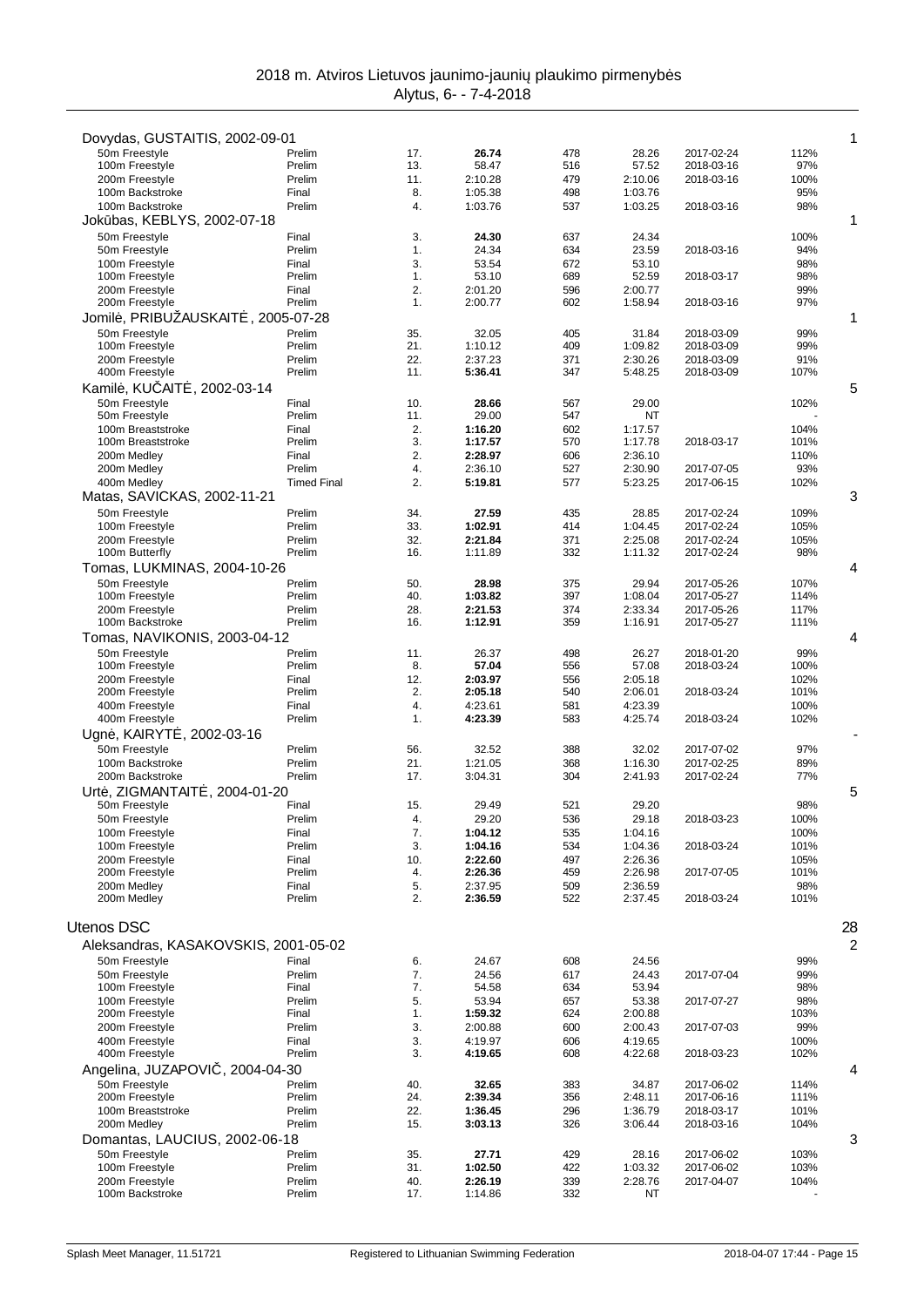| Justas, BUTKUS, 2001-10-04        |                    |          |                    |            |                    |                          |              | 4  |
|-----------------------------------|--------------------|----------|--------------------|------------|--------------------|--------------------------|--------------|----|
| 50m Freestyle                     | Prelim             | 47.      | 26.75              | 477        | 26.12              | 2018-03-16               | 95%          |    |
| 100m Freestyle                    | Prelim             | 33.      | 58.27              | 521        | 58.95              | 2017-06-02               | 102%         |    |
| 200m Freestyle                    | Prelim             | 26.      | 2:10.39            | 478        | 2:13.09            | 2017-06-16               | 104%         |    |
| 100m Butterfly                    | Final              | 14.      | 1:03.76            | 477        | 1:03.89            |                          | 100%         |    |
| 100m Butterfly                    | Prelim             | 15.      | 1:03.89            | 474        | 1:04.33            | 2018-03-16               | 101%         |    |
| Kamil, BUDRYT, 2004-01-06         |                    |          |                    |            |                    |                          |              | 2  |
|                                   |                    |          |                    |            |                    |                          |              |    |
| 50m Freestyle                     | Prelim             | 24.      | 31.58              | 424        | 33.37              | 2017-06-02               | 112%         |    |
| 100m Backstroke                   | Final              | 16.      | 1:19.74            | 387        | 1:17.03            |                          | 93%          |    |
| 100m Backstroke                   | Prelim             | 8.       | 1:17.03            | 429        | 1:17.65            | 2018-03-16               | 102%         |    |
| 200m Backstroke                   | Final              | 6.       | 2:45.45            | 421        | 2:44.64            |                          | 99%          |    |
| 200m Backstroke                   | Prelim             | 5.       | 2:44.64            | 427        | 2:44.18            | 2018-03-17               | 99%          |    |
| Liepa, SADAUNIKAIT                | , 2004-03-08       |          |                    |            |                    |                          |              | 4  |
| 50m Freestyle                     | Prelim             | 54.      | 34.98              | 312        | 36.21              | 2017-06-02               | 107%         |    |
| 100m Freestyle                    | Prelim             | 32.      | 1:15.98            | 321        | 1:16.01            | 2018-03-17               | 100%         |    |
| 200m Backstroke                   | Prelim             | 12.      | 2:57.06            | 343        | 3:08.33            | 2017-06-05               | 113%         |    |
| 200m Medley                       | Prelim             | 17.      | 3:04.46            | 319        | 3:10.17            | 2017-04-07               | 106%         |    |
| Lukas, KLEVINSKAS, 2002-02-17     |                    |          |                    |            |                    |                          |              | 1  |
| 100m Freestyle                    | Prelim             | 9.       | 57.27              | 549        | 57.33              | 2017-02-24               | 100%         |    |
| 200m Freestyle                    | Prelim             | 20.      | 2:15.71            | 424        | 2:09.58            | 2017-06-02               | 91%          |    |
| 400m Freestyle                    | Final              | 15.      | 4:48.09            | 445        | 4:48.08            |                          | 100%         |    |
| 400m Freestyle                    | Prelim             | 8.       | 4:48.08            | 445        | 4:36.92            | 2017-02-25               | 92%          |    |
| 200m Butterfly                    | <b>Timed Final</b> | 12.      | 2:43.47            | 317        | 2:42.29            | 2017-06-15               | 99%          |    |
| Matas, PAUKST<br>, 2000-06-17     |                    |          |                    |            |                    |                          |              | 5  |
|                                   |                    |          |                    |            |                    |                          |              |    |
| 200m Freestyle                    | Final              | 9.       | 2:00.04            | 613        | 2:04.79            |                          | 108%         |    |
| 200m Freestyle                    | Prelim             | 10.      | 2:04.79            | 546        | 2:02.46            | 2017-06-02               | 96%          |    |
| 100m Breaststroke                 | Final              | 2.       | 1:07.80            | 598        | 1:08.66            |                          | 103%         |    |
| 100m Breaststroke                 | Prelim             | 2.       | 1:08.66            | 576        | 1:09.17            | 2018-03-17               | 101%         |    |
| 200m Breaststroke                 | Final              | 4.       | 2:34.01            | 560        | 2:34.53            |                          | 101%         |    |
| 200m Breaststroke                 | Prelim             | 5.       | 2:34.53            | 555        | 2:34.44            | 2018-03-16               | 100%         |    |
| 200m Medley                       | Final              | 5.       | 2:17.56            | 569        | 2:17.68            |                          | 100%         |    |
| 200m Medley                       | Prelim             | 6.       | 2:17.68            | 567        | 2:17.34            | 2018-03-16               | 100%         |    |
| Nedas, GIEDRAITIS, 2004-02-09     |                    |          |                    |            |                    |                          |              | 3  |
| 50m Freestyle                     | Prelim             | 47.      | 28.69              | 387        | 28.69              | 2018-03-16               | 100%         |    |
| 100m Freestyle                    | Prelim             | 38.      | 1:03.63            | 400        | 1:05.07            | 2018-03-17               | 105%         |    |
| 400m Freestyle                    | Prelim             | 16.      | 5:03.83            | 380        | 5:18.54            | 2018-02-10               | 110%         |    |
| 400m Medley                       | <b>Timed Final</b> | 5.       | 5:44.40            | 354        | 6:11.13            | 2017-05-26               | 116%         |    |
| Paulius, VASKELIS, 2000-03-26     |                    |          |                    |            |                    |                          |              |    |
| 50m Freestyle                     | Prelim             | 75.      | 27.78              | 426        | 27.63              | 2017-04-07               | 99%          |    |
|                                   | Prelim             | 64.      |                    |            |                    |                          |              |    |
| 100m Freestyle<br>100m Backstroke | Prelim             | 29.      | 1:02.27<br>1:14.95 | 427<br>331 | 1:01.07<br>1:14.22 | 2018-03-17<br>2017-06-02 | 96%<br>98%   |    |
|                                   |                    |          |                    |            |                    |                          |              |    |
| 200m Backstroke                   | Prelim             | 21.      | 2:45.65            | 308        | 2:44.14            | 2018-03-17               | 98%          |    |
|                                   |                    |          |                    |            |                    |                          |              |    |
| Vilniaus miesto sporto centras    |                    |          |                    |            |                    |                          |              | 92 |
| Aleksandras, ŠUKELOVI, 2003-07-08 |                    |          |                    |            |                    |                          |              | 2  |
| 100m Breaststroke                 | Final              | 10.      | 1:12.42            | 490        | 1:12.84            |                          | 101%         |    |
| 100m Breaststroke                 | Prelim             | 6.       | 1:12.84            | 482        | 1:12.74            | 2017-06-20               | 100%         |    |
| 200m Breaststroke                 | Final              | 10.      | 2:40.50            | 495        | 2:41.36            |                          | 101%         |    |
| 200m Breaststroke                 | Prelim             | 4.       | 2:41.36            | 487        | 2:38.71            | 2018-03-16               | 97%          |    |
| Anastasija, CHAFIZOVA, 2005-07-12 |                    |          |                    |            |                    |                          |              | 6  |
|                                   |                    |          |                    |            |                    |                          |              |    |
| 50m Freestyle                     |                    |          |                    |            |                    |                          |              |    |
| 100m Freestyle                    | Prelim             | 15.      | 30.28              | 481        | 30.21              | 2018-03-16               | 100%         |    |
|                                   | Final              | 12.      | 1:04.26            | 531        | 1:06.13            |                          | 106%         |    |
| 100m Freestyle                    | Prelim             | 6.       | 1:06.13            | 487        | 1:06.42            | 2018-03-17               | 101%         |    |
| 200m Freestyle                    | Prelim             | 6.       | 2:27.65            | 448        | 2:25.35            | 2018-03-16               | 97%          |    |
| 100m Breaststroke                 | Final              | 14.      | 1:25.57            | 425        | 1:27.39            |                          | 104%         |    |
| 100m Breaststroke                 | Prelim             | 13.      | 1:27.39            | 399        | 1:24.56            | 2018-03-17               | 94%          |    |
| 200m Breaststroke                 | Prelim             | 8.       | 3:03.30            | 437        | 3:08.16            | 2017-01-28               | 105%         |    |
| 200m Medley                       | Final              | 9.       | 2:44.85            | 447        | 2:47.12            |                          | 103%         |    |
| 200m Medley                       | Prelim             | 7.       | 2:47.12            | 429        | 2:42.94            | 2018-03-02               | 95%          |    |
| 400m Medley                       | <b>Timed Final</b> | 4.       | 5:47.59            | 449        | 5:51.30            | 2018-03-03               | 102%         |    |
| Arijus, PAVLIDI, 2002-04-08       |                    |          |                    |            |                    |                          |              | 3  |
| 50m Freestyle                     | Prelim             | 2.       | 24.63              | 611        | 24.78              | 2018-03-17               | 101%         |    |
|                                   |                    |          |                    |            |                    |                          |              |    |
| 100m Freestyle<br>100m Freestyle  | Final<br>Prelim    | 1.<br>2. | 53.33<br>53.69     | 680<br>666 | 53.69<br>53.60     | 2018-03-15               | 101%<br>100% |    |
|                                   |                    |          |                    |            |                    |                          |              |    |
| 100m Backstroke                   | Final              | 3.       | 58.99              | 679        | 58.90              |                          | 100%         |    |
| 100m Backstroke                   | Prelim             | 1.       | 58.90              | 682        | 58.12              | 2017-07-24               | 97%          |    |
| 200m Backstroke                   | Final              | 2.       | 2:05.79            | 704        | 2:09.75            |                          | 106%         |    |
| 200m Backstroke                   | Prelim             | 1.       | 2:09.75            | 641        | 2:05.90            | 2018-03-16               | 94%          |    |
| Artur, PLECHOT, 2000-03-12        |                    |          |                    |            |                    |                          |              | 1  |
| 50m Freestyle                     | Final              | 15.      | 25.51              | 550        | 25.47              |                          | 100%         |    |
| 50m Freestyle                     | Prelim             | 18.      | 25.47              | 553        | 25.47              | 2017-02-24               | 100%         |    |
| 100m Freestyle                    | Prelim             | 43.      | 59.44              | 491        | 57.11              | 2017-07-05               | 92%          |    |
| 100m Butterfly                    | Final              | 13.      | 1:02.84            | 498        | 1:03.44            |                          | 102%         |    |
| 100m Butterfly                    | Prelim             | 13.      | 1:03.44            | 484        | 59.01              | 2017-02-24               | 87%          |    |
| Aurelija, AŠKELOVI                | , 2002-08-30       |          |                    |            |                    |                          |              | 3  |
| 50m Freestyle                     | Final              | 13.      | 29.00              | 547        | 29.08              |                          | 101%         |    |
| 50m Freestyle                     | Prelim             | 12.      | 29.08              | 543        | 29.25              | 2018-03-16               | 101%         |    |
| 100m Freestyle                    | Final              | 13.      | 1:05.66            | 498        | 1:06.16            |                          | 102%         |    |
| 100m Freestyle                    | Prelim             | 15.      | 1:06.16            | 487        | 1:05.21            | 2017-02-24               | 97%          |    |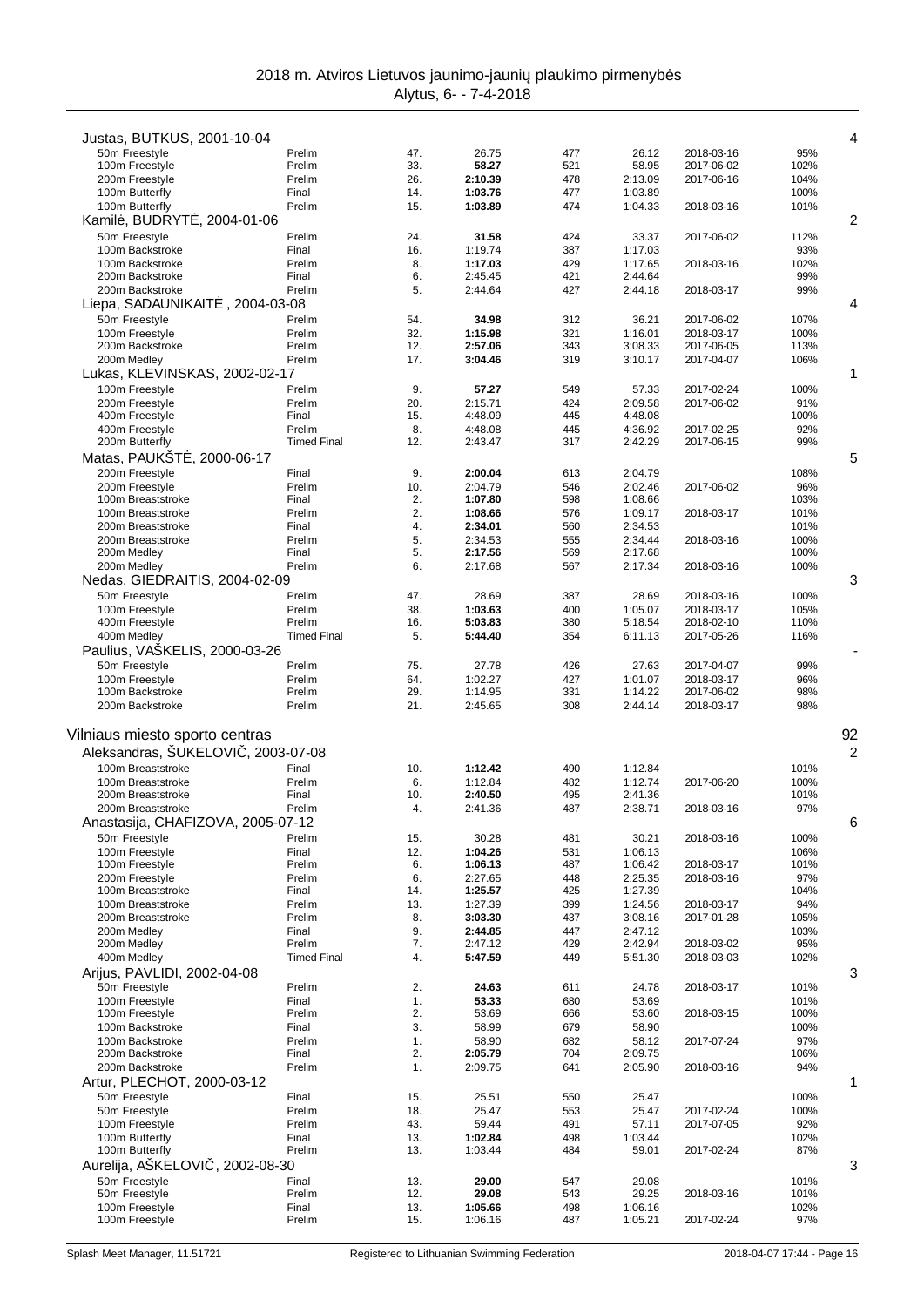| 200m Freestyle                      | Prelim             | 22.        | 2:33.29            | 400        | 2:27.45            | 2017-04-07               | 93%         |   |
|-------------------------------------|--------------------|------------|--------------------|------------|--------------------|--------------------------|-------------|---|
| 400m Freestyle                      | Prelim             | 16.        | 5:39.25            | 338        | 5:20.46            | 2017-02-25               | 89%         |   |
| Deividas, RUMBUTIS, 2001-08-05      |                    |            |                    |            |                    |                          |             |   |
| 50m Freestyle                       | Prelim             | 45.        | 26.71              | 479        | 26.40              | 2018-03-03               | 98%         |   |
| 100m Freestyle                      | Prelim             | 55.        | 1:00.87            | 457        | 59.60              | 2018-03-02               | 96%         |   |
| 200m Medley                         | Prelim             | 33.        | 2:42.96            | 342        | 2:40.10            | 2017-06-03               | 97%         |   |
| Donatas, PETRONIS, 2001-05-10       |                    |            |                    |            |                    |                          |             | 3 |
| 50m Freestyle                       | Prelim             | 35.        | 26.39              | 497        | 25.43              | 2018-03-03               | 93%         |   |
| 100m Freestyle                      | Prelim             | 27.        | 57.83              | 533        | 58.14              | 2018-03-17               | 101%        |   |
| 200m Freestyle                      | Prelim             | 35.        | 2:12.95            | 451        | 2:14.13            | 2018-03-16               | 102%        |   |
| 200m Medley                         | Prelim             | 22.        | 2:33.55            | 409        | 2:40.37            | 2017-06-03               | 109%        |   |
| Edmundas, ZLATKUS, 2003-10-14       |                    |            |                    |            |                    |                          |             | 3 |
| 50m Freestyle                       | Prelim             | 36.        | 27.72              | 429        | 28.21              | 2018-03-03               | 104%        |   |
| 100m Freestyle<br>200m Freestyle    | Prelim             | 28.        | 1:01.93<br>2:21.62 | 434        | 1:02.67            | 2018-03-17               | 102%        |   |
| 100m Backstroke                     | Prelim<br>Prelim   | 29.<br>14. | 1:10.97            | 373<br>389 | 2:25.51<br>1:10.65 | 2017-01-27<br>2018-03-03 | 106%<br>99% |   |
| Erika, FILIPAVI I<br>T, 2004-01-08  |                    |            |                    |            |                    |                          |             | 6 |
| 50m Freestyle                       | Prelim             | 19.        | 30.94              | 451        | 32.02              | 2017-04-07               | 107%        |   |
| 100m Freestyle                      | Final              | 14.        | 1:06.55            | 478        | 1:06.64            |                          | 100%        |   |
| 100m Freestyle                      | Prelim             | 9.         | 1:06.64            | 476        | 1:12.38            | 2017-02-24               | 118%        |   |
| 200m Freestyle                      | Final              | 8.         | 2:27.73            | 447        | 2:25.98            |                          | 98%         |   |
| 200m Freestyle                      | Prelim             | 3.         | 2:25.98            | 463        | 2:28.19            | 2018-03-03               | 103%        |   |
| 400m Freestyle                      | Prelim             | 8.         | 5:21.91            | 396        | 5:08.83            | 2018-02-10               | 92%         |   |
| 100m Butterfly                      | Final              | 6.         | 1:14.39            | 414        | 1:15.47            |                          | 103%        |   |
| 100m Butterfly                      | Prelim             | 4.         | 1:15.47            | 397        | 1:22.56            | 2017-06-16               | 120%        |   |
| 200m Butterfly                      | <b>Timed Final</b> | 3.         | 2:52.03            | 355        | 2:51.21            | 2018-03-17               | 99%         |   |
| Evita, VISMERYT<br>, 2002-02-27     |                    |            |                    |            |                    |                          |             | 2 |
| 50m Freestyle                       | Final              | 6.         | 28.63              | 569        | 28.76              |                          | 101%        |   |
| 50m Freestyle                       | Prelim             | 8.         | 28.76              | 561        | 28.19              | 2017-07-03               | 96%         |   |
| 100m Freestyle                      | Final              | 6.         | 1:03.29            | 556        | 1:02.63            |                          | 98%         |   |
| 100m Freestyle                      | Prelim             | 5.         | 1:02.63            | 574        | 1:01.66            | 2017-03-03               | 97%         |   |
| 100m Butterfly<br>100m Butterfly    | Final<br>Prelim    | 1.<br>1.   | 1:07.49<br>1:08.37 | 555<br>534 | 1:08.37<br>1:07.16 | 2017-03-04               | 103%<br>96% |   |
| 200m Butterfly                      | <b>Timed Final</b> | 2.         | 2:40.60            | 436        | 2:38.73            | 2017-07-03               | 98%         |   |
| Gabriel, BUROKAIT<br>, 2004-11-19   |                    |            |                    |            |                    |                          |             |   |
| 100m Backstroke                     | Final              | 10.        | 1:16.39            | 440        | 1:15.01            |                          | 96%         |   |
| 100m Backstroke                     | Prelim             | 6.         | 1:15.01            | 465        | 1:12.30            | 2018-03-16               | 93%         |   |
| 200m Backstroke                     | Prelim             | 3.         | 2:40.17            | 464        | 2:36.12            | 2018-03-02               | 95%         |   |
| 200m Butterfly                      | <b>Timed Final</b> | 1.         | 2:40.86            | 434        | 2:38.74            | 2018-03-24               | 97%         |   |
| 200m Medley                         | Prelim             | 5.         | 2:43.25            | 461        | 2:35.78            | 2018-03-02               | 91%         |   |
| Gabriel, RAGINYT<br>. 2003-09-16    |                    |            |                    |            |                    |                          |             | 2 |
| 100m Backstroke                     | Prelim             | 18.        | 1:24.74            | 322        | ΝT                 |                          |             |   |
| 200m Backstroke                     | Prelim             | 13.        | 2:57.77            | 339        | 3:01.93            | 2017-05-19               | 105%        |   |
| 100m Breaststroke                   | Final              | 10.        | 1:23.48            | 458        | 1:23.44            |                          | 100%        |   |
| 100m Breaststroke                   | Prelim             | 8.         | 1:23.44            | 458        | 1:22.91            | 2018-03-17               | 99%         |   |
| 200m Breaststroke                   | Final              | 8.         | 2:57.50            | 481        | 3:00.07            |                          | 103%        |   |
| 200m Breaststroke                   | Prelim             | 6.         | 3:00.07            | 461        | 2:58.51            | 2018-03-16               | 98%         |   |
| Germantas, SVECOVAS, 2001-08-13     |                    |            |                    |            |                    |                          |             | 4 |
| 100m Backstroke                     | Final              | 2.         | 58.48              | 696        | 58.72              |                          | 101%        |   |
| 100m Backstroke                     | Prelim             | 2.         | 58.72              | 688        | 59.10              | 2017-07-24               | 101%        |   |
| 200m Backstroke                     | Final              | 4.         | 2:10.05            | 637        |                    |                          |             |   |
| 200m Backstroke                     | Prelim             |            |                    |            | 2:10.77            |                          | 101%        |   |
|                                     |                    | 4.         | 2:10.77            | 626        | 2:11.97            | 2017-07-08               | 102%        |   |
| Gintar, JAGMINAIT<br>, 2004-12-04   |                    |            |                    |            |                    |                          |             | 3 |
| 50m Freestyle                       | Prelim             | 25.        | 31.62              | 422        | 30.47              | 2018-03-16               | 93%         |   |
| 100m Freestyle                      | Prelim             | 13.        | 1:07.36            | 461        | 1:07.83            | 2018-03-17               | 101%        |   |
| 200m Freestyle                      | Prelim             | 18.        | 2:35.05            | 386        | 2:43.77            | 2017-02-24               | 112%        |   |
| 100m Breaststroke                   | Final              | 11.        | 1:24.36            | 443        | 1:26.62            |                          | 105%        |   |
| 100m Breaststroke                   | Prelim             | 11.        | 1:26.62            | 410        | 1:23.51            | 2018-03-17               | 93%         |   |
| 200m Breaststroke                   | Prelim             | 9.         | 3:04.77            | 426        | 2:59.46            | 2018-03-16               | 94%         |   |
| Goda, INSKAIT<br>$.2005 - 06 - 27$  |                    |            |                    |            |                    |                          |             | 2 |
| 50m Freestyle                       | Prelim             | 25.        | 31.62              | 422        | 33.37              | 2017-06-27               | 111%        |   |
| 200m Breaststroke<br>200m Medley    | Prelim<br>Prelim   | 7.<br>14.  | 3:00.17<br>2:58.60 | 460<br>352 | 3:05.03<br>2:54.67 | 2018-03-16<br>2018-03-16 | 105%<br>96% |   |
|                                     |                    |            |                    |            |                    |                          |             |   |
| Ignas, LUNECKAS, 2004-03-03         |                    |            |                    |            |                    |                          |             | 3 |
| 200m Freestyle<br>100m Breaststroke | Prelim<br>Prelim   | 33.<br>15. | 2:22.07<br>1:17.28 | 370<br>404 | 2:16.83<br>1:19.18 | 2018-03-03<br>2017-04-08 | 93%<br>105% |   |
| 200m Breaststroke                   | Prelim             | 12.        | 2:50.10            | 416        | 2:51.83            | 2017-05-27               | 102%        |   |
| 200m Medley                         | Prelim             | 12.        | 2:34.31            | 403        | 2:36.12            | 2017-04-13               | 102%        |   |
| Jegor, JANO KIN, 2001-03-06         |                    |            |                    |            |                    |                          |             | 4 |
| 100m Freestyle                      | Prelim             | 50.        | 1:00.26            | 471        | 1:00.61            | 2018-03-17               | 101%        |   |
| 200m Freestyle                      | Prelim             | 28.        | 2:10.85            | 473        | 2:17.44            | 2017-05-19               | 110%        |   |
| 400m Freestyle                      | Final              | 11.        | 4:36.35            | 505        | 4:40.38            |                          | 103%        |   |
| 400m Freestyle                      | Prelim             | 11.        | 4:40.38            | 483        | 4:41.49            | 2018-02-10               | 101%        |   |
| Jok bas, TIJ NONIS, 2003-09-16      |                    |            |                    |            |                    |                          |             | 2 |
| 400m Freestyle                      | Prelim             | 5.         | 4:40.13            | 484        | 4:29.35            | 2018-03-23               | 92%         |   |
| 100m Backstroke                     | Final              | 9.         | 1:04.81            | 512        | 1:05.06            |                          | 101%        |   |
| 100m Backstroke                     | Prelim             | 6.         | 1:05.06            | 506        | 1:03.23            | 2018-03-23               | 94%         |   |
| 200m Backstroke<br>200m Backstroke  | Final<br>Prelim    | 6.<br>5.   | 2:19.83<br>2:20.64 | 512<br>503 | 2:20.64<br>2:14.95 | 2018-03-17               | 101%<br>92% |   |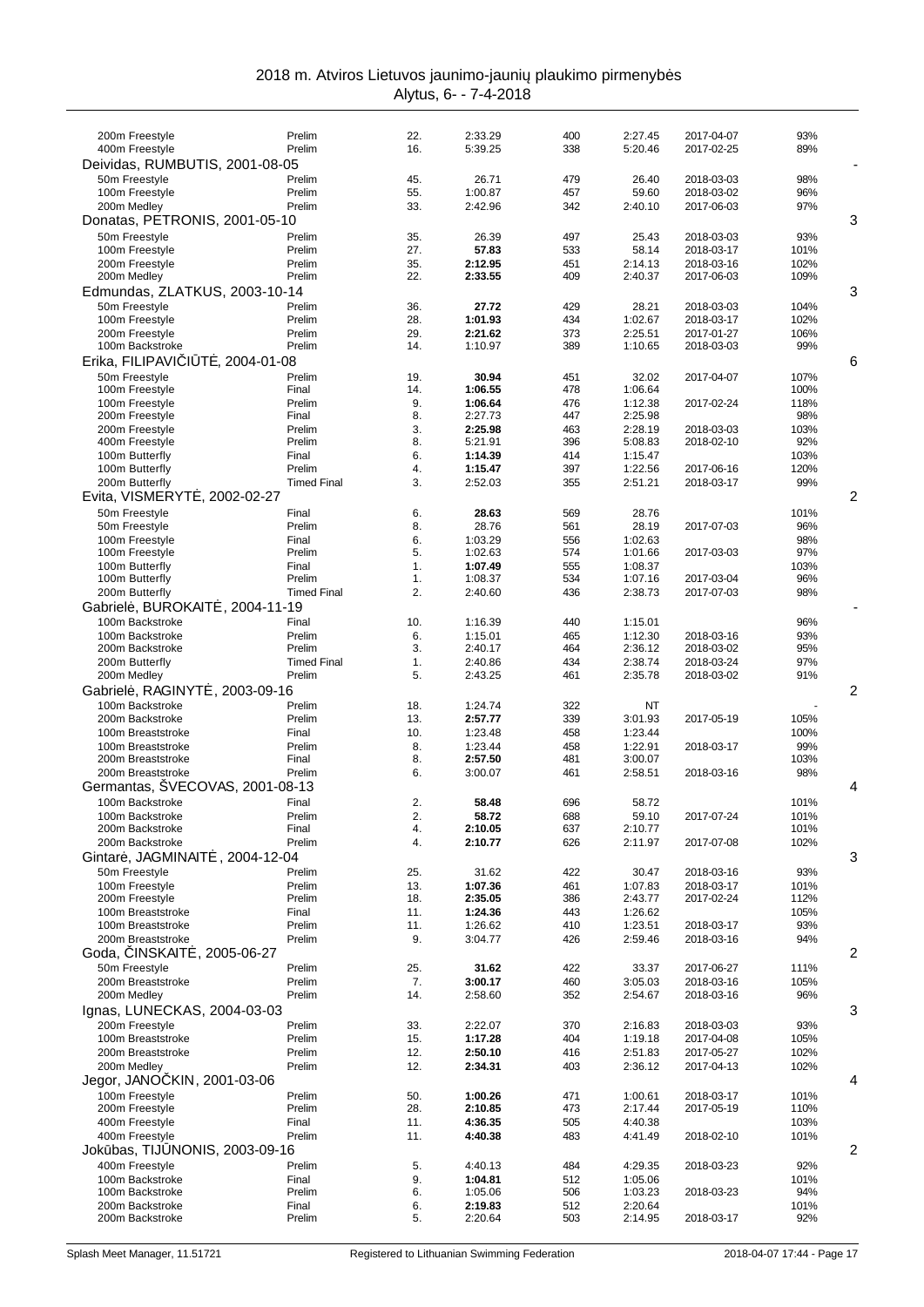| Julius, STASIUKYNAS, 2003-04-29        |                    |            |                    |            |                    |                          |              | $\overline{c}$ |
|----------------------------------------|--------------------|------------|--------------------|------------|--------------------|--------------------------|--------------|----------------|
| 50m Freestyle<br>200m Freestyle        | Prelim<br>Prelim   | 53.<br>31. | 29.12<br>2:21.71   | 370<br>372 | 29.27<br>2:27.87   | 2018-03-16<br>2017-05-19 | 101%<br>109% |                |
| 400m Freestyle                         | Prelim             | 18.        | 5:17.99            | 331        | 4:56.79            | 2018-02-10               | 87%          |                |
| 100m Butterfly                         | Prelim             | 17.        | 1:14.84            | 294        | 1:13.16            | 2018-03-16               | 96%          |                |
| Juneta, KRYLOVAIT, 2003-04-09          |                    |            |                    |            |                    |                          |              | 2              |
| 50m Freestyle                          | Prelim             | 40.        | 32.65              | 383        | 32.54              | 2018-03-16               | 99%          |                |
| 100m Freestyle                         | Prelim             | 23.        | 1:10.80            | 397        | 1:11.60            | 2018-03-02               | 102%         |                |
| 200m Freestyle                         | Prelim             | 14.        | 2:33.38            | 399        | 2:33.82            | 2018-03-16               | 101%         |                |
| 400m Freestyle                         | Prelim             | 10.        | 5:30.54            | 366        | 5:18.56            | 2018-03-02               | 93%          |                |
| Kamil, MURNEVAIT, 2004-11-25           |                    |            |                    |            |                    |                          |              | 4              |
| 100m Backstroke                        | Final              | 8.         | 1:15.86            | 449        | 1:14.95            |                          | 98%          |                |
| 100m Backstroke                        | Prelim             | 5.         | 1:14.95            | 466        | 1:16.04            | 2018-03-16               | 103%         |                |
| 200m Backstroke                        | Prelim             | 4.         | 2:41.83            | 450        | 2:40.93            | 2018-03-17               | 99%          |                |
| 100m Butterfly                         | Final              | 8.         | 1:14.74            | 409        | 1:15.21            |                          | 101%         |                |
| 100m Butterfly                         | Prelim             | 3.         | 1:15.21            | 401        | 1:18.21            | 2017-05-19               | 108%         |                |
| 200m Butterfly                         | <b>Timed Final</b> | 2.         | 2:50.43            | 365        | NT                 |                          |              |                |
| 400m Medley                            | <b>Timed Final</b> | 2.         | 5:42.62            | 469        | 6:00.44            | 2017-05-19               | 111%         |                |
| Kotryna, TETEREVKOVA, 2002-01-23       |                    |            |                    |            |                    |                          |              | 3              |
| 100m Breaststroke                      | Final              | 1.         | 1:10.17            | 771        | 1:13.84            |                          | 111%         |                |
| 100m Breaststroke                      | Prelim             | 1.         | 1:13.84            | 661        | 1:09.60            | 2018-03-23               | 89%          |                |
| 200m Breaststroke                      | Final              | 1.         | 2:33.21            | 748        | 2:45.91            |                          | 117%         |                |
| 200m Breaststroke                      | Prelim             | 1.         | 2:45.91            | 589        | 2:32.12            | 2018-03-24               | 84%          |                |
| 200m Medley                            | Final<br>Prelim    | 1.<br>1.   | 2:23.13<br>2:27.94 | 684<br>619 | 2:27.94<br>2:26.81 |                          | 107%<br>98%  |                |
| 200m Medley                            |                    |            |                    |            |                    | 2018-03-16               |              |                |
| Kristijonas, SREIBERIS, 2003-08-08     |                    |            |                    |            |                    |                          |              |                |
| 100m Breaststroke                      | Final              | 14.        | 1:15.08            | 440        | 1:14.61            |                          | 99%          |                |
| 100m Breaststroke                      | Prelim             | 8.         | 1:14.61            | 448        | 1:14.24            | 2017-06-15               | 99%          |                |
| 200m Medley                            | Prelim             | 19.        | 2:42.45            | 345        | 2:42.37            | 2018-03-02               | 100%         |                |
| Maksim, POTAP<br>IK, 2000-04-13        |                    |            |                    |            |                    |                          |              | 1              |
| 50m Freestyle                          | Prelim             | 27.        | 25.95              | 523        | 25.54              | 2018-03-16               | 97%          |                |
| 100m Freestyle                         | Prelim             | 19.        | 56.67              | 567        | 55.01              | 2018-03-17               | 94%          |                |
| 200m Freestyle<br>200m Freestyle       | Final<br>Prelim    | 4.<br>6.   | 2:01.71<br>2:03.63 | 588<br>561 | 2:03.63<br>2:00.06 | 2017-03-02               | 103%<br>94%  |                |
|                                        |                    |            |                    |            |                    |                          |              |                |
| Mantas, ZUPKAUSKAS, 2001-04-23         |                    |            |                    |            |                    |                          |              | 3              |
| 50m Freestyle<br>100m Butterfly        | Prelim<br>Final    | 22.<br>5.  | 25.73<br>1:01.14   | 536<br>541 | 25.37<br>1:00.55   | 2018-03-03               | 97%<br>98%   |                |
| 100m Butterfly                         | Prelim             | 5.         | 1:00.55            | 557        | 1:02.30            | 2017-05-19               | 106%         |                |
| 200m Medley                            | Final              | 6.         | 2:19.09            | 550        | 2:18.09            |                          | 99%          |                |
| 200m Medley                            | Prelim             | 7.         | 2:18.09            | 562        | 2:19.42            | 2017-07-04               | 102%         |                |
| 400m Medley                            | <b>Timed Final</b> | 5.         | 4:57.43            | 551        | 5:03.80            | 2017-07-03               | 104%         |                |
| Marija, RAPŠEVI I T<br>. 2003-05-20    |                    |            |                    |            |                    |                          |              | 2              |
| 50m Freestyle                          | Prelim             | 14.        | 30.07              | 491        | 30.13              | 2018-03-16               | 100%         |                |
| 100m Breaststroke                      | Final              | 8.         | 1:23.07            | 464        | 1:21.81            |                          | 97%          |                |
| 100m Breaststroke                      | Prelim             | 6.         | 1:21.81            | 486        | 1:19.79            | 2017-06-02               | 95%          |                |
| 200m Breaststroke                      | Final              | 5.         | 2:56.24            | 491        | 2:54.30            |                          | 98%          |                |
| 200m Breaststroke                      | Prelim             | 3.         | 2:54.30            | 508        | 2:53.81            | 2017-04-07               | 99%          |                |
| 200m Medley                            | Final              | 11.        | 2:48.05            | 422        | 2:48.72            |                          | 101%         |                |
| 200m Medley                            | Prelim             | 8.         | 2:48.72            | 417        | 2:45.18            | 2017-06-15               | 96%          |                |
| Marius, KARLAVI IUS, 2002-03-14        |                    |            |                    |            |                    |                          |              | 3              |
| 200m Freestyle                         | Final              | 15.        | 2:07.71            | 509        | 2:06.27            |                          | 98%          |                |
| 200m Freestyle                         | Prelim             | 4.         | 2:06.27            | 527        | 2:05.75            | 2018-03-16               | 99%          |                |
| 400m Freestyle                         | Final              | 5.         | 4:26.23            | 564        | 4:26.39            |                          | 100%         |                |
| 400m Freestyle                         | Prelim             | 2.         | 4:26.39            | 563        | 4:27.78            | 2018-02-10               | 101%         |                |
| 200m Butterfly                         | <b>Timed Final</b> | 3.         | 2:25.73            | 448        | 2:27.31            | 2018-03-17               | 102%         |                |
| Martin, REVKO, 2002-04-11              |                    |            |                    |            |                    |                          |              |                |
| 50m Freestyle                          | Prelim             | 38.        | 27.75              | 427        | 27.24              | 2017-06-27               | 96%          |                |
| 100m Freestyle                         | Prelim             | 29.        | 1:02.08<br>2:26.20 | 431        | 1:01.13            | 2018-03-17               | 97%          |                |
| 200m Freestyle                         | Prelim<br>Prelim   | 41.        |                    | 339<br>297 | 2:25.87<br>NT      | 2017-05-19               | 100%         |                |
| 100m Breaststroke<br>Martyna, BIEKŠAIT |                    | 23.        | 1:25.55            |            |                    |                          |              |                |
| , 2003-03-10<br>50m Freestyle          | Prelim             | 12.        |                    | 492        |                    |                          |              |                |
| 100m Freestyle                         | Prelim             | 11.        | 30.04<br>1:07.05   | 468        | 29.61              | 2018-03-17<br>2018-03-15 | 97%<br>95%   |                |
| 100m Backstroke                        | Prelim             | 14.        | 1:20.10            | 382        | 1:05.30<br>1:14.27 | 2017-07-03               | 86%          |                |
| 200m Backstroke                        | Prelim             | 10.        | 2:54.77            | 357        | 2:46.68            | 2017-06-15               | 91%          |                |
| Matas, JASI NAS, 2004-04-21            |                    |            |                    |            |                    |                          |              | 3              |
| 100m Breaststroke                      | Final              | 9.         | 1:11.06            | 519        | 1:11.45            |                          | 101%         |                |
| 100m Breaststroke                      | Prelim             | 4.         | 1:11.45            | 511        | 1:12.57            | 2018-03-17               | 103%         |                |
| 200m Breaststroke                      | Final              | 11.        | 2:44.03            | 464        | 2:46.81            |                          | 103%         |                |
| 200m Breaststroke                      | Prelim             | 10.        | 2:46.81            | 441        | 2:46.25            | 2018-03-03               | 99%          |                |
| 200m Medley                            | Prelim             | 23.        | 2:51.66            | 292        | 2:43.55            | 2018-03-02               | 91%          |                |
| Meda, GEGUZYT<br>, 2002-12-24          |                    |            |                    |            |                    |                          |              | 1              |
| 50m Freestyle                          | Prelim             | 36.        | 31.43              | 430        | 30.88              | 2018-03-03               | 97%          |                |
| 100m Freestyle                         | Prelim             | 36.        | 1:11.02            | 393        | 1:09.78            | 2018-03-02               | 97%          |                |
| 200m Freestyle                         | Prelim             | 33.        | 2:37.67            | 367        | 2:38.07            | 2017-04-07               | 101%         |                |
| 100m Breaststroke                      | Prelim             | 27.        | 1:37.80            | 284        | 1:33.30            | 2018-03-02               | 91%          |                |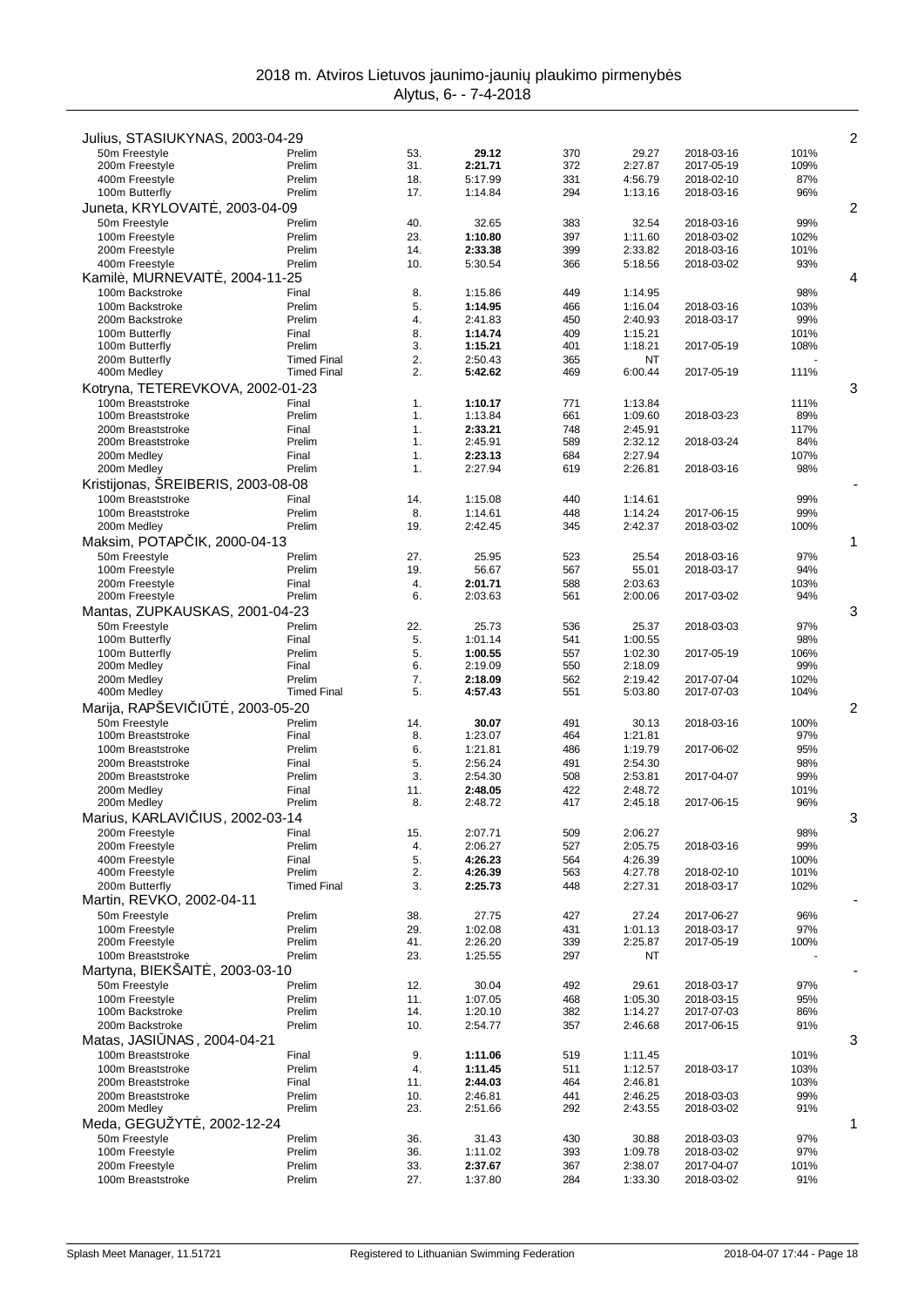|                                                   |                    |            |                    |            |                    |                          |             | 2  |
|---------------------------------------------------|--------------------|------------|--------------------|------------|--------------------|--------------------------|-------------|----|
| Milmant, GAVRILOVAIT, 2001-07-16<br>50m Freestyle | Prelim             | 54.        | 32.15              | 402        | NT                 |                          |             |    |
| 200m Freestyle                                    | Prelim             | 34.        | 2:38.12            | 364        | 2:37.60            | 2018-03-16               | 99%         |    |
| 100m Breaststroke                                 | Prelim             | 15.        | 1:26.65            | 409        | 1:24.37            | 2017-02-10               | 95%         |    |
| 200m Breaststroke                                 | Prelim             | 11.        | 3:03.67            | 434        | 3:00.59            | 2017-05-19               | 97%         |    |
| 200m Medlev                                       | Final              | 10.        | 2:46.42            | 435        | 2:51.71            |                          | 106%        |    |
| 200m Medley                                       | Prelim             | 14.        | 2:51.71            | 396        | 2:51.74            | 2017-06-03               | 100%        |    |
| Modestas, JARAMINAS, 2001-03-26                   |                    |            |                    |            |                    |                          |             | 2  |
| 50m Freestyle                                     | Final              | 15.        | 25.51              | 550        | 25.29              |                          | 98%         |    |
| 50m Freestyle                                     | Prelim             | 17.        | 25.29              | 565        | 25.21              | 2018-03-03               | 99%         |    |
| 100m Freestyle                                    | Prelim             | 30.        | 57.99              | 529        | 57.16              | 2018-03-02               | 97%         |    |
| 200m Freestyle                                    | Prelim             | 40.        | 2:14.58            | 435        | ΝT                 |                          |             |    |
| 100m Butterfly                                    | Final              | 12.        | 1:02.24            | 512        | 1:03.04            |                          | 103%        |    |
| 100m Butterfly                                    | Prelim             | 12.        | 1:03.04            | 493        | 1:03.13            | 2018-03-03               | 100%        |    |
| Nikita, KONDRATIONOK, 2000-04-02                  |                    |            |                    |            |                    |                          |             | 3  |
| 50m Freestyle                                     | Prelim             | 26.        | 25.92              | 524        | 26.05              | 2018-03-16               | 101%        |    |
| 100m Freestyle                                    | Prelim             | 25.        | 57.38              | 546        | 57.55              | 2018-03-02               | 101%        |    |
| 200m Freestyle                                    | Prelim<br>Prelim   | 29.<br>18. | 2:11.26            | 469        | 2:15.28            | 2017-05-19               | 106%        |    |
| 100m Butterfly                                    |                    |            | 1:05.10            | 448        | 1:04.19            | 2017-07-03               | 97%         |    |
| Nikita, ZYKOV, 2002-06-29                         |                    |            |                    |            |                    |                          |             | 1  |
| 100m Breaststroke                                 | Prelim             | 12.        | 1:16.48            | 416        | 1:14.66            | 2018-03-02               | 95%         |    |
| 200m Breaststroke<br>200m Breaststroke            | Final<br>Prelim    | 15.<br>5.  | 2:46.40<br>2:44.45 | 444<br>460 | 2:44.45<br>2:42.35 | 2018-03-16               | 98%<br>97%  |    |
| 200m Medley                                       | Prelim             | 20.        | 2:43.41            | 339        | 2:44.64            | 2017-02-11               | 102%        |    |
| Odeta, LUNAIT, 2004-07-05                         |                    |            |                    |            |                    |                          |             | 2  |
|                                                   |                    |            |                    |            |                    |                          |             |    |
| 50m Freestyle<br>100m Freestyle                   | Prelim<br>Prelim   | 38.<br>28. | 32.55<br>1:11.98   | 387<br>378 | 31.74<br>1:10.70   | 2017-06-21<br>2017-05-27 | 95%<br>96%  |    |
| 200m Backstroke                                   | Final              | 7.         | 2:49.71            | 390        | 2:50.04            |                          | 100%        |    |
| 200m Backstroke                                   | Prelim             | 8.         | 2:50.04            | 388        | 2:44.53            | 2017-05-19               | 94%         |    |
| 200m Medley                                       | Final              | 14.        | 2:51.91            | 394        | 2:52.33            |                          | 100%        |    |
| 200m Medley                                       | Prelim             | 9.         | 2:52.33            | 391        | 2:50.62            | 2017-05-27               | 98%         |    |
| Olga, RUSINOVA, 2001-08-04                        |                    |            |                    |            |                    |                          |             | 3  |
| 50m Freestyle                                     | Final              | 8.         | 29.01              | 547        | 28.69              |                          | 98%         |    |
| 50m Freestyle                                     | Prelim             | 7.         | 28.69              | 565        | 28.69              | 2017-04-07               | 100%        |    |
| 100m Freestyle                                    | Final              | 4.         | 1:03.04            | 563        | 1:02.37            |                          | 98%         |    |
| 100m Freestyle                                    | Prelim             | 4.         | 1:02.37            | 581        | 1:02.28            | 2017-07-04               | 100%        |    |
| 200m Freestyle                                    | Final              | 5.         | 2:19.08            | 536        | 2:21.35            |                          | 103%        |    |
| 200m Freestyle                                    | Prelim             | 5.         | 2:21.35            | 510        | 2:17.37            | 2017-04-07               | 94%         |    |
| 100m Backstroke                                   | Final              | 4.         | 1:11.23            | 543        | 1:12.34            |                          | 103%        |    |
| 100m Backstroke                                   | Prelim             | 5.         | 1:12.34            | 518        | 1:15.44            | 2017-01-13               | 109%        |    |
| Paulius, KONSTANTINOV, 2001-05-02                 |                    |            |                    |            |                    |                          |             | 3  |
| 50m Freestyle                                     | Final              | 9.         | 24.68              | 608        | 24.94              |                          | 102%        |    |
| 50m Freestyle                                     | Prelim             | 12.        | 24.94              | 589        | 24.77              | 2018-03-16               | 99%         |    |
| 200m Freestyle<br>200m Freestyle                  | Final<br>Prelim    | 11.<br>15. | 2:02.22<br>2:06.17 | 581<br>528 | 2:06.17<br>1:59.86 | 2017-07-03               | 107%<br>90% |    |
| 200m Medley                                       | Final              | 3.         | 2:14.32            | 611        | 2:15.84            |                          | 102%        |    |
| 200m Medley                                       | Prelim             | 3.         | 2:15.84            | 591        | 2:13.15            | 2017-07-08               | 96%         |    |
| Robert, NIKITIN, 2001-06-03                       |                    |            |                    |            |                    |                          |             | 3  |
| 50m Freestyle                                     | Prelim             | 40.        | 26.54              | 489        | 26.68              | 2018-03-16               | 101%        |    |
| 100m Freestyle                                    | Prelim             | 52.        | 1:00.41            | 468        | 1:01.14            | 2017-06-15               | 102%        |    |
| 200m Freestyle                                    | Prelim             | 64.        | 2:25.35            | 345        | 2:21.63            | 2018-03-03               | 95%         |    |
| 100m Butterfly                                    | Prelim             | 33.        | 1:12.29            | 327        | 1:16.06            | 2017-05-19               | 111%        |    |
| Rokas, MOCKEVI IUS, 1997-02-12                    |                    |            |                    |            |                    |                          |             |    |
| 50m Freestyle                                     | Prelim             | <b>EXH</b> | 31.51              | 292        | NT                 |                          |             |    |
|                                                   |                    |            |                    |            |                    |                          |             |    |
| Šiauli PM "Delfinas"                              |                    |            |                    |            |                    |                          |             | 53 |
| Adel, KALTANAIT, 2003-09-25                       |                    |            |                    |            |                    |                          |             | 3  |
| 50m Freestyle                                     | Prelim             | 42.        | 32.79              | 379        | 33.19              | 2018-03-16               | 102%        |    |
| 100m Freestyle                                    | Prelim             | 27.        | 1:11.65            | 383        | 1:11.14            | 2018-03-17               | 99%         |    |
| 200m Freestyle                                    | Prelim             | 23.        | 2:38.70            | 360        | 2:40.47            | 2018-03-16               | 102%        |    |
| 100m Backstroke                                   | Prelim             | 15.        | 1:20.23            | 380        | 1:22.44            | 2017-06-07               | 106%        |    |
| Ainis, ZELIONIS, 2000-10-01                       |                    |            |                    |            |                    |                          |             | 4  |
| 50m Freestyle                                     | Prelim             | 6.         | 24.54              | 618        | 25.36              | 2018-03-03               | 107%        |    |
| 100m Butterfly                                    | Final              | 1.         | 55.97              | 705        | 56.09              |                          | 100%        |    |
| 100m Butterfly                                    | Prelim             | 1.         | 56.09              | 700        | 57.41              | 2018-03-02               | 105%        |    |
| 200m Butterfly                                    | <b>Timed Final</b> | 1.         | 2:11.42            | 610        | 2:12.17            | 2018-03-03               | 101%        |    |
| Alanas, TAUTKUS, 2000-06-26                       |                    |            |                    |            |                    |                          |             | 4  |
| 50m Freestyle                                     | Prelim             | 5.         | 24.52              | 620        | 25.27              | 2018-03-03               | 106%        |    |
| 100m Backstroke                                   | Final              | 1.         | 56.95              | 754        | 56.89              |                          | 100%        |    |
| 100m Backstroke                                   | Prelim             | 1.         | 56.89              | 757        | 58.31              | 2017-06-02               | 105%        |    |
| 200m Backstroke                                   | Final              | 1.         | 2:05.73            | 705        | 2:08.69            |                          | 105%        |    |
| 200m Backstroke                                   | Prelim             | 2.         | 2:08.69            | 657        | 2:10.00            | 2017-07-05               | 102%        |    |
| Armandas, DAGYS, 2002-02-06                       |                    |            |                    |            |                    |                          |             | 3  |
| 50m Freestyle                                     | Prelim             | 18.        | 26.92              | 468        | 27.14              | 2017-05-27               | 102%        |    |
| 100m Freestyle                                    | Prelim             | 22.        | 59.90              | 480        | 1:01.97            | 2017-05-28               | 107%        |    |
| 200m Freestyle                                    | Prelim             | 18.        | 2:14.73            | 433        | 2:29.25            | 2017-04-07               | 123%        |    |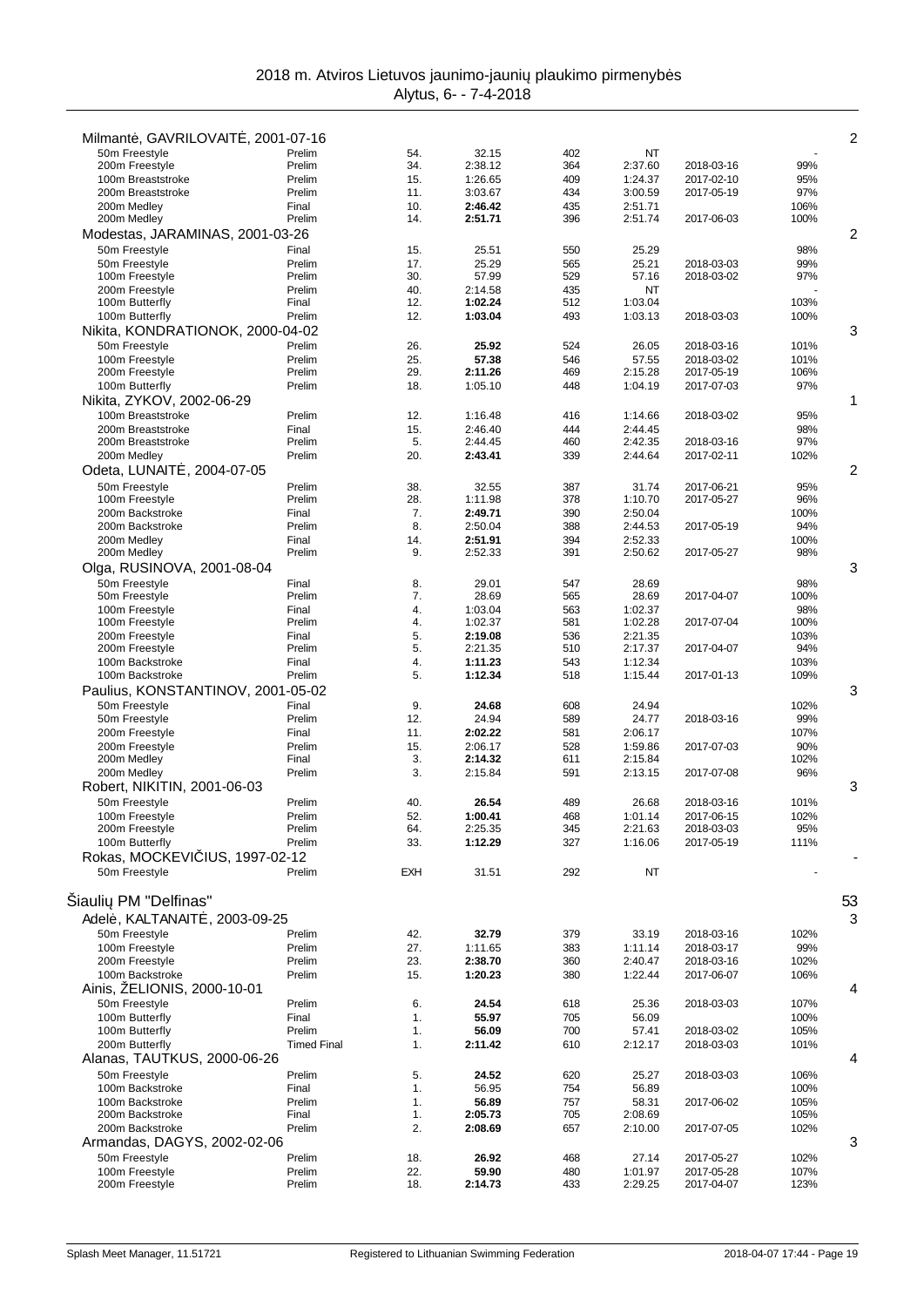| Benas, LAURINAVI IUS, 2002-02-14      |                    |                        |                    |            |                    |                          | 2            |
|---------------------------------------|--------------------|------------------------|--------------------|------------|--------------------|--------------------------|--------------|
| 50m Freestyle                         | Prelim             | 12.                    | 26.48              | 492        | 26.75              | 2017-02-24               | 102%         |
| 200m Backstroke<br>200m Backstroke    | Final              | 9.                     | 2:20.51            | 505        | 2:23.07            |                          | 104%         |
| Ema, GUZAIT, 2002-05-11               | Prelim             | 6.                     | 2:23.07            | 478        | 2:23.01            | 2018-03-17               | 100%<br>3    |
| 50m Freestyle                         | Final              | 2.                     | 27.68              | 630        | 27.85              |                          | 101%         |
| 50m Freestyle                         | Prelim             | 2.                     | 27.85              | 618        | 27.46              | 2017-03-02               | 97%          |
| 100m Freestyle                        | Final              | 3.                     | 1:00.55            | 635        | 1:01.49            |                          | 103%         |
| 100m Freestyle                        | Prelim             | 2.                     | 1:01.49            | 606        | 1:00.51            | 2017-07-04               | 97%          |
| 200m Freestyle<br>200m Freestyle      | Final<br>Prelim    | $\overline{4}$ .<br>3. | 2:16.83<br>2:17.55 | 562<br>554 | 2:17.55<br>2:17.27 | 2017-06-02               | 101%<br>100% |
| Greta, PLEIKYT, 1999-06-19            |                    |                        |                    |            |                    |                          |              |
| 50m Freestyle                         | Prelim             | <b>EXH</b>             | 27.16              | 666        | ΝT                 |                          |              |
| Gustas, PAULAUSKAS, 2003-04-17        |                    |                        |                    |            |                    |                          | 3            |
| 50m Freestyle                         | Prelim             | 29.                    | 27.46              | 441        | 27.26              | 2018-03-16               | 99%          |
| 200m Freestyle                        | Prelim             | 19.                    | 2:15.02            | 431        | 2:27.75            | 2017-06-16               | 120%         |
| 100m Butterfly                        | Prelim             | 6.                     | 1:04.83            | 453        | 1:07.57            | 2018-03-16               | 109%         |
| 200m Medley<br>200m Medley            | Final<br>Prelim    | 15.<br>10.             | 2:31.79<br>2:32.45 | 423<br>418 | 2:32.45<br>2:27.38 | 2018-03-10               | 101%<br>93%  |
| Jok bas, JANKAUSKAS, 2003-06-22       |                    |                        |                    |            |                    |                          | 3            |
| 50m Freestyle                         | Prelim             | 32.                    | 27.51              | 439        | 30.91              | 2017-02-24               | 126%         |
| 400m Freestyle                        | Final              | 16.                    | 4:52.45            | 426        | 4:51.05            |                          | 99%          |
| 400m Freestyle                        | Prelim             | 9.                     | 4:51.05            | 432        | 4:45.66            | 2018-03-10               | 96%          |
| 100m Backstroke<br>100m Backstroke    | Final<br>Prelim    | 11.<br>8.              | 1:06.41<br>1:06.02 | 475<br>484 | 1:06.02<br>1:07.16 | 2018-03-16               | 99%<br>103%  |
| 200m Backstroke                       | Final              | 10.                    | 2:24.20            | 467        | 2:25.94            |                          | 102%         |
| 200m Backstroke                       | Prelim             | 7.                     | 2:25.94            | 451        | 2:25.65            | 2018-03-17               | 100%         |
| Jonas, MUMGAUDIS, 2001-06-27          |                    |                        |                    |            |                    |                          | 2            |
| 50m Freestyle                         | Prelim             | 23.                    | 25.76              | 534        | 25.73              | 2017-06-15               | 100%         |
| 100m Freestyle                        | Final              | 14.                    | 57.27              | 549        | 56.22              |                          | 96%          |
| 100m Freestyle<br>200m Freestyle      | Prelim<br>Prelim   | 15.<br>33.             | 56.22<br>2:12.30   | 580<br>458 | 56.84<br>2:14.36   | 2017-06-15<br>2017-07-03 | 102%<br>103% |
| Justas, JANKAUSKAS, 2001-09-02        |                    |                        |                    |            |                    |                          | 5            |
| 100m Breaststroke                     | Final              | 4.                     | 1:09.83            | 547        | 1:10.09            |                          | 101%         |
| 100m Breaststroke                     | Prelim             | 4.                     | 1:10.09            | 541        | 1:11.87            | 2017-07-05               | 105%         |
| 200m Breaststroke                     | Final              | 7.                     | 2:35.84            | 541        | 2:36.17            |                          | 100%         |
| 200m Breaststroke<br>200m Medley      | Prelim<br>Prelim   | 6.<br>21.              | 2:36.17<br>2:33.16 | 537<br>412 | 2:39.94<br>2:39.68 | 2017-07-03<br>2017-07-04 | 105%<br>109% |
| , 2002-09-19<br>Karolina, MILIAUSKAIT |                    |                        |                    |            |                    |                          |              |
| 50m Freestyle                         | Prelim             | 29.                    | 30.62              | 465        | 30.44              | 2017-12-22               | 99%          |
| 100m Freestyle                        | Prelim             | 24.                    | 1:07.84            | 451        | 1:06.74            | 2017-12-20               | 97%          |
| 200m Freestyle                        | Prelim             | 27.                    | 2:34.70            | 389        | NT                 |                          |              |
| Lukas, PETRAITIS, 2000-10-09          |                    |                        |                    |            |                    |                          | 1            |
| 50m Freestyle                         | Prelim             | 34.                    | 26.38              | 498        | 26.29              | 2017-04-07<br>2017-06-02 | 99%          |
| 100m Freestyle<br>200m Medley         | Prelim<br>Final    | 41.<br>11.             | 59.41<br>2:23.91   | 492<br>497 | 58.80<br>2:26.50   |                          | 98%<br>104%  |
| 200m Medley                           | Prelim             | 14.                    | 2:26.50            | 471        | 2:26.04            | 2017-06-03               | 99%          |
| Meda, POCEVI<br>$1 T$ , 2002-01-05    |                    |                        |                    |            |                    |                          | 4            |
| 50m Freestyle                         | Prelim             | 27.                    | 30.46              | 472        | 30.50              | 2018-03-16               | 100%         |
| 100m Freestyle                        | Final              | 11.                    | 1:04.01            | 537        | 1:05.95            |                          | 106%         |
| 100m Freestyle<br>200m Freestyle      | Prelim<br>Final    | 13.<br>6.              | 1:05.95<br>2:21.04 | 491<br>514 | 1:06.11<br>2:24.34 | 2018-03-17               | 100%<br>105% |
| 200m Freestyle                        | Prelim             | 6.                     | 2:24.34            | 479        | 2:21.32            | 2017-03-04               | 96%          |
| Morta, JAUGELYT, 2004-10-10           |                    |                        |                    |            |                    |                          | 4            |
| 50m Freestyle                         | Prelim             | 33.                    | 31.85              | 413        | 32.06              | 2018-03-16               | 101%         |
| 100m Backstroke                       | Final              | 15.                    | 1:19.31            | 393        | 1:19.13            |                          | 100%         |
| 100m Backstroke<br>200m Backstroke    | Prelim<br>Prelim   | 11.<br>9.              | 1:19.13<br>2:53.38 | 396<br>366 | 1:19.87<br>2:53.88 | 2018-03-16<br>2017-05-26 | 102%<br>101% |
| 100m Breaststroke                     | Prelim             | 15.                    | 1:28.11            | 389        | 1:31.92            | 2017-06-15               | 109%         |
| Roman, POKALO, 2001-09-22             |                    |                        |                    |            |                    |                          | 5            |
| 100m Freestyle                        | Final              | 16.                    | 1:03.73            | 398        | 56.61              |                          | 79%          |
| 100m Freestyle                        | Prelim             | 18.                    | 56.61              | 569        | 59.51              | 2017-06-02               | 111%         |
| 200m Freestyle                        | Final              | 8.                     | 2:07.86            | 507        | 2:04.48            |                          | 95%          |
| 200m Freestyle<br>400m Freestyle      | Prelim<br>Final    | 8.<br>2.               | 2:04.48<br>4:17.74 | 550<br>622 | 2:06.99<br>4:19.02 | 2017-06-02               | 104%<br>101% |
| 400m Freestyle                        | Prelim             | 2.                     | 4:19.02            | 613        | 4:22.71            | 2017-07-04               | 103%         |
| 400m Medley                           | <b>Timed Final</b> | 2.                     | 4:44.40            | 630        | 4:55.27            | 2018-02-10               | 108%         |
| Skaist, PROKARENKAIT                  | , 2004-09-09       |                        |                    |            |                    |                          | 3            |
| 50m Freestyle                         | Prelim             | 22.                    | 31.46              | 429        | 31.60              | 2018-03-16               | 101%         |
| 100m Freestyle<br>200m Freestyle      | Prelim<br>Prelim   | 20.<br>17.             | 1:10.11<br>2:33.82 | 409<br>396 | 1:09.76<br>2:31.09 | 2018-03-17<br>2018-03-16 | 99%<br>96%   |
| 200m Medley                           | Final              | 13.                    | 2:51.40            | 398        | 2:52.59            |                          | 101%         |
| 200m Medley                           | Prelim             | 10.                    | 2:52.59            | 390        | 2:59.51            | 2017-06-15               | 108%         |
| Ugn, NEMEIKŠYT<br>, 2005-03-09        |                    |                        |                    |            |                    |                          | 2            |
| 100m Breaststroke                     | Prelim             | 14.                    | 1:27.98            | 391        | 1:28.23            | 2017-05-26               | 101%         |
| 200m Breaststroke                     | Prelim             | 11.                    | 3:05.89            | 419        | 3:09.98            | 2017-05-27               | 104%         |